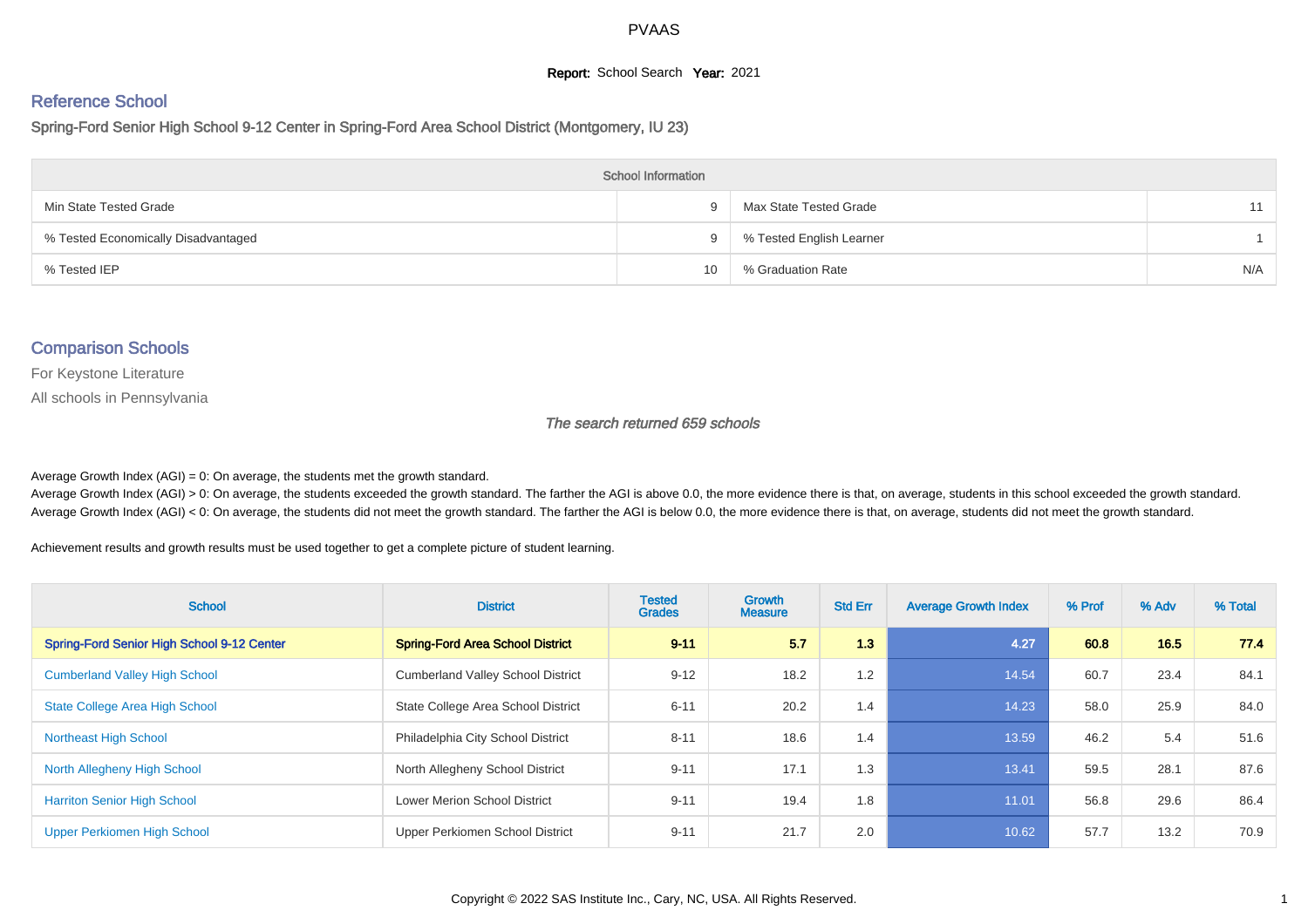| <b>School</b>                              | <b>District</b>                         | <b>Tested</b><br><b>Grades</b> | <b>Growth</b><br><b>Measure</b> | <b>Std Err</b> | <b>Average Growth Index</b> | % Prof | % Adv | % Total |
|--------------------------------------------|-----------------------------------------|--------------------------------|---------------------------------|----------------|-----------------------------|--------|-------|---------|
| Spring-Ford Senior High School 9-12 Center | <b>Spring-Ford Area School District</b> | $9 - 11$                       | 5.7                             | 1.3            | 4.27                        | 60.8   | 16.5  | 77.4    |
| <b>Upper Saint Clair High School</b>       | Upper Saint Clair School District       | $9 - 11$                       | 18.3                            | 1.7            | 10.57                       | 61.8   | 30.1  | 91.9    |
| <b>Lower Merion High School</b>            | <b>Lower Merion School District</b>     | $8 - 10$                       | 17.6                            | 1.7            | 10.41                       | 54.4   | 30.2  | 84.6    |
| Norwin Senior High School                  | Norwin School District                  | $8 - 11$                       | 17.7                            | 1.7            | 10.26                       | 58.5   | 27.0  | 85.4    |
| <b>Dallastown Area Senior High School</b>  | Dallastown Area School District         | $9 - 11$                       | 13.2                            | 1.5            | 8.66                        | 56.0   | 17.9  | 73.8    |
| <b>Upper Dublin High School</b>            | <b>Upper Dublin School District</b>     | $9 - 12$                       | 15.2                            | 1.8            | 8.43                        | 60.8   | 24.8  | 85.6    |
| North Penn Senior High School              | North Penn School District              | $9 - 11$                       | 8.8                             | 1.1            | 8.14                        | 55.8   | 17.0  | 72.8    |
| Souderton Area Senior High School          | Souderton Area School District          | $9 - 11$                       | 12.0                            | 1.5            | 8.13                        | 61.7   | 15.2  | 76.9    |
| Plymouth-Whitemarsh Senior High School     | <b>Colonial School District</b>         | $9 - 11$                       | 13.7                            | 1.7            | 8.09                        | 60.2   | 19.6  | 79.8    |
| Downingtown Stem Academy                   | Downingtown Area School District        | $9 - 10$                       | 17.1                            | 2.1            | 7.97                        | 44.0   | 54.5  | 98.5    |
| <b>Great Valley High School</b>            | <b>Great Valley School District</b>     | $9 - 11$                       | 14.8                            | 1.9            | 7.89                        | 50.0   | 35.0  | 85.0    |
| <b>Springfield High School</b>             | Springfield School District             | $9 - 11$                       | 13.5                            | 1.7            | 7.86                        | 60.9   | 21.5  | 82.4    |
| <b>Northern High School</b>                | Northern York County School District    | $9 - 11$                       | 15.3                            | 1.9            | 7.83                        | 57.4   | 11.5  | 68.8    |
| <b>Tyrone Area High School</b>             | Tyrone Area School District             | $9 - 12$                       | 19.4                            | 2.5            | 7.78                        | 60.4   | 16.7  | 77.1    |
| <b>Pennsbury High School</b>               | Pennsbury School District               | $7 - 11$                       | 11.4                            | 1.5            | 7.75                        | 60.1   | 21.3  | 81.3    |
| Penn Trafford High School                  | Penn-Trafford School District           | $9 - 11$                       | 13.1                            | 1.7            | 7.75                        | 62.3   | 21.9  | 84.2    |
| Pennsylvania Cyber Charter School          | Pennsylvania Cyber Charter School       | $3 - 11$                       | 11.6                            | 1.5            | 7.54                        | 46.3   | 5.0   | 51.3    |
| <b>Upper Merion High School</b>            | Upper Merion Area School District       | $9 - 11$                       | 14.9                            | 2.0            | 7.50                        | 59.3   | 19.3  | 78.6    |
| <b>Valley View High School</b>             | Valley View School District             | $9 - 11$                       | 17.7                            | 2.4            | 7.30                        | 53.7   | 14.7  | 68.4    |
| <b>Central York High School</b>            | <b>Central York School District</b>     | $9 - 12$                       | 11.9                            | 1.7            | 7.02                        | 55.5   | 11.5  | 67.0    |
| <b>Reading Senior High School</b>          | <b>Reading School District</b>          | $9 - 11$                       | 9.6                             | 1.4            | 6.95                        | 24.7   | 2.4   | 27.2    |
| Council Rock High School - North           | <b>Council Rock School District</b>     | $9 - 11$                       | 11.4                            | 1.6            | 6.93                        | 62.0   | 18.8  | 80.7    |
| <b>Delaware Valley High School</b>         | Delaware Valley School District         | $9 - 11$                       | 12.2                            | 1.8            | 6.78                        | 55.2   | 16.2  | 71.4    |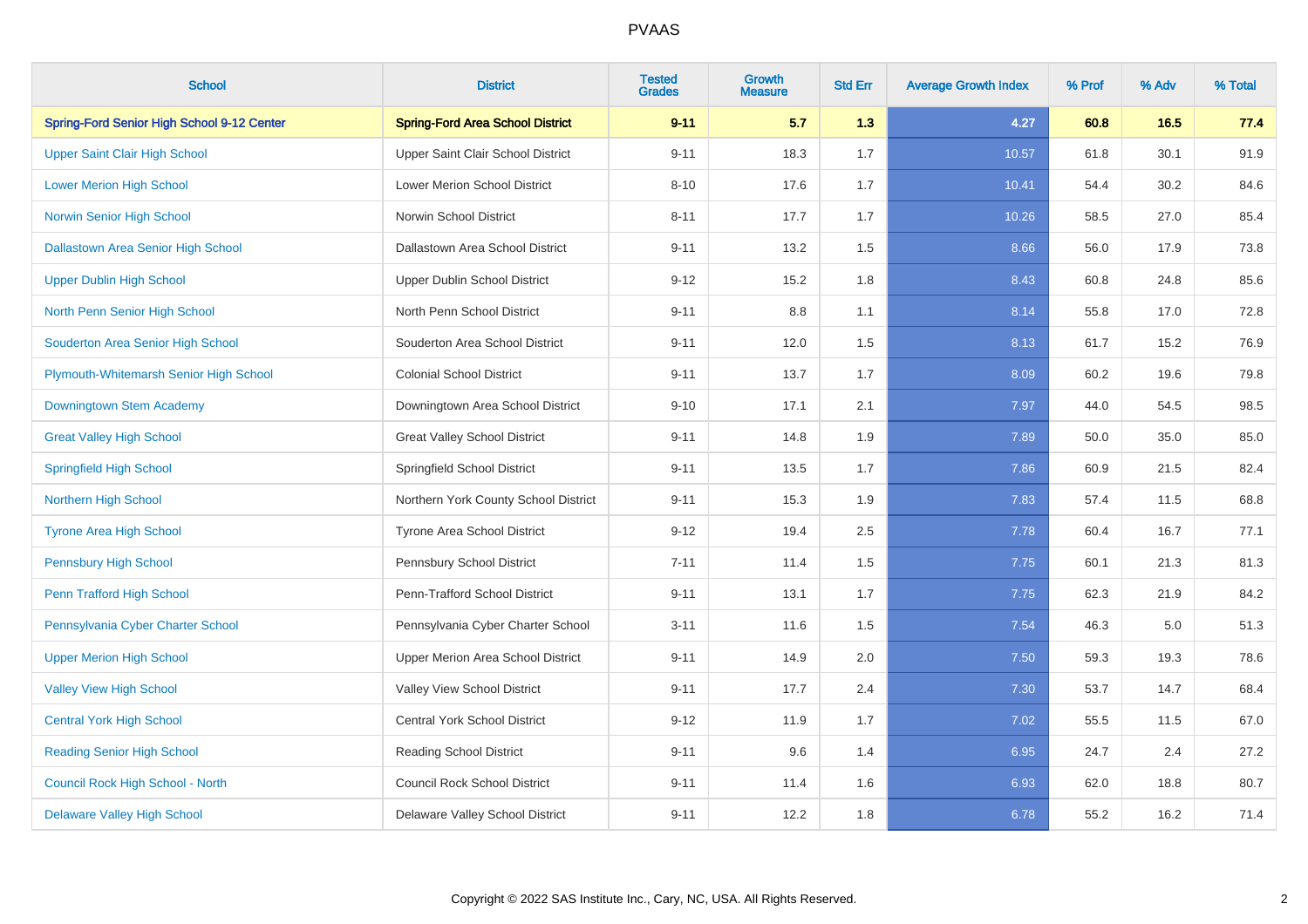| <b>School</b>                              | <b>District</b>                                  | <b>Tested</b><br><b>Grades</b> | Growth<br><b>Measure</b> | <b>Std Err</b> | <b>Average Growth Index</b> | % Prof | % Adv | % Total |
|--------------------------------------------|--------------------------------------------------|--------------------------------|--------------------------|----------------|-----------------------------|--------|-------|---------|
| Spring-Ford Senior High School 9-12 Center | <b>Spring-Ford Area School District</b>          | $9 - 11$                       | 5.7                      | 1.3            | 4.27                        | 60.8   | 16.5  | 77.4    |
| <b>Susquehannock High School</b>           | Southern York County School<br><b>District</b>   | $9 - 11$                       | 13.9                     | 2.0            | 6.78                        | 55.1   | 18.1  | 73.1    |
| <b>West Chester East High School</b>       | West Chester Area School District                | $9 - 11$                       | 13.3                     | 2.0            | 6.76                        | 63.1   | 22.0  | 85.1    |
| <b>Wissahickon Senior High School</b>      | Wissahickon School District                      | $9 - 10$                       | 12.2                     | 1.8            | 6.73                        | 58.3   | 22.4  | 80.7    |
| <b>Hazleton Area High School</b>           | Hazleton Area School District                    | $9 - 11$                       | 9.1                      | 1.4            | 6.52                        | 45.0   | 7.8   | 52.9    |
| West Chester Bayard Rustin High School     | West Chester Area School District                | $9 - 10$                       | 13.1                     | 2.0            | 6.43                        | 67.1   | 21.9  | 89.0    |
| <b>Garnet Valley High School</b>           | <b>Garnet Valley School District</b>             | $9 - 10$                       | 10.6                     | 1.7            | 6.40                        | 67.1   | 19.0  | 86.1    |
| <b>Hershey High School</b>                 | Derry Township School District                   | $9 - 10$                       | 12.6                     | 2.0            | 6.29                        | 54.8   | 25.8  | 80.6    |
| Abington Heights High School               | Abington Heights School District                 | $8 - 11$                       | 13.5                     | 2.2            | 6.26                        | 58.4   | 16.3  | 74.7    |
| <b>Pine-Richland High School</b>           | Pine-Richland School District                    | $8 - 11$                       | 11.2                     | 1.8            | 6.21                        | 60.6   | 24.4  | 85.0    |
| Deer Lakes High School                     | Deer Lakes School District                       | $9 - 11$                       | 16.7                     | 2.7            | 6.21                        | 61.5   | 16.4  | 77.9    |
| <b>Girls High School</b>                   | Philadelphia City School District                | $8 - 11$                       | 14.6                     | 2.4            | 6.11                        | 69.5   | 5.4   | 74.8    |
| <b>Avon Grove High School</b>              | Avon Grove School District                       | $9 - 10$                       | 9.7                      | 1.6            | 6.11                        | 56.3   | 18.6  | 74.9    |
| <b>Freedom High School</b>                 | Bethlehem Area School District                   | $9 - 11$                       | 10.3                     | 1.7            | 6.10                        | 43.3   | 12.0  | 55.3    |
| Downingtown High School East Campus        | Downingtown Area School District                 | $9 - 11$                       | 11.0                     | 1.8            | 6.06                        | 67.6   | 17.1  | 84.6    |
| <b>Franklin LC</b>                         | Philadelphia City School District                | $9 - 11$                       | 13.8                     | 2.3            | 5.97                        | 51.9   | 3.7   | 55.6    |
| <b>Ridley High School</b>                  | <b>Ridley School District</b>                    | $9 - 12$                       | 9.6                      | 1.6            | 5.90                        | 45.6   | 8.2   | 53.8    |
| Saucon Valley Senior High School           | Saucon Valley School District                    | $9 - 11$                       | 14.4                     | 2.5            | 5.87                        | 48.7   | 20.2  | 69.0    |
| Mountain View Junior/Senior High School    | Mountain View School District                    | $7 - 11$                       | 20.6                     | 3.5            | 5.85                        | 57.8   | 20.3  | 78.1    |
| <b>Wilson High School</b>                  | <b>Wilson School District</b>                    | $8 - 12$                       | 8.5                      | 1.5            | 5.78                        | 52.6   | 14.6  | 67.2    |
| <b>Fleetwood Senior High School</b>        | Fleetwood Area School District                   | $9 - 10$                       | 11.9                     | 2.1            | 5.54                        | 53.5   | 11.6  | 65.2    |
| <b>Liberty High School</b>                 | Bethlehem Area School District                   | $9 - 11$                       | 7.7                      | 1.4            | 5.44                        | 45.6   | 12.0  | 57.6    |
| <b>Unionville High School</b>              | Unionville-Chadds Ford School<br><b>District</b> | $8 - 11$                       | 16.8                     | 3.1            | 5.44                        | 68.1   | 13.2  | 81.3    |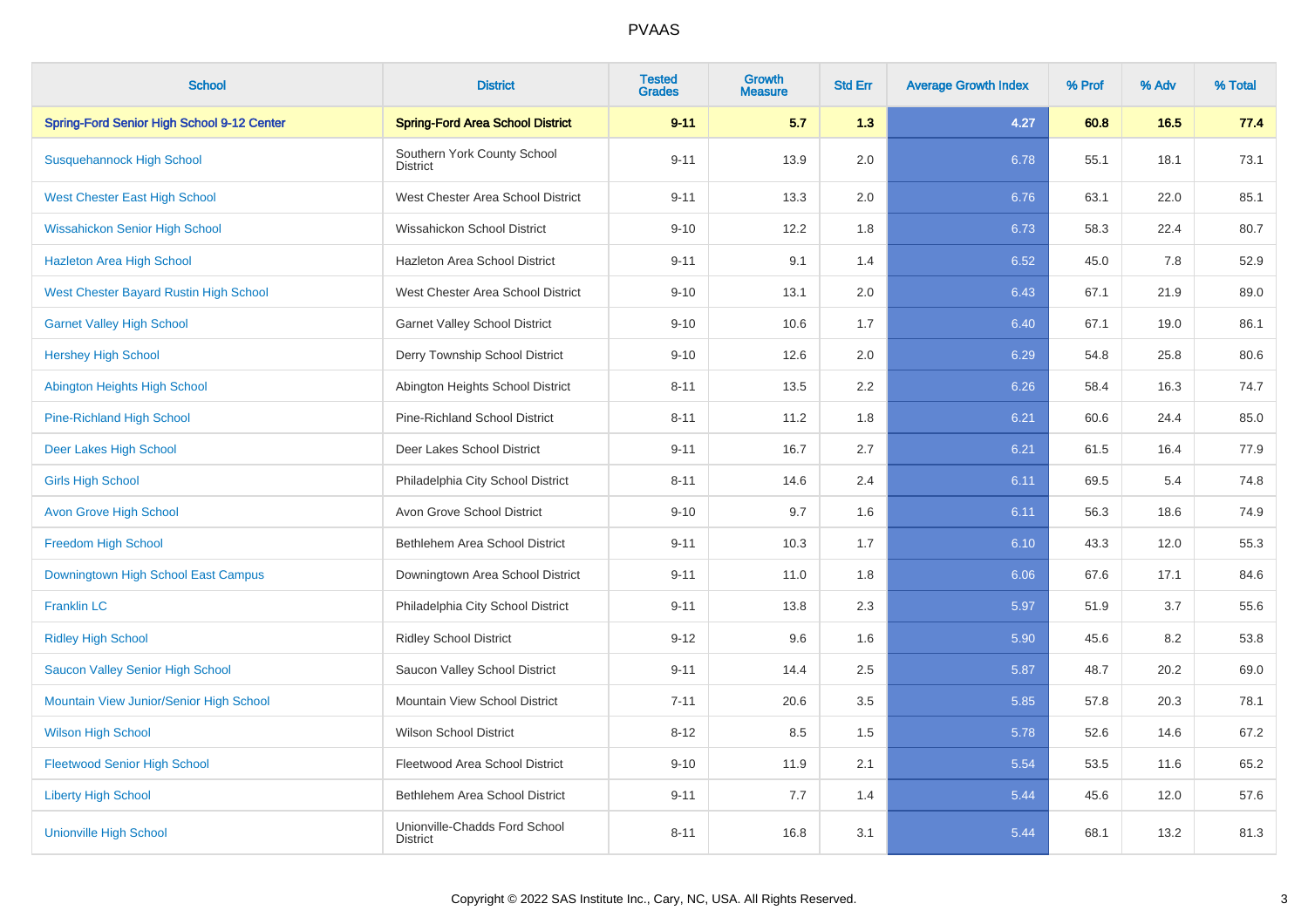| <b>School</b>                                      | <b>District</b>                                       | <b>Tested</b><br><b>Grades</b> | <b>Growth</b><br><b>Measure</b> | <b>Std Err</b> | <b>Average Growth Index</b> | % Prof | % Adv | % Total |
|----------------------------------------------------|-------------------------------------------------------|--------------------------------|---------------------------------|----------------|-----------------------------|--------|-------|---------|
| Spring-Ford Senior High School 9-12 Center         | <b>Spring-Ford Area School District</b>               | $9 - 11$                       | 5.7                             | 1.3            | 4.27                        | 60.8   | 16.5  | 77.4    |
| Downingtown High School West Campus                | Downingtown Area School District                      | $9 - 11$                       | 8.7                             | 1.6            | 5.28                        | 62.6   | 11.8  | 74.4    |
| <b>Mifflin County High School</b>                  | Mifflin County School District                        | $10 - 11$                      | 8.7                             | 1.6            | 5.28                        | 47.1   | 6.7   | 53.8    |
| Fox Chapel Area High School                        | Fox Chapel Area School District                       | $9 - 11$                       | 9.6                             | 1.8            | 5.26                        | 56.6   | 28.6  | 85.2    |
| <b>City Charter High School</b>                    | City CHS                                              | $10 - 11$                      | 13.6                            | 2.7            | 5.12                        | 45.8   | 3.0   | 48.8    |
| <b>Haverford Senior High School</b>                | Haverford Township School District                    | $9 - 11$                       | 7.7                             | 1.5            | 5.11                        | 53.0   | 25.5  | 78.6    |
| <b>Cocalico Senior High School</b>                 | <b>Cocalico School District</b>                       | $9 - 11$                       | 10.3                            | 2.0            | 5.04                        | 50.8   | 14.1  | 64.8    |
| <b>West Chester Henderson High School</b>          | West Chester Area School District                     | $9 - 10$                       | 9.7                             | 1.9            | 4.99                        | 70.3   | 16.8  | 87.1    |
| <b>Commonwealth Charter Academy Charter School</b> | Commonwealth Charter Academy<br><b>Charter School</b> | $3 - 10$                       | 9.1                             | 1.9            | 4.90                        | 47.2   | 9.1   | 56.3    |
| <b>Cedar Crest High School</b>                     | Cornwall-Lebanon School District                      | $9 - 11$                       | 8.0                             | 1.6            | 4.90                        | 47.2   | 8.4   | 55.6    |
| <b>Red Land Senior High School</b>                 | <b>West Shore School District</b>                     | $9 - 11$                       | 9.4                             | 1.9            | 4.86                        | 53.0   | 10.3  | 63.2    |
| <b>West Perry Senior High School</b>               | West Perry School District                            | $7 - 11$                       | 12.1                            | 2.5            | 4.86                        | 56.6   | 8.4   | 65.0    |
| <b>York Suburban Senior High School</b>            | York Suburban School District                         | $8 - 11$                       | 9.9                             | 2.0            | 4.82                        | 53.5   | 27.8  | 81.3    |
| Penns Valley Area Junior/Senior High School        | Penns Valley Area School District                     | $6 - 12$                       | 13.7                            | 2.9            | 4.71                        | 41.9   | 23.1  | 65.0    |
| Shippensburg Area Senior High School               | Shippensburg Area School District                     | $9 - 11$                       | 9.0                             | 1.9            | 4.69                        | 53.1   | 10.2  | 63.3    |
| <b>Fort Leboeuf Senior High School</b>             | Fort Leboeuf School District                          | $8 - 11$                       | 11.4                            | 2.5            | 4.62                        | 48.5   | 21.1  | 69.6    |
| Derry Area Senior High School                      | Derry Area School District                            | $9 - 11$                       | 12.9                            | 2.8            | 4.59                        | 60.0   | 12.5  | 72.5    |
| Conestoga Valley Senior High School                | Conestoga Valley School District                      | $9 - 11$                       | 8.3                             | 1.8            | 4.54                        | 60.3   | 13.5  | 73.8    |
| The Science Leadership Academy At Beeber           | Philadelphia City School District                     | $5 - 12$                       | 13.0                            | 2.9            | 4.52                        | 54.5   | 5.4   | 59.8    |
| Northern Bedford County High School                | Northern Bedford County School<br>District            | $9 - 11$                       | 16.2                            | 3.6            | 4.51                        | 51.7   | 20.0  | 71.7    |
| <b>Littlestown Senior High School</b>              | Littlestown Area School District                      | $9 - 11$                       | 11.0                            | 2.5            | 4.49                        | 55.2   | 10.4  | 65.6    |
| <b>Upper Darby Senior High School</b>              | <b>Upper Darby School District</b>                    | $9 - 12$                       | 6.5                             | 1.5            | 4.37                        | 45.0   | 6.7   | 51.7    |
| <b>Spring-Ford Senior High School 9-12 Center</b>  | <b>Spring-Ford Area School District</b>               | $9 - 11$                       | 5.7                             | 1.3            | 4.27                        | 60.8   | 16.5  | 77.4    |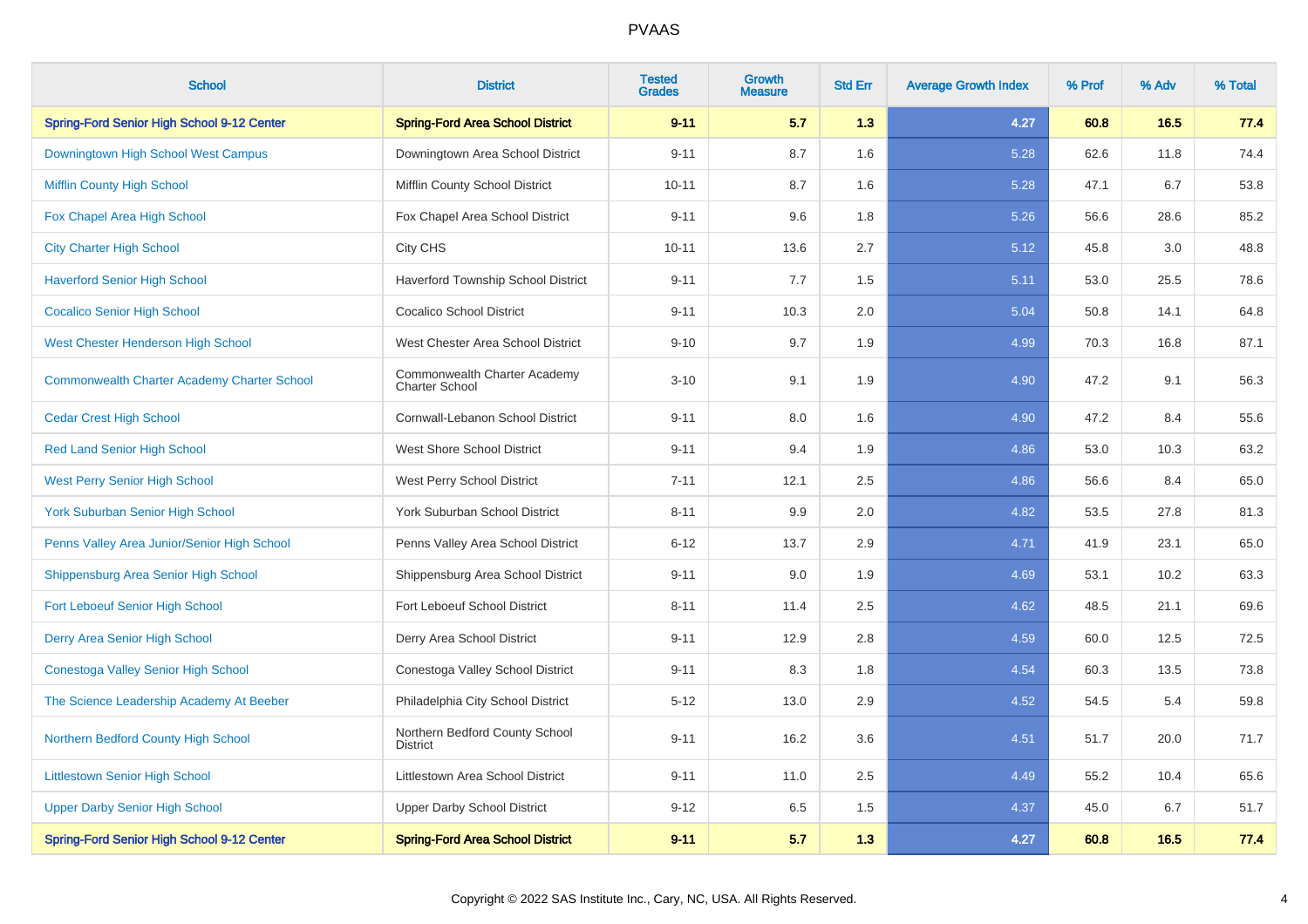| <b>School</b>                               | <b>District</b>                                  | <b>Tested</b><br><b>Grades</b> | Growth<br><b>Measure</b> | <b>Std Err</b> | <b>Average Growth Index</b> | % Prof | % Adv | % Total |
|---------------------------------------------|--------------------------------------------------|--------------------------------|--------------------------|----------------|-----------------------------|--------|-------|---------|
| Spring-Ford Senior High School 9-12 Center  | <b>Spring-Ford Area School District</b>          | $9 - 11$                       | 5.7                      | 1.3            | 4.27                        | 60.8   | 16.5  | 77.4    |
| <b>Iroquois Junior/Senior High School</b>   | <b>Iroquois School District</b>                  | $7 - 11$                       | 12.7                     | 3.0            | 4.24                        | 48.2   | 7.8   | 56.0    |
| Masterman Julia R Sec School                | Philadelphia City School District                | $5 - 10$                       | 11.6                     | 2.8            | 4.21                        | 27.7   | 72.3  | 100.0   |
| <b>Central High School</b>                  | Philadelphia City School District                | $9 - 10$                       | 5.6                      | 1.3            | 4.19                        | 67.3   | 31.5  | 98.8    |
| <b>Hill Freedman World Academy</b>          | Philadelphia City School District                | $6 - 10$                       | 16.2                     | 3.9            | 4.18                        | 63.6   | 0.0   | 63.6    |
| <b>Mastbaum Jules E AVTS</b>                | Philadelphia City School District                | $9 - 10$                       | 11.5                     | 2.8            | 4.16                        | 19.3   | 0.0   | 19.3    |
| <b>Frankford High School</b>                | Philadelphia City School District                | $9 - 11$                       | 16.8                     | 4.1            | 4.14                        | 18.5   | 0.0   | 18.5    |
| William Allen High School                   | Allentown City School District                   | $8 - 12$                       | 8.2                      | 2.0            | 4.13                        | 23.7   | 5.0   | 28.7    |
| Montoursville Area Senior High School       | Montoursville Area School District               | $9 - 12$                       | 10.5                     | 2.5            | 4.13                        | 44.6   | 20.1  | 64.8    |
| <b>Moon Senior High School</b>              | Moon Area School District                        | $9 - 11$                       | 7.9                      | 1.9            | 4.11                        | 58.7   | 18.5  | 77.2    |
| <b>William Tennent High School</b>          | <b>Centennial School District</b>                | $6 - 10$                       | 6.8                      | 1.7            | 4.10                        | 50.1   | 8.7   | 58.9    |
| <b>Parkland High School</b>                 | <b>Parkland School District</b>                  | $9 - 11$                       | 5.0                      | 1.2            | 4.09                        | 58.0   | 22.3  | 80.4    |
| Pocono Mountain East High School            | Pocono Mountain School District                  | $9 - 12$                       | 8.3                      | 2.0            | 4.09                        | 50.6   | 6.0   | 56.6    |
| <b>Greenwood High School</b>                | <b>Greenwood School District</b>                 | $9 - 11$                       | 15.6                     | 3.9            | 4.05                        | 50.0   | 25.0  | 75.0    |
| Arts Academy At Benjamin Rush               | Philadelphia City School District                | $9 - 10$                       | 10.0                     | 2.5            | 4.04                        | 68.7   | 12.9  | 81.6    |
| <b>Council Rock High School South</b>       | <b>Council Rock School District</b>              | $9 - 11$                       | 6.1                      | 1.5            | 4.01                        | 63.5   | 14.8  | 78.3    |
| Greater Nanticoke Area Senior High School   | Greater Nanticoke Area School<br><b>District</b> | $9 - 12$                       | 10.8                     | 2.8            | 3.88                        | 38.0   | 12.4  | 50.4    |
| <b>Carver High School</b>                   | Philadelphia City School District                | $7 - 11$                       | 8.7                      | 2.2            | 3.87                        | 75.0   | 13.6  | 88.6    |
| Lake-Lehman Junior/Senior High School       | Lake-Lehman School District                      | $7 - 11$                       | 10.4                     | 2.7            | 3.81                        | 55.3   | 7.9   | 63.2    |
| <b>Freeport Area Senior High School</b>     | Freeport Area School District                    | $9 - 10$                       | 9.4                      | 2.5            | 3.80                        | 57.5   | 17.8  | 75.3    |
| Penn Wood High School                       | William Penn School District                     | $9 - 12$                       | 7.9                      | 2.1            | 3.78                        | 35.6   | 3.0   | 38.7    |
| Paul Robeson High School for Human Services | Philadelphia City School District                | $9 - 11$                       | 12.5                     | 3.3            | 3.75                        | 30.1   | 0.0   | 30.1    |
| Eastern Lebanon County Senior High School   | Eastern Lebanon County School<br>District        | $9 - 11$                       | 8.2                      | 2.2            | 3.68                        | 48.8   | 11.4  | 60.3    |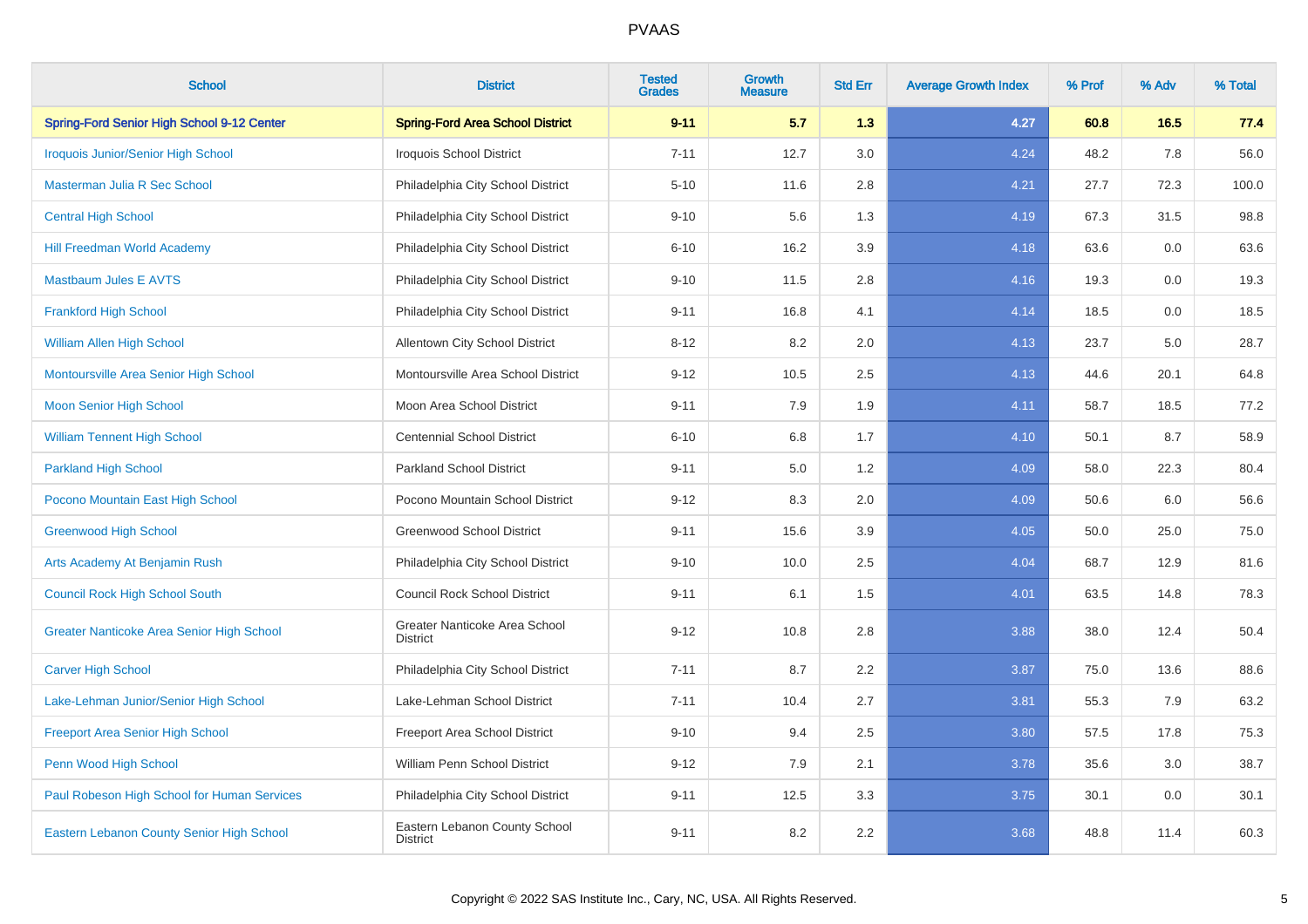| <b>School</b>                                  | <b>District</b>                            | <b>Tested</b><br><b>Grades</b> | <b>Growth</b><br><b>Measure</b> | <b>Std Err</b> | <b>Average Growth Index</b> | % Prof | % Adv | % Total |
|------------------------------------------------|--------------------------------------------|--------------------------------|---------------------------------|----------------|-----------------------------|--------|-------|---------|
| Spring-Ford Senior High School 9-12 Center     | <b>Spring-Ford Area School District</b>    | $9 - 11$                       | 5.7                             | 1.3            | 4.27                        | 60.8   | 16.5  | 77.4    |
| <b>Midd-West High School</b>                   | Midd-West School District                  | $7 - 11$                       | 10.0                            | 2.7            | 3.68                        | 58.0   | 13.4  | 71.4    |
| Octorara Area Junior/Senior High School        | Octorara Area School District              | $7 - 11$                       | 8.7                             | 2.4            | 3.67                        | 52.1   | 8.5   | 60.6    |
| Eastern York High School                       | Eastern York School District               | $9 - 11$                       | 9.2                             | 2.6            | 3.60                        | 56.3   | 12.6  | 68.9    |
| <b>Mckeesport Area Senior High School</b>      | Mckeesport Area School District            | $9 - 12$                       | 8.5                             | 2.4            | 3.55                        | 31.0   | 4.5   | 35.5    |
| <b>Hamburg Area High School</b>                | Hamburg Area School District               | $9 - 11$                       | 8.5                             | 2.4            | 3.48                        | 43.5   | 8.2   | 51.7    |
| <b>School Lane Charter School</b>              | School Lane Charter School                 | $3 - 11$                       | 12.4                            | 3.6            | 3.43                        | 59.1   | 9.8   | 68.9    |
| Selinsgrove Area High School                   | Selinsgrove Area School District           | $8 - 12$                       | 7.9                             | 2.3            | 3.41                        | 56.8   | 10.0  | 66.8    |
| Pennsylvania Virtual Charter School            | Pennsylvania Virtual Charter School        | $3 - 11$                       | 11.8                            | 3.5            | 3.37                        | 56.5   | 11.1  | 67.6    |
| Pen Argyl Area High School                     | Pen Argyl Area School District             | $8 - 12$                       | 8.8                             | 2.6            | 3.34                        | 50.0   | 12.6  | 62.6    |
| <b>Mastery Charter School - Hardy Williams</b> | Mastery Charter School - Hardy<br>Williams | $3 - 11$                       | 11.4                            | 3.4            | 3.33                        | 44.3   | 5.7   | 50.0    |
| Ambridge Area High School                      | Ambridge Area School District              | $9 - 12$                       | 8.7                             | 2.6            | 3.32                        | 50.4   | 10.7  | 61.1    |
| Saegertown Junior/Senior High School           | Penncrest School District                  | $7 - 11$                       | 11.4                            | 3.5            | 3.31                        | 50.0   | 8.6   | 58.6    |
| <b>Whitehall High School</b>                   | Whitehall-Coplay School District           | $9 - 11$                       | 5.8                             | 1.8            | 3.26                        | 49.3   | 7.4   | 56.6    |
| <b>Tech Freire Charter School</b>              | <b>Tech Freire Charter School</b>          | $9 - 11$                       | 9.3                             | 2.9            | 3.26                        | 18.0   | 1.1   | 19.1    |
| Jamestown Area Junior/Senior High School       | Jamestown Area School District             | $7 - 11$                       | 13.3                            | 4.2            | 3.14                        | 64.4   | 13.3  | 77.8    |
| <b>Avon Grove Charter School</b>               | Avon Grove Charter School                  | $3 - 11$                       | 9.0                             | 2.9            | 3.13                        | 58.8   | 16.7  | 75.5    |
| Mechanicsburg Area Senior High School          | Mechanicsburg Area School District         | $9 - 11$                       | 5.6                             | 1.8            | 3.13                        | 57.2   | 13.7  | 70.9    |
| Honesdale High School                          | Wayne Highlands School District            | $9 - 11$                       | 7.5                             | 2.4            | 3.11                        | 52.3   | 13.1  | 65.4    |
| Sayre Area High School                         | Sayre Area School District                 | $7 - 11$                       | 10.8                            | 3.5            | 3.10                        | 52.2   | 7.5   | 59.7    |
| <b>Bethel Park High School</b>                 | <b>Bethel Park School District</b>         | $8 - 11$                       | 5.3                             | 1.8            | 3.04                        | 65.3   | 18.6  | 83.9    |
| <b>Emmaus High School</b>                      | East Penn School District                  | $9 - 11$                       | 3.8                             | 1.3            | 3.02                        | 55.8   | 11.5  | 67.3    |
| Swenson Arts & Technology High School          | Philadelphia City School District          | $9 - 10$                       | 7.2                             | 2.4            | 2.96                        | 44.9   | 2.0   | 46.9    |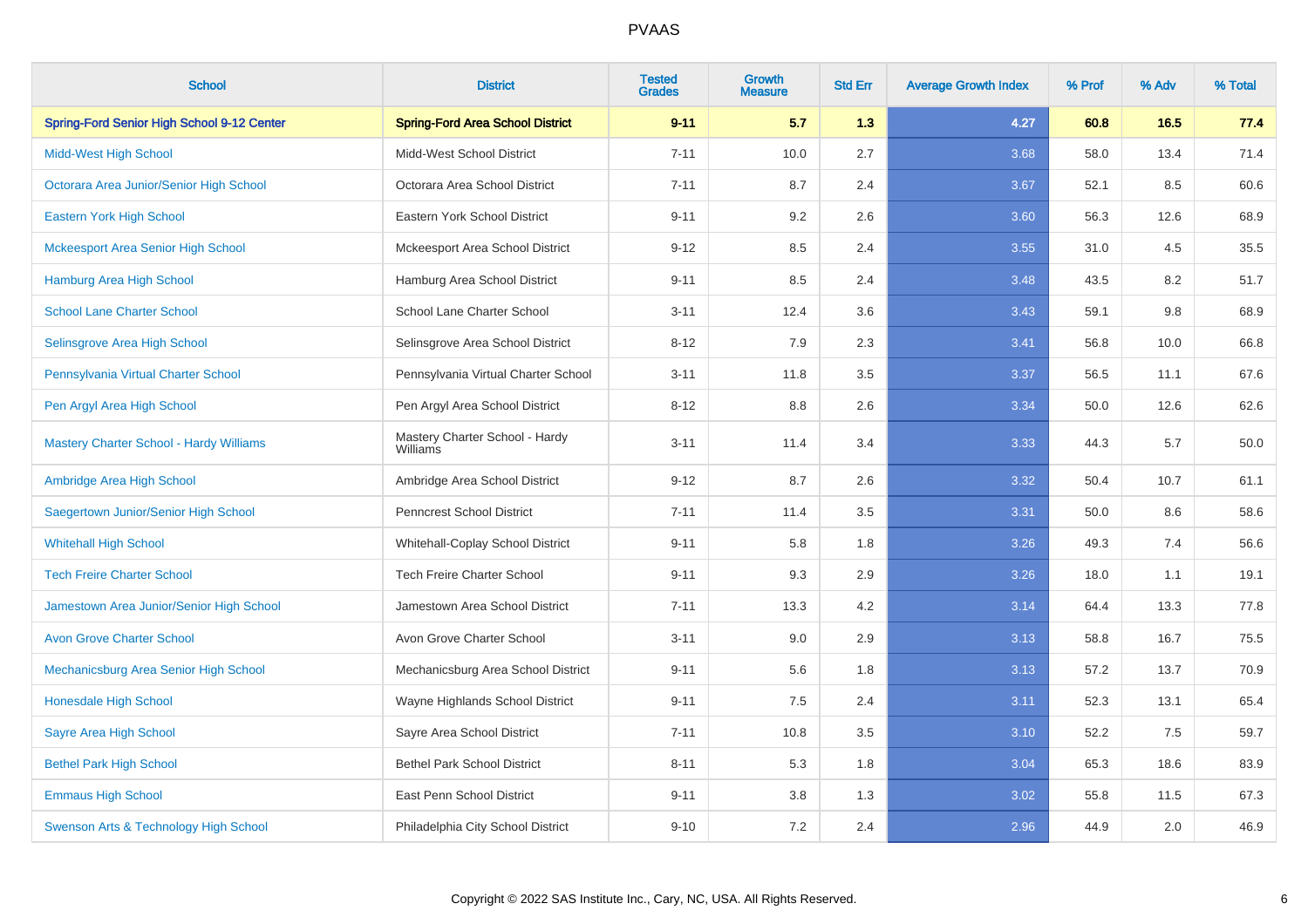| <b>School</b>                                   | <b>District</b>                                   | <b>Tested</b><br><b>Grades</b> | <b>Growth</b><br><b>Measure</b> | <b>Std Err</b> | <b>Average Growth Index</b> | % Prof | % Adv | % Total |
|-------------------------------------------------|---------------------------------------------------|--------------------------------|---------------------------------|----------------|-----------------------------|--------|-------|---------|
| Spring-Ford Senior High School 9-12 Center      | <b>Spring-Ford Area School District</b>           | $9 - 11$                       | 5.7                             | 1.3            | 4.27                        | 60.8   | 16.5  | 77.4    |
| Northern Cambria High School                    | Northern Cambria School District                  | $9 - 11$                       | 9.7                             | 3.3            | 2.94                        | 48.0   | 5.2   | 53.2    |
| <b>Ephrata Senior High School</b>               | Ephrata Area School District                      | $9 - 11$                       | 5.2                             | 1.8            | 2.93                        | 54.7   | 9.5   | 64.2    |
| Parkway Center City Middle College              | Philadelphia City School District                 | $9 - 10$                       | 8.1                             | 2.8            | 2.93                        | 77.0   | 4.4   | 81.4    |
| <b>Cranberry Area Junior/Senior High School</b> | Cranberry Area School District                    | $7 - 12$                       | 8.8                             | 3.0            | 2.92                        | 47.5   | 10.2  | 57.6    |
| St Marys Area Senior High School                | Saint Marys Area School District                  | $9 - 11$                       | 7.4                             | 2.6            | 2.92                        | 57.0   | 8.2   | 65.2    |
| Northeastern Senior High School                 | Northeastern York School District                 | $8 - 11$                       | 5.6                             | 1.9            | 2.88                        | 51.1   | 16.6  | 67.6    |
| Montgomery Junior/Senior High School            | Montgomery Area School District                   | $7 - 11$                       | 10.4                            | 3.6            | 2.88                        | 48.7   | 12.4  | 61.1    |
| <b>Connellsville Area Senior High School</b>    | Connellsville Area School District                | $9 - 11$                       | $5.7\,$                         | 2.0            | 2.87                        | 45.4   | 7.8   | 53.2    |
| Lehigh Valley Charter High School For The Arts  | Lehigh Valley Charter High School<br>For The Arts | $9 - 10$                       | 7.3                             | 2.6            | 2.82                        | 62.3   | 18.2  | 80.5    |
| The Linc                                        | Philadelphia City School District                 | $9 - 11$                       | 11.9                            | 4.2            | 2.81                        | 29.3   | 0.0   | 29.3    |
| <b>Neshaminy High School</b>                    | <b>Neshaminy School District</b>                  | $9 - 11$                       | 3.7                             | 1.3            | 2.80                        | 58.7   | 9.5   | 68.2    |
| Palmyra Area Senior High School                 | Palmyra Area School District                      | $9 - 11$                       | 5.3                             | 1.9            | 2.80                        | 56.4   | 15.6  | 72.0    |
| Jenkintown Middle/High School                   | Jenkintown School District                        | $6 - 11$                       | 12.2                            | 4.4            | 2.79                        | 54.6   | 29.6  | 84.1    |
| Dover Area High School                          | Dover Area School District                        | $9 - 12$                       | 5.6                             | 2.0            | 2.76                        | 52.2   | 6.0   | 58.2    |
| Hollidaysburg Area Senior High School           | Hollidaysburg Area School District                | $10 - 11$                      | 5.6                             | 2.1            | 2.74                        | 57.1   | 12.3  | 69.4    |
| <b>Central Dauphin Senior High School</b>       | Central Dauphin School District                   | $9 - 11$                       | 4.4                             | 1.6            | 2.73                        | 63.3   | 10.1  | 73.4    |
| <b>Dobbins Avt High School</b>                  | Philadelphia City School District                 | $9 - 10$                       | 7.0                             | 2.6            | 2.70                        | 12.6   | 0.8   | 13.4    |
| Daniel Boone Area High School                   | Daniel Boone Area School District                 | $9 - 12$                       | 5.3                             | 2.0            | 2.70                        | 51.0   | 11.5  | 62.6    |
| <b>Stroudsburg High School</b>                  | Stroudsburg Area School District                  | $10 - 11$                      | 5.2                             | 1.9            | 2.70                        | 48.1   | 4.2   | 52.3    |
| <b>Lincoln High School</b>                      | Philadelphia City School District                 | $9 - 12$                       | 5.9                             | $2.2\,$        | 2.69                        | 25.0   | 0.9   | 25.9    |
| Multicultural Academy Charter School            | Multicultural Academy Charter<br>School           | $9 - 11$                       | 9.5                             | 3.5            | 2.69                        | 22.0   | 0.0   | 22.0    |
| <b>Hempfield Area Senior High School</b>        | <b>Hempfield Area School District</b>             | $9 - 12$                       | 4.3                             | 1.6            | 2.68                        | 53.5   | 20.1  | 73.6    |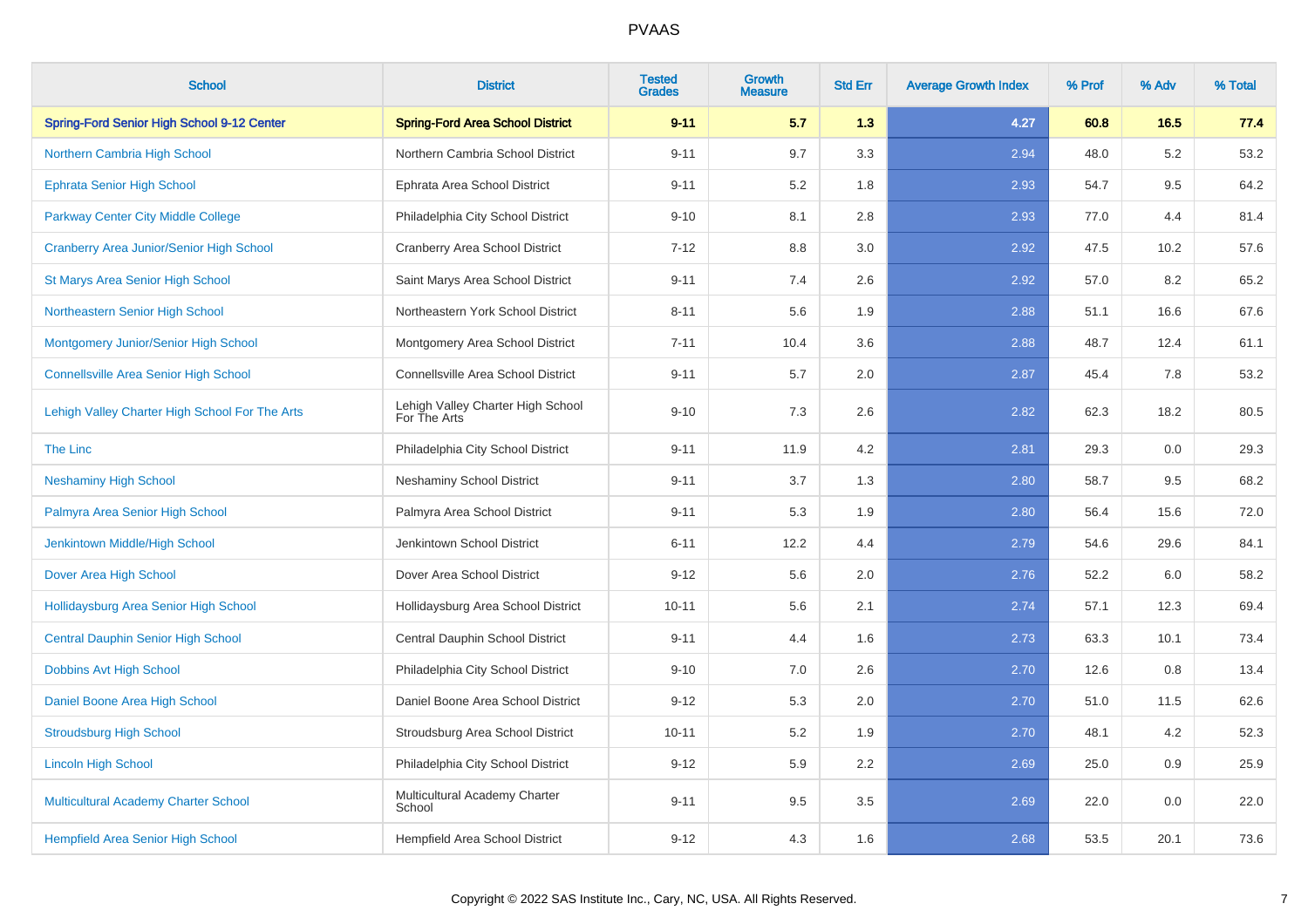| <b>School</b>                                     | <b>District</b>                         | <b>Tested</b><br><b>Grades</b> | <b>Growth</b><br><b>Measure</b> | <b>Std Err</b> | <b>Average Growth Index</b> | % Prof | % Adv | % Total |
|---------------------------------------------------|-----------------------------------------|--------------------------------|---------------------------------|----------------|-----------------------------|--------|-------|---------|
| Spring-Ford Senior High School 9-12 Center        | <b>Spring-Ford Area School District</b> | $9 - 11$                       | 5.7                             | 1.3            | 4.27                        | 60.8   | 16.5  | 77.4    |
| <b>Central Bucks High School -South</b>           | <b>Central Bucks School District</b>    | $10 - 11$                      | 3.8                             | 1.4            | 2.66                        | 63.3   | 18.0  | 81.4    |
| <b>Mars Area Senior High School</b>               | Mars Area School District               | $8 - 10$                       | 5.4                             | 2.0            | 2.64                        | 57.9   | 18.2  | 76.1    |
| <b>Peters Township High School</b>                | Peters Township School District         | $8 - 11$                       | 4.8                             | 1.8            | 2.63                        | 59.8   | 26.1  | 85.9    |
| Homer-Center Junior/Senior High School            | Homer-Center School District            | $7 - 11$                       | 9.4                             | 3.6            | 2.62                        | 45.1   | 17.2  | 62.3    |
| <b>Building 21</b>                                | Philadelphia City School District       | $9 - 11$                       | 8.2                             | 3.2            | 2.59                        | 6.9    | 0.0   | 6.9     |
| <b>Wyalusing Valley Junior/Senior High School</b> | Wyalusing Area School District          | $7 - 12$                       | 8.4                             | 3.3            | 2.58                        | 54.6   | 11.7  | 66.2    |
| <b>Warwick Senior High School</b>                 | <b>Warwick School District</b>          | $9 - 11$                       | 4.8                             | 1.9            | 2.57                        | 46.4   | 17.0  | 63.3    |
| Academy At Palumbo                                | Philadelphia City School District       | $8 - 11$                       | 5.3                             | 2.1            | 2.57                        | 65.9   | 6.6   | 72.5    |
| <b>Spring Grove Area High School</b>              | Spring Grove Area School District       | $9 - 11$                       | 5.3                             | 2.1            | 2.54                        | 55.1   | 15.0  | 70.1    |
| Renaissance Academy Charter School                | Renaissance Academy Charter<br>School   | $3 - 11$                       | 8.3                             | 3.3            | 2.54                        | 45.6   | 22.8  | 68.4    |
| 21st Century Cyber Charter School                 | 21st Century Cyber Charter School       | $6 - 12$                       | 5.7                             | 2.3            | 2.50                        | 56.7   | 8.3   | 65.0    |
| New Hope-Solebury High School                     | New Hope-Solebury School District       | $9 - 11$                       | 7.3                             | 2.9            | 2.50                        | 68.2   | 22.7  | 90.9    |
| <b>Kennett High School</b>                        | Kennett Consolidated School District    | $9 - 11$                       | 4.4                             | 1.8            | 2.45                        | 52.5   | 10.7  | 63.2    |
| <b>Belmont Charter School</b>                     | <b>Belmont Charter School</b>           | $3 - 10$                       | 16.0                            | 6.5            | 2.45                        | 64.3   | 0.0   | 64.3    |
| People For People Charter School                  | People For People Charter School        | $3 - 12$                       | 13.3                            | 5.5            | 2.43                        | 13.5   | 0.0   | 13.5    |
| <b>Clarion Area Junior/Senior High School</b>     | <b>Clarion Area School District</b>     | $7 - 11$                       | 9.9                             | 4.1            | 2.43                        | 45.4   | 14.6  | 60.0    |
| <b>New Foundations Charter School</b>             | New Foundations Charter School          | $3 - 11$                       | 5.4                             | 2.2            | 2.41                        | 47.2   | 2.5   | 49.8    |
| Shenandoah Valley Junior/Senior High School       | Shenandoah Valley School District       | $7 - 11$                       | 9.4                             | 3.9            | 2.40                        | 28.3   | 5.0   | 33.3    |
| <b>Wilmington Area High School</b>                | Wilmington Area School District         | $8 - 11$                       | 7.1                             | 3.0            | 2.38                        | 55.1   | 5.1   | 60.2    |
| Bethlehem-Center Senior High School               | Bethlehem-Center School District        | $9 - 10$                       | 7.7                             | 3.3            | 2.35                        | 35.1   | 1.4   | 36.5    |
| <b>Collegium Charter School</b>                   | Collegium Charter School                | $3 - 10$                       | 5.9                             | 2.5            | 2.33                        | 38.1   | 7.9   | 46.0    |
| <b>Belle Vernon Area High School</b>              | Belle Vernon Area School District       | $9 - 11$                       | 6.1                             | 2.6            | 2.32                        | 55.6   | 11.1  | 66.7    |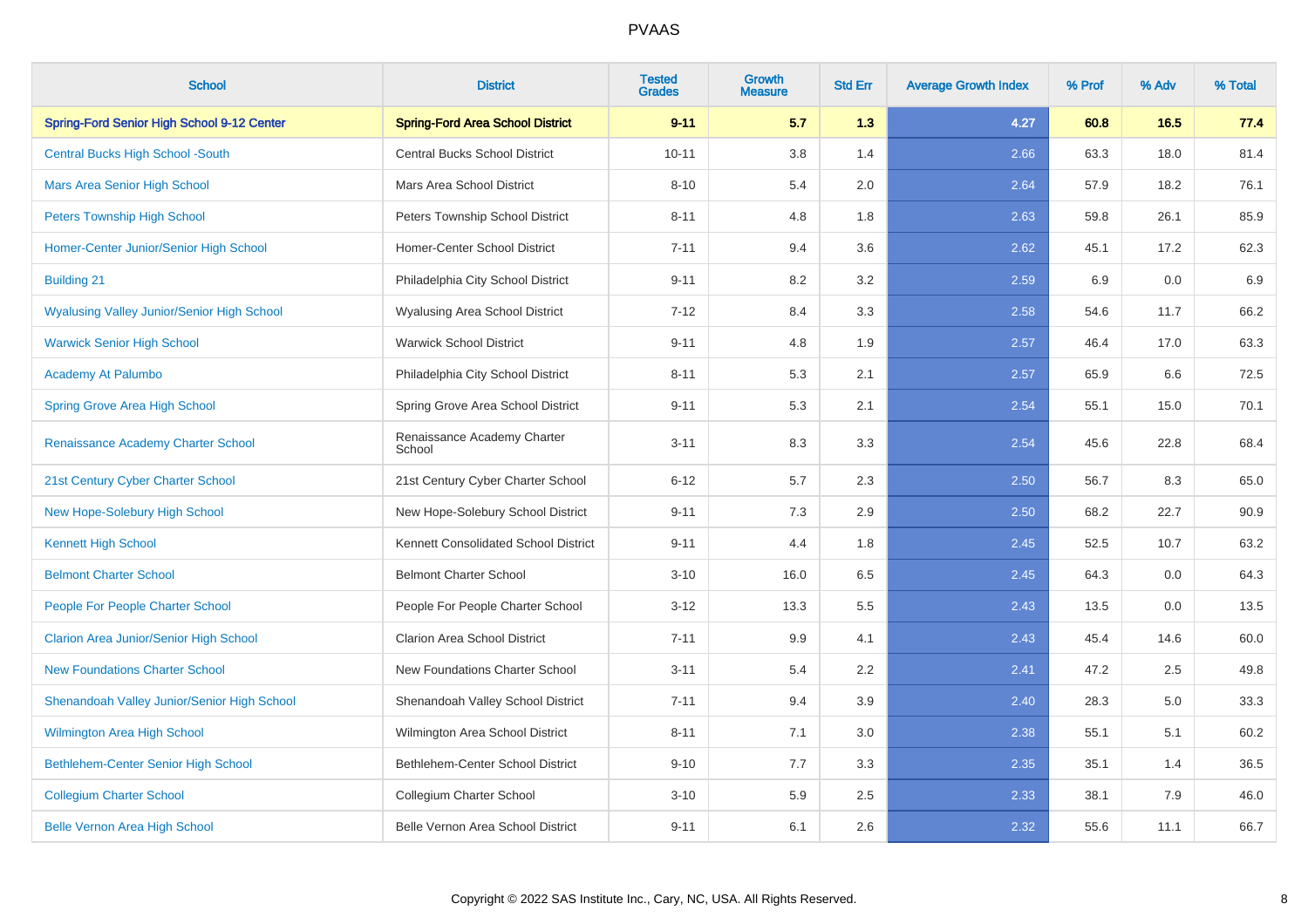| <b>School</b>                                    | <b>District</b>                                         | <b>Tested</b><br><b>Grades</b> | Growth<br><b>Measure</b> | <b>Std Err</b> | <b>Average Growth Index</b> | % Prof | % Adv | % Total |
|--------------------------------------------------|---------------------------------------------------------|--------------------------------|--------------------------|----------------|-----------------------------|--------|-------|---------|
| Spring-Ford Senior High School 9-12 Center       | <b>Spring-Ford Area School District</b>                 | $9 - 11$                       | 5.7                      | 1.3            | 4.27                        | 60.8   | 16.5  | 77.4    |
| Seneca High School                               | Wattsburg Area School District                          | $9 - 11$                       | 6.2                      | 2.7            | 2.31                        | 42.7   | 7.6   | 50.3    |
| Northampton Area High School                     | Northampton Area School District                        | $9 - 11$                       | 3.6                      | 1.6            | 2.30                        | 52.3   | 10.8  | 63.1    |
| <b>Agora Cyber Charter School</b>                | Agora Cyber Charter School                              | $3 - 11$                       | 5.8                      | 2.6            | 2.28                        | 42.8   | 6.6   | 49.4    |
| <b>Hampton High School</b>                       | Hampton Township School District                        | $9 - 11$                       | 4.8                      | 2.1            | 2.25                        | 54.0   | 28.2  | 82.2    |
| <b>Eisenhower M/Hs</b>                           | Warren County School District                           | $6 - 11$                       | 7.9                      | 3.5            | 2.24                        | 37.7   | 1.4   | 39.0    |
| Pennsylvania Distance Learning Charter School    | Pennsylvania Distance Learning<br><b>Charter School</b> | $3 - 12$                       | 9.3                      | 4.2            | 2.22                        | 42.2   | 3.1   | 45.3    |
| Lincoln Leadership Academy Charter School        | Lincoln Leadership Academy<br><b>Charter School</b>     | $3 - 12$                       | 14.2                     | 6.4            | 2.22                        | 23.5   | 0.0   | 23.5    |
| Franklin Area Junior/Senior High School          | Franklin Area School District                           | $7 - 11$                       | 6.2                      | 2.8            | 2.21                        | 48.2   | 4.5   | 52.7    |
| <b>Richland High School</b>                      | <b>Richland School District</b>                         | $7 - 11$                       | 6.3                      | 2.9            | 2.21                        | 62.2   | 19.2  | 81.4    |
| <b>Brookville Junior/Senior High School</b>      | <b>Brookville Area School District</b>                  | $7 - 11$                       | 6.6                      | 3.0            | 2.19                        | 55.2   | 15.6  | 70.8    |
| <b>Wilson Area High School</b>                   | Wilson Area School District                             | $9 - 11$                       | 5.6                      | 2.6            | 2.18                        | 48.7   | 8.5   | 57.2    |
| Saul W B Agricultural School                     | Philadelphia City School District                       | $9 - 10$                       | 5.6                      | 2.6            | 2.17                        | 29.5   | 0.8   | 30.2    |
| Pocono Mountain West High School                 | Pocono Mountain School District                         | $9 - 11$                       | 4.3                      | 2.0            | 2.15                        | 41.2   | 4.0   | 45.1    |
| Carbondale Area Junior/Senior High School        | Carbondale Area School District                         | $7 - 10$                       | 7.1                      | 3.3            | 2.14                        | 56.6   | 2.6   | 59.2    |
| Pennsylvania Leadership Charter School           | Pennsylvania Leadership Charter<br>School               | $3 - 11$                       | 4.6                      | 2.2            | 2.13                        | 55.4   | 11.2  | 66.7    |
| <b>Governor Mifflin Senior High School</b>       | Governor Mifflin School District                        | $9 - 11$                       | 3.7                      | 1.8            | 2.12                        | 42.5   | 7.2   | 49.7    |
| <b>Carlynton Junior/Senior High School</b>       | Carlynton School District                               | $7 - 11$                       | 6.9                      | 3.3            | 2.12                        | 41.0   | 10.5  | 51.6    |
| Community Academy Of Philadelphia Charter School | Community Academy Of<br>Philadelphia Charter School     | $3 - 11$                       | 5.8                      | 2.7            | 2.12                        | 26.7   | 0.9   | 27.6    |
| Springdale Junior/Senior High School             | Allegheny Valley School District                        | $7 - 11$                       | 8.2                      | 3.9            | 2.09                        | 53.1   | 12.2  | 65.3    |
| <b>Kensington Health Sciences</b>                | Philadelphia City School District                       | $9 - 10$                       | 13.7                     | 6.5            | 2.09                        | 30.8   | 7.7   | 38.5    |
| <b>Parkway West</b>                              | Philadelphia City School District                       | $9 - 10$                       | 7.4                      | 3.6            | 2.06                        | 24.6   | 0.0   | 24.6    |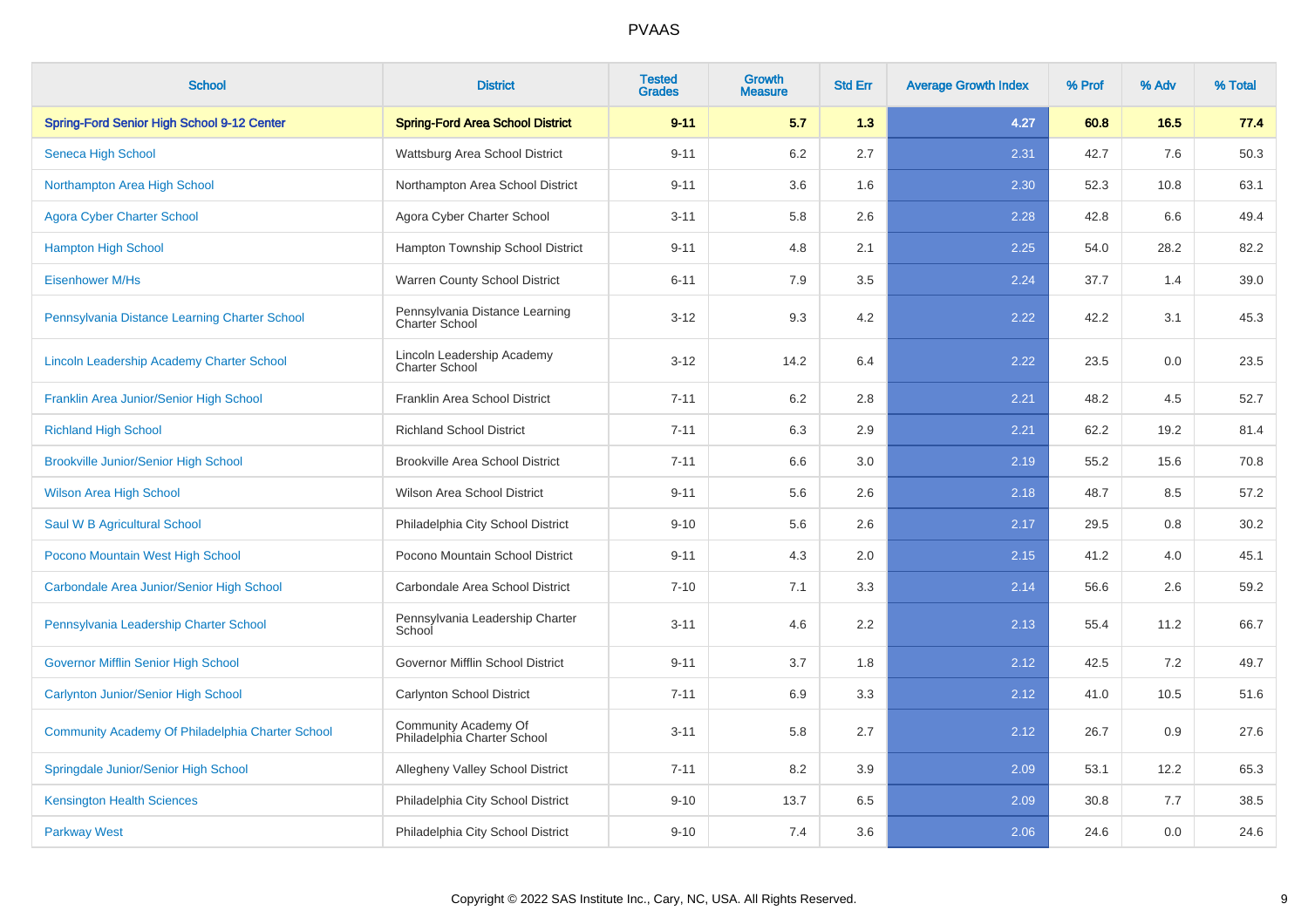| <b>School</b>                                          | <b>District</b>                                           | <b>Tested</b><br><b>Grades</b> | <b>Growth</b><br><b>Measure</b> | <b>Std Err</b> | <b>Average Growth Index</b> | % Prof | % Adv | % Total |
|--------------------------------------------------------|-----------------------------------------------------------|--------------------------------|---------------------------------|----------------|-----------------------------|--------|-------|---------|
| Spring-Ford Senior High School 9-12 Center             | <b>Spring-Ford Area School District</b>                   | $9 - 11$                       | 5.7                             | 1.3            | 4.27                        | 60.8   | 16.5  | 77.4    |
| <b>Penn Treaty School</b>                              | Philadelphia City School District                         | $6 - 11$                       | 8.0                             | 3.9            | 2.05                        | 16.4   | 0.0   | 16.4    |
| Dr Robert Ketterer Charter School Inc                  | Dr Robert Ketterer Charter School<br><b>Inc</b>           | $6 - 12$                       | 10.1                            | 5.0            | 2.04                        | 14.9   | 0.4   | 15.3    |
| <b>Chester Charter Scholars Academy Charter School</b> | Chester Charter Scholars Academy<br><b>Charter School</b> | $3 - 12$                       | 8.4                             | 4.1            | 2.03                        | 23.4   | 0.0   | 23.4    |
| <b>Motivation High School</b>                          | Philadelphia City School District                         | $9 - 10$                       | 6.3                             | 3.2            | 1.99                        | 21.8   | 0.0   | 21.8    |
| <b>Keystone Oaks High School</b>                       | Keystone Oaks School District                             | $9 - 11$                       | 5.2                             | 2.6            | 1.97                        | 53.2   | 12.1  | 65.4    |
| <b>Grove City Area High School</b>                     | Grove City Area School District                           | $8 - 12$                       | 4.8                             | 2.4            | 1.97                        | 41.3   | 18.7  | 60.0    |
| <b>Coudersport Area Junior/Senior High School</b>      | <b>Coudersport Area School District</b>                   | $7 - 11$                       | 7.4                             | 3.7            | 1.97                        | 55.7   | 8.2   | 63.9    |
| <b>Garden Spot Senior High School</b>                  | Eastern Lancaster County School<br><b>District</b>        | $8 - 12$                       | 4.2                             | 2.2            | 1.94                        | 46.3   | 11.4  | 57.6    |
| <b>Bodine William W High School</b>                    | Philadelphia City School District                         | $8 - 11$                       | 4.6                             | 2.4            | 1.91                        | 60.8   | 5.7   | 66.5    |
| South Western Senior High School                       | South Western School District                             | $9 - 12$                       | 3.6                             | 1.9            | 1.91                        | 60.2   | 8.1   | 68.3    |
| <b>Muhlenberg High School</b>                          | Muhlenberg School District                                | $10 - 10$                      | 3.6                             | 1.9            | 1.87                        | 34.2   | 2.6   | 36.8    |
| <b>Central Valley High School</b>                      | <b>Central Valley School District</b>                     | $9 - 10$                       | 4.5                             | 2.4            | 1.86                        | 56.9   | 9.0   | 65.9    |
| <b>Blackhawk High School</b>                           | <b>Blackhawk School District</b>                          | $8 - 11$                       | 4.3                             | 2.3            | 1.85                        | 55.8   | 8.8   | 64.6    |
| <b>Mcdowell High School</b>                            | Millcreek Township School District                        | $9 - 11$                       | 2.7                             | 1.5            | 1.85                        | 55.6   | 14.2  | 69.7    |
| <b>West Allegheny Senior High School</b>               | West Allegheny School District                            | $9 - 12$                       | 3.7                             | 2.1            | 1.82                        | 63.1   | 15.7  | 78.8    |
| <b>Beaver Area Senior High School</b>                  | <b>Beaver Area School District</b>                        | $9 - 10$                       | 4.4                             | 2.4            | 1.82                        | 57.4   | 16.8  | 74.2    |
| Randolph A. Philip AVT High School                     | Philadelphia City School District                         | $9 - 10$                       | 6.8                             | 3.8            | 1.82                        | 7.3    | 0.0   | 7.3     |
| <b>Western Wayne High School</b>                       | Western Wayne School District                             | $9 - 11$                       | 5.3                             | 2.9            | 1.82                        | 41.3   | 17.4  | 58.7    |
| <b>Steel Valley Senior High School</b>                 | <b>Steel Valley School District</b>                       | $9 - 11$                       | 6.1                             | 3.4            | 1.79                        | 50.7   | 5.6   | 56.3    |
| Pottsville Area High School                            | Pottsville Area School District                           | $9 - 12$                       | 4.1                             | 2.3            | 1.79                        | 44.8   | 5.4   | 50.2    |
| <b>York Academy Regional Charter School</b>            | York Academy Regional Charter<br>School                   | $3 - 11$                       | 9.0                             | 5.0            | 1.79                        | 55.2   | 0.0   | 55.2    |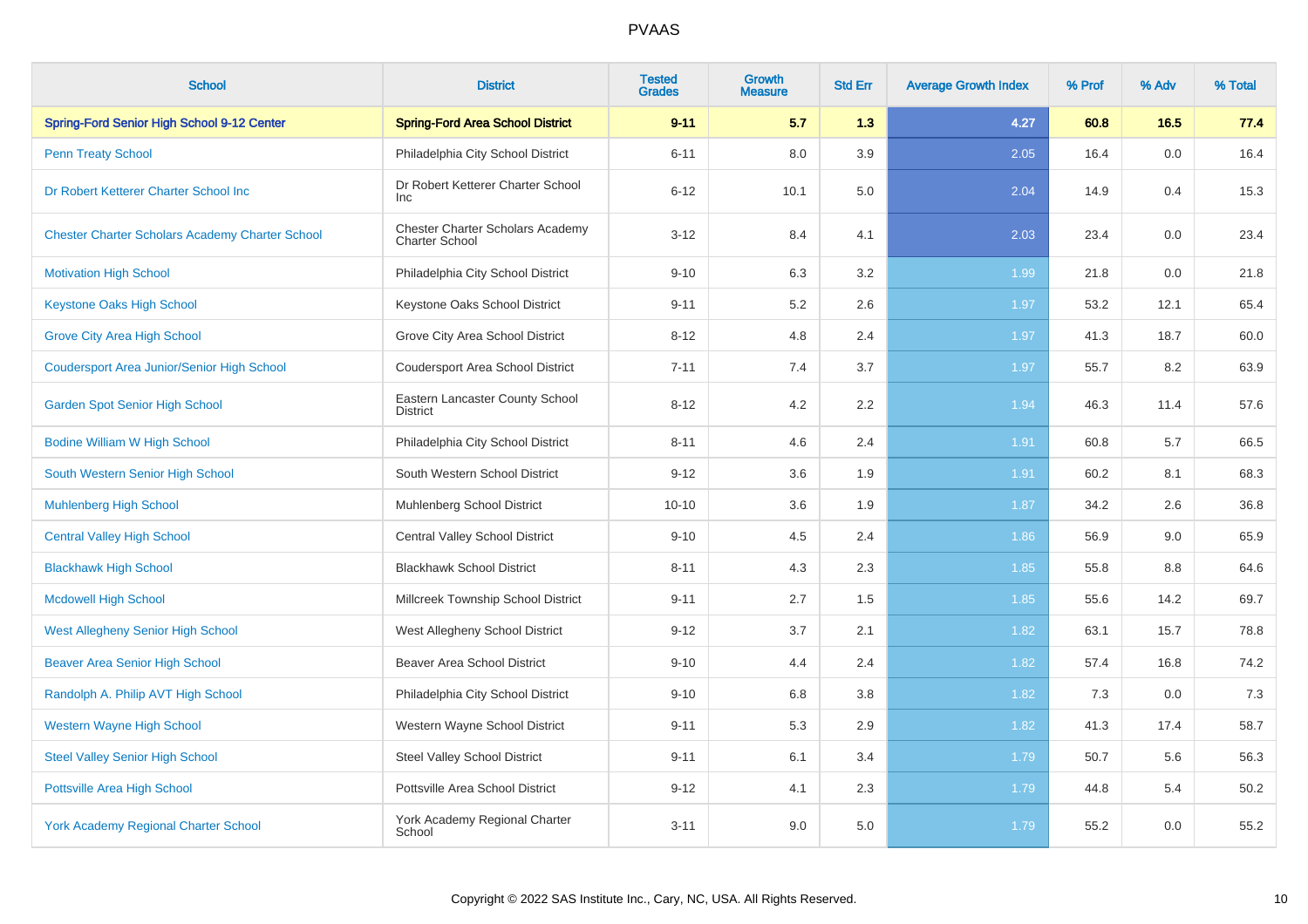| <b>School</b>                                     | <b>District</b>                                    | <b>Tested</b><br><b>Grades</b> | <b>Growth</b><br><b>Measure</b> | <b>Std Err</b> | <b>Average Growth Index</b> | % Prof | % Adv | % Total |
|---------------------------------------------------|----------------------------------------------------|--------------------------------|---------------------------------|----------------|-----------------------------|--------|-------|---------|
| Spring-Ford Senior High School 9-12 Center        | <b>Spring-Ford Area School District</b>            | $9 - 11$                       | 5.7                             | 1.3            | 4.27                        | 60.8   | 16.5  | 77.4    |
| <b>Monessen Senior High School</b>                | Monessen City School District                      | $8 - 10$                       | 7.9                             | 4.5            | 1.77                        | 42.9   | 2.9   | 45.7    |
| Altoona Area High School                          | Altoona Area School District                       | $9 - 12$                       | 2.9                             | 1.6            | 1.77                        | 47.7   | 8.2   | 55.9    |
| <b>Blacklick Valley Junior/Senior High School</b> | <b>Blacklick Valley School District</b>            | $7 - 11$                       | 7.6                             | 4.3            | 1.77                        | 34.1   | 0.0   | 34.1    |
| <b>Washington George High School</b>              | Philadelphia City School District                  | $9 - 11$                       | 5.3                             | 3.0            | 1.76                        | 37.2   | 2.9   | 40.2    |
| Uniontown Area Senior High School                 | Uniontown Area School District                     | $9 - 11$                       | 5.6                             | 3.2            | 1.76                        | 62.4   | 5.9   | 68.2    |
| <b>Sharon High School</b>                         | Sharon City School District                        | $8 - 11$                       | 4.5                             | 2.6            | 1.73                        | 48.2   | 5.3   | 53.4    |
| Pittsburgh Obama 6-12                             | Pittsburgh School District                         | $6 - 11$                       | 5.1                             | 3.0            | 1.72                        | 42.3   | 5.2   | 47.4    |
| <b>Hanover Senior High School</b>                 | Hanover Public School District                     | $9 - 11$                       | 4.9                             | 2.8            | 1.72                        | 52.2   | 14.4  | 66.7    |
| <b>Reach Cyber Charter School</b>                 | Reach Cyber Charter School                         | $3 - 11$                       | 8.1                             | 4.7            | 1.72                        | 42.4   | 4.6   | 47.0    |
| <b>Salisbury Senior High School</b>               | Salisbury Township School District                 | $9 - 11$                       | 6.0                             | 3.6            | 1.68                        | 46.2   | 6.6   | 52.8    |
| Sto-Rox Junior/Senior High School                 | <b>Sto-Rox School District</b>                     | $7 - 10$                       | 6.2                             | 3.7            | 1.67                        | 13.4   | 0.0   | 13.4    |
| Northgate Middle School High School               | Northgate School District                          | $7 - 11$                       | 6.0                             | 3.6            | 1.65                        | 53.3   | 16.7  | 70.0    |
| Laurel Highlands Senior High School               | Laurel Highlands School District                   | $9 - 11$                       | 3.9                             | 2.4            | 1.65                        | 44.9   | 9.6   | 54.5    |
| <b>Bentworth Senior High School</b>               | <b>Bentworth School District</b>                   | $9 - 11$                       | 5.3                             | 3.2            | 1.65                        | 44.2   | 19.5  | 63.6    |
| <b>Oswayo Valley High School</b>                  | Oswayo Valley School District                      | $9 - 12$                       | 8.3                             | 5.0            | 1.64                        | 50.0   | 16.7  | 66.7    |
| <b>Esperanza Academy Charter School</b>           | Esperanza Academy Charter School                   | $4 - 11$                       | 4.0                             | 2.5            | 1.61                        | 32.4   | 0.7   | 33.1    |
| <b>Allegheny-Clarion Valley High School</b>       | Allegheny-Clarion Valley School<br><b>District</b> | $7 - 10$                       | 7.5                             | 4.7            | 1.59                        | 53.3   | 3.3   | 56.7    |
| <b>Furness Horace High School</b>                 | Philadelphia City School District                  | $8 - 12$                       | 4.7                             | 2.9            | 1.59                        | 19.6   | 0.0   | 19.6    |
| Millersburg Area Senior High School               | Millersburg Area School District                   | $8 - 11$                       | 5.9                             | 3.8            | 1.56                        | 51.8   | 7.4   | 59.3    |
| Central Dauphin East Senior High School           | Central Dauphin School District                    | $9 - 11$                       | 3.2                             | 2.1            | 1.55                        | 39.3   | 3.6   | 42.9    |
| <b>Hickory High School</b>                        | Hermitage School District                          | $7 - 12$                       | 3.5                             | 2.4            | 1.46                        | 57.5   | 9.3   | 66.8    |
| <b>Conrad Weiser High School</b>                  | Conrad Weiser Area School District                 | $9 - 11$                       | 3.3                             | 2.2            | 1.46                        | 52.1   | 2.1   | 54.2    |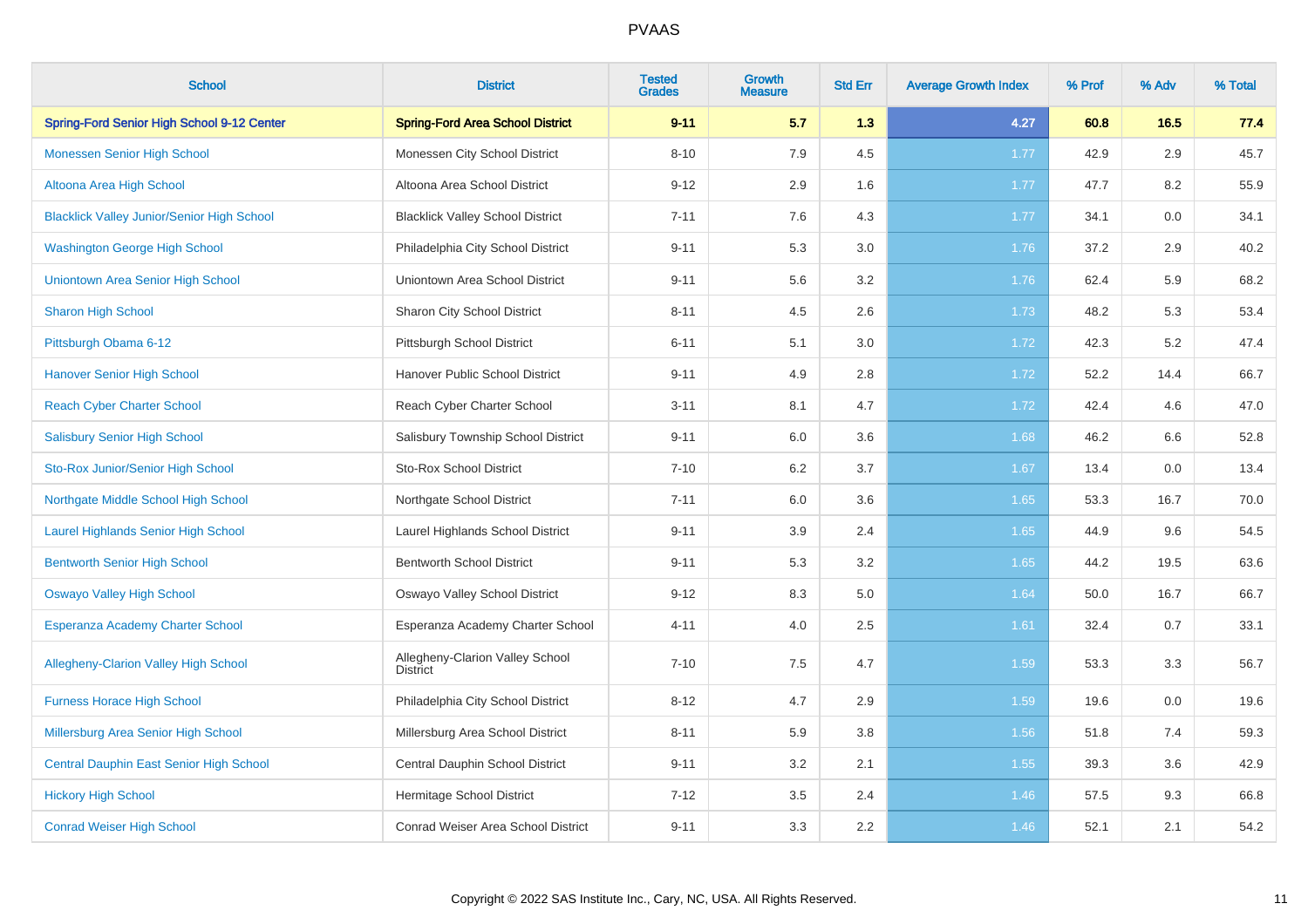| <b>School</b>                                      | <b>District</b>                                     | <b>Tested</b><br><b>Grades</b> | <b>Growth</b><br><b>Measure</b> | <b>Std Err</b> | <b>Average Growth Index</b> | % Prof | % Adv | % Total |
|----------------------------------------------------|-----------------------------------------------------|--------------------------------|---------------------------------|----------------|-----------------------------|--------|-------|---------|
| Spring-Ford Senior High School 9-12 Center         | <b>Spring-Ford Area School District</b>             | $9 - 11$                       | 5.7                             | 1.3            | 4.27                        | 60.8   | 16.5  | 77.4    |
| Pittsburgh Capa 6-12                               | Pittsburgh School District                          | $6 - 11$                       | 4.0                             | 2.8            | 1.45                        | 56.4   | 25.0  | 81.4    |
| James M Coughlin Junior/Senior High School         | Wilkes-Barre Area School District                   | $9 - 11$                       | 7.7                             | 5.5            | 1.42                        | 31.8   | 4.6   | 36.4    |
| <b>Lincoln Park Performing Arts Charter School</b> | Lincoln Park Performing Arts Charter<br>School      | $7 - 11$                       | 3.6                             | 2.5            | 1.42                        | 59.6   | 14.7  | 74.3    |
| <b>Warrior Run High School</b>                     | Warrior Run School District                         | $8 - 11$                       | 4.3                             | 3.0            | 1.41                        | 40.9   | 8.1   | 49.0    |
| <b>Knoch High School</b>                           | South Butler County School District                 | $9 - 10$                       | 3.5                             | 2.5            | 1.41                        | 53.1   | 16.6  | 69.7    |
| <b>KIPP Dubois Charter School</b>                  | KIPP Dubois Charter School                          | $9 - 10$                       | 4.7                             | 3.3            | 1.40                        | 31.0   | 1.4   | 32.4    |
| Capital Area School for the Arts Charter School    | Capital Area School for the Arts<br>Charter School  | $9 - 11$                       | 5.8                             | 4.1            | 1.39                        | 59.3   | 18.6  | 78.0    |
| <b>Burrell High School</b>                         | <b>Burrell School District</b>                      | $9 - 11$                       | 4.2                             | 3.0            | 1.39                        | 58.5   | 13.8  | 72.3    |
| <b>Pleasant Valley High School</b>                 | Pleasant Valley School District                     | $9 - 11$                       | 2.7                             | 2.0            | 1.39                        | 57.2   | 5.5   | 62.8    |
| <b>Everett Area High School</b>                    | <b>Everett Area School District</b>                 | $9 - 11$                       | 4.6                             | 3.4            | 1.37                        | 60.5   | 1.3   | 61.8    |
| <b>MaST Community Charter School II</b>            | MaST Community Charter School II                    | $3 - 10$                       | 4.4                             | 3.2            | 1.37                        | 28.4   | 3.4   | 31.8    |
| Armstrong Junior/Senior High School                | <b>Armstrong School District</b>                    | $6 - 11$                       | 2.7                             | 2.0            | 1.37                        | 51.1   | 6.2   | 57.3    |
| New Brighton Area High School                      | New Brighton Area School District                   | $9 - 11$                       | 4.2                             | 3.1            | 1.36                        | 60.9   | 5.8   | 66.7    |
| <b>Kensington High School</b>                      | Philadelphia City School District                   | $9 - 11$                       | 4.9                             | 3.6            | 1.36                        | 10.7   | 0.0   | 10.7    |
| <b>Loyalsock Township Senior High School</b>       | Loyalsock Township School District                  | $8 - 12$                       | 3.9                             | 2.8            | 1.36                        | 54.3   | 2.1   | 56.4    |
| Lankenau High School                               | Philadelphia City School District                   | $9 - 10$                       | 4.4                             | 3.3            | 1.35                        | 43.6   | 1.3   | 44.9    |
| <b>Fels Samuel High School</b>                     | Philadelphia City School District                   | $9 - 11$                       | 5.0                             | 3.8            | 1.34                        | 13.9   | 0.0   | 13.9    |
| <b>Mastery Charter School - Shoemaker Campus</b>   | Mastery Charter School -<br><b>Shoemaker Campus</b> | $7 - 10$                       | 4.1                             | 3.0            | 1.34                        | 20.9   | 3.3   | 24.2    |
| <b>Punxsutawney Area High School</b>               | Punxsutawney Area School District                   | $7 - 11$                       | 3.8                             | 2.9            | 1.33                        | 55.0   | 5.5   | 60.6    |
| Cambridge Springs Junior/Senior High School        | <b>Penncrest School District</b>                    | $7 - 11$                       | 4.9                             | 3.7            | 1.30                        | 45.9   | 9.8   | 55.7    |
| Towanda Area Junior/Senior High School             | Towanda Area School District                        | $7 - 11$                       | 3.6                             | 2.8            | 1.29                        | 39.4   | 6.6   | 46.0    |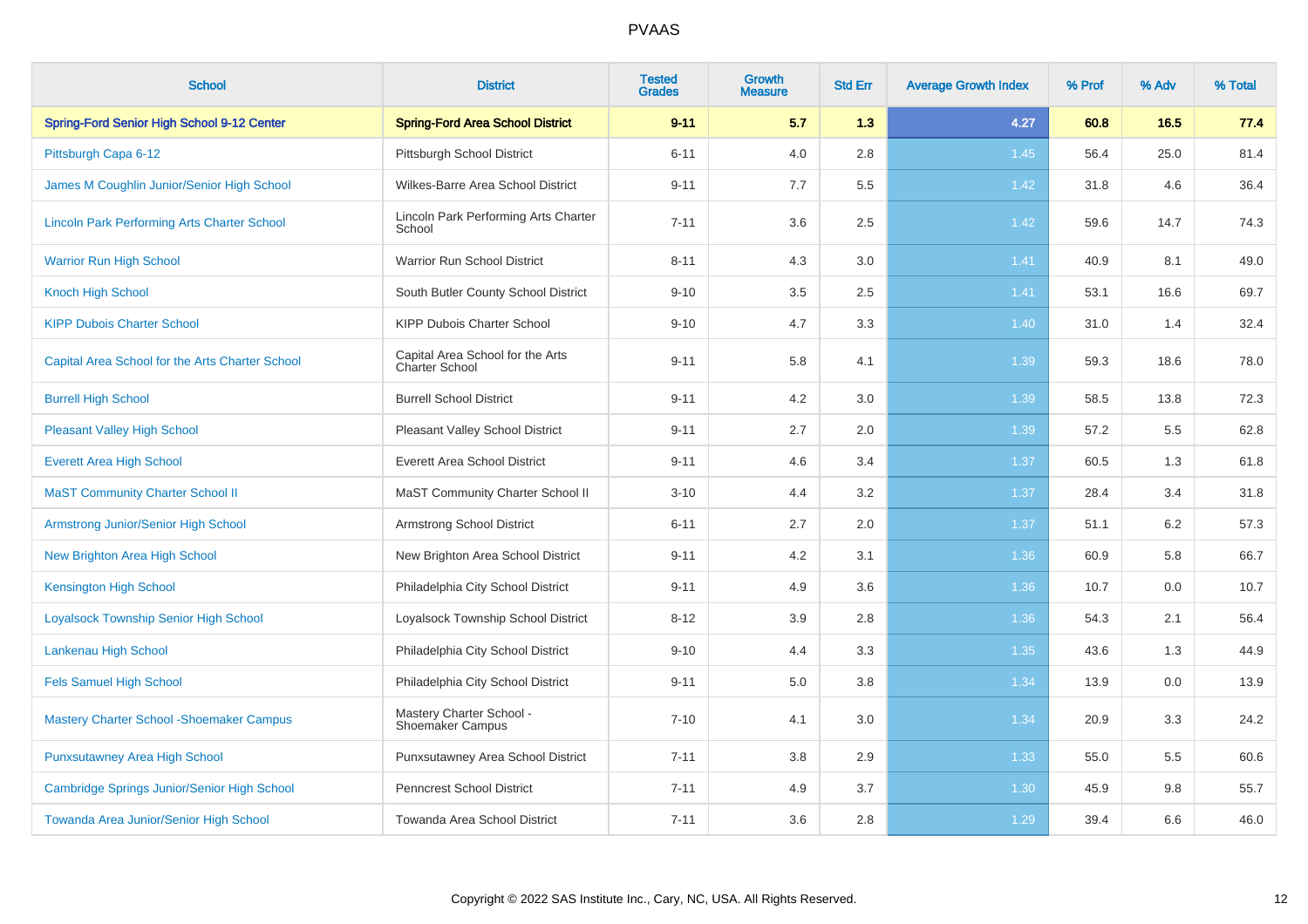| <b>School</b>                              | <b>District</b>                                  | <b>Tested</b><br><b>Grades</b> | <b>Growth</b><br><b>Measure</b> | <b>Std Err</b> | <b>Average Growth Index</b> | % Prof | % Adv | % Total |
|--------------------------------------------|--------------------------------------------------|--------------------------------|---------------------------------|----------------|-----------------------------|--------|-------|---------|
| Spring-Ford Senior High School 9-12 Center | <b>Spring-Ford Area School District</b>          | $9 - 11$                       | 5.7                             | 1.3            | 4.27                        | 60.8   | 16.5  | 77.4    |
| <b>Methacton High School</b>               | <b>Methacton School District</b>                 | $9 - 11$                       | 2.1                             | 1.7            | 1.25                        | 62.5   | 16.4  | 79.0    |
| <b>West York Area High School</b>          | West York Area School District                   | $8 - 12$                       | 2.9                             | 2.3            | 1.24                        | 53.8   | 4.4   | 58.2    |
| <b>Ligonier Valley High School</b>         | <b>Ligonier Valley School District</b>           | $9 - 11$                       | 3.8                             | 3.1            | 1.24                        | 59.1   | 10.3  | 69.5    |
| <b>Fairview High School</b>                | <b>Fairview School District</b>                  | $9 - 11$                       | 3.1                             | 2.6            | 1.21                        | 57.2   | 17.6  | 74.8    |
| <b>Central High School</b>                 | Spring Cove School District                      | $9 - 11$                       | 3.0                             | 2.5            | 1.20                        | 47.8   | 12.7  | 60.4    |
| <b>Science Leadership Academy</b>          | Philadelphia City School District                | $8 - 11$                       | 4.1                             | 3.5            | 1.19                        | 65.8   | 6.6   | 72.4    |
| <b>Constitution High School</b>            | Philadelphia City School District                | $8 - 11$                       | 3.9                             | 3.3            | 1.17                        | 40.0   | 2.4   | 42.4    |
| <b>Harrisburg High School</b>              | Harrisburg City School District                  | $9 - 11$                       | 3.4                             | 2.9            | 1.17                        | 4.2    | 0.0   | 4.2     |
| <b>Shanksville-Stonycreek High School</b>  | Shanksville-Stonycreek School<br><b>District</b> | $9 - 10$                       | 6.9                             | 5.9            | 1.17                        | 64.7   | 17.6  | 82.4    |
| <b>Pottsgrove Senior High School</b>       | Pottsgrove School District                       | $9 - 11$                       | 2.4                             | 2.0            | 1.17                        | 44.0   | 10.0  | 53.9    |
| Line Mountain High School                  | Line Mountain School District                    | $9 - 11$                       | 3.7                             | $3.2\,$        | 1.16                        | 52.9   | 9.2   | 62.1    |
| <b>Bucktail High School</b>                | Keystone Central School District                 | $9 - 10$                       | 6.3                             | 5.5            | 1.16                        | 65.0   | 0.0   | 65.0    |
| <b>Donegal High School</b>                 | Donegal School District                          | $8 - 12$                       | 2.8                             | 2.4            | 1.16                        | 60.6   | 9.1   | 69.7    |
| <b>Esperanza Cyber Charter School</b>      | Esperanza Cyber Charter School                   | $3 - 11$                       | 7.1                             | 6.1            | 1.16                        | 9.1    | 0.0   | 9.1     |
| <b>Halifax Area High School</b>            | <b>Halifax Area School District</b>              | $9 - 11$                       | 4.4                             | 3.9            | 1.14                        | 61.5   | 9.6   | 71.2    |
| Port Allegany Junior/Senior High School    | Port Allegany School District                    | $7 - 11$                       | 4.0                             | 3.6            | 1.11                        | 28.1   | 9.4   | 37.5    |
| <b>Tidioute Community Charter School</b>   | <b>Tidioute Community Charter School</b>         | $3 - 11$                       | 5.7                             | 5.1            | 1.11                        | 34.4   | 21.9  | 56.2    |
| <b>Woodland Hills High School</b>          | Woodland Hills School District                   | $8 - 12$                       | 2.8                             | 2.6            | 1.05                        | 31.4   | 3.6   | 35.0    |
| <b>Central Cambria High School</b>         | Central Cambria School District                  | $9 - 11$                       | 2.6                             | 2.5            | 1.04                        | 56.2   | 9.7   | 66.0    |
| Morrisville High School (8381)             | Morrisville Borough School District              | $6 - 11$                       | 4.4                             | 4.3            | 1.02                        | 30.2   | 2.3   | 32.6    |
| Gamp                                       | Philadelphia City School District                | $5 - 10$                       | 5.3                             | 5.2            | 1.01                        | 66.7   | 20.8  | 87.5    |
| Leechburg Area High School                 | Leechburg Area School District                   | $8 - 11$                       | 4.1                             | 4.0            | 1.01                        | 47.8   | 19.6  | 67.4    |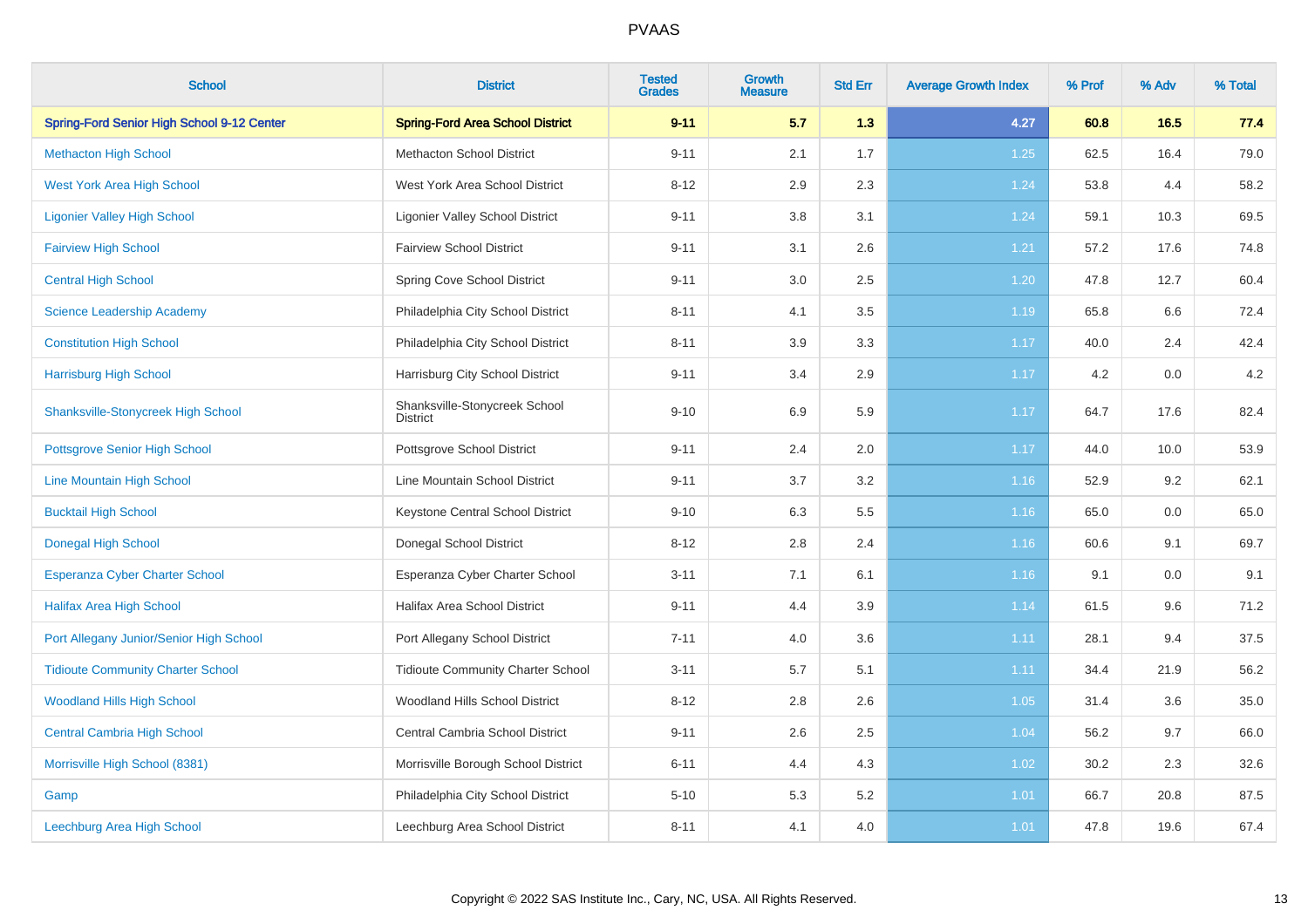| <b>School</b>                                   | <b>District</b>                                   | <b>Tested</b><br><b>Grades</b> | Growth<br><b>Measure</b> | <b>Std Err</b> | <b>Average Growth Index</b> | % Prof | % Adv | % Total |
|-------------------------------------------------|---------------------------------------------------|--------------------------------|--------------------------|----------------|-----------------------------|--------|-------|---------|
| Spring-Ford Senior High School 9-12 Center      | <b>Spring-Ford Area School District</b>           | $9 - 11$                       | 5.7                      | 1.3            | 4.27                        | 60.8   | 16.5  | 77.4    |
| <b>Mastery Charter School-Pickett Campus</b>    | Mastery Charter School - Pickett<br>Campus        | $6 - 10$                       | 5.6                      | 5.7            | 1.00                        | 27.8   | 0.0   | 27.8    |
| Meyersdale Area High School                     | Meyersdale Area School District                   | $9 - 11$                       | 3.9                      | 4.0            | 1.00                        | 43.1   | 6.9   | 50.0    |
| East Stroudsburg Senior High School South       | East Stroudsburg Area School<br><b>District</b>   | $9 - 11$                       | 2.0                      | 2.0            | 0.99                        | 48.8   | 7.7   | 56.4    |
| <b>Stem At Showalter</b>                        | <b>Chester-Upland School District</b>             | $7 - 10$                       | 3.2                      | 3.2            | 0.99                        | 19.8   | 1.2   | 21.0    |
| Lehigh Career & Technical Institute             | Lehigh Career & Technical Institute               | $10 - 12$                      | 5.6                      | 5.6            | 0.99                        | 78.3   | 0.0   | 78.3    |
| <b>Building 21 Allentown</b>                    | Allentown City School District                    | $9 - 11$                       | 3.6                      | 3.8            | 0.96                        | 24.6   | 0.0   | 24.6    |
| <b>General Mclane High School</b>               | <b>General Mclane School District</b>             | $8 - 11$                       | 2.7                      | 2.9            | 0.95                        | 62.3   | 4.9   | 67.2    |
| <b>Berlin Brothersvalley Senior High School</b> | Berlin Brothersvalley School District             | $9 - 11$                       | 3.8                      | 4.2            | 0.90                        | 48.8   | 14.0  | 62.8    |
| <b>Manheim Central Senior High School</b>       | Manheim Central School District                   | $9 - 11$                       | 1.8                      | 2.1            | 0.87                        | 53.2   | 11.6  | 64.8    |
| Franklin Regional Senior High School            | Franklin Regional School District                 | $9 - 11$                       | 1.7                      | 1.9            | 0.87                        | 66.7   | 15.5  | 82.1    |
| Keystone Junior/Senior High School              | Keystone School District                          | $7 - 11$                       | 2.7                      | 3.3            | 0.84                        | 50.6   | 6.5   | 57.1    |
| <b>Williamsport Area Senior High School</b>     | Williamsport Area School District                 | $9 - 11$                       | 1.5                      | 1.8            | 0.84                        | 44.1   | 12.8  | 56.9    |
| <b>Tunkhannock High School</b>                  | Tunkhannock Area School District                  | $8 - 11$                       | 1.9                      | 2.2            | 0.84                        | 44.9   | 9.6   | 54.6    |
| <b>Hopewell Senior High School</b>              | Hopewell Area School District                     | $9 - 11$                       | 2.2                      | 2.7            | 0.82                        | 58.4   | 4.0   | 62.4    |
| <b>Clairton Middle/High School</b>              | <b>Clairton City School District</b>              | $6 - 11$                       | 3.0                      | 3.7            | 0.82                        | 13.4   | 0.0   | 13.4    |
| Louis E Dieruff High School                     | Allentown City School District                    | $8 - 12$                       | 1.6                      | 1.9            | 0.81                        | 27.2   | 0.7   | 28.0    |
| <b>Lower Moreland High School</b>               | Lower Moreland Township School<br><b>District</b> | $8 - 11$                       | 1.8                      | 2.2            | 0.81                        | 62.8   | 17.0  | 79.8    |
| <b>Bedford Senior High School</b>               | <b>Bedford Area School District</b>               | $9 - 11$                       | 2.1                      | 2.6            | 0.80                        | 48.5   | 10.0  | 58.5    |
| North Clarion County Junior/Senior High School  | North Clarion County School District              | $7 - 12$                       | 3.5                      | 4.3            | 0.80                        | 67.5   | 15.0  | 82.5    |
| Northwestern Lehigh High School                 | Northwestern Lehigh School District               | $9 - 11$                       | 1.8                      | 2.3            | 0.79                        | 53.3   | 9.7   | 63.0    |
| South Fayette Township High School              | South Fayette Township School<br><b>District</b>  | $9 - 11$                       | 1.5                      | 1.9            | 0.77                        | 61.0   | 26.5  | 87.6    |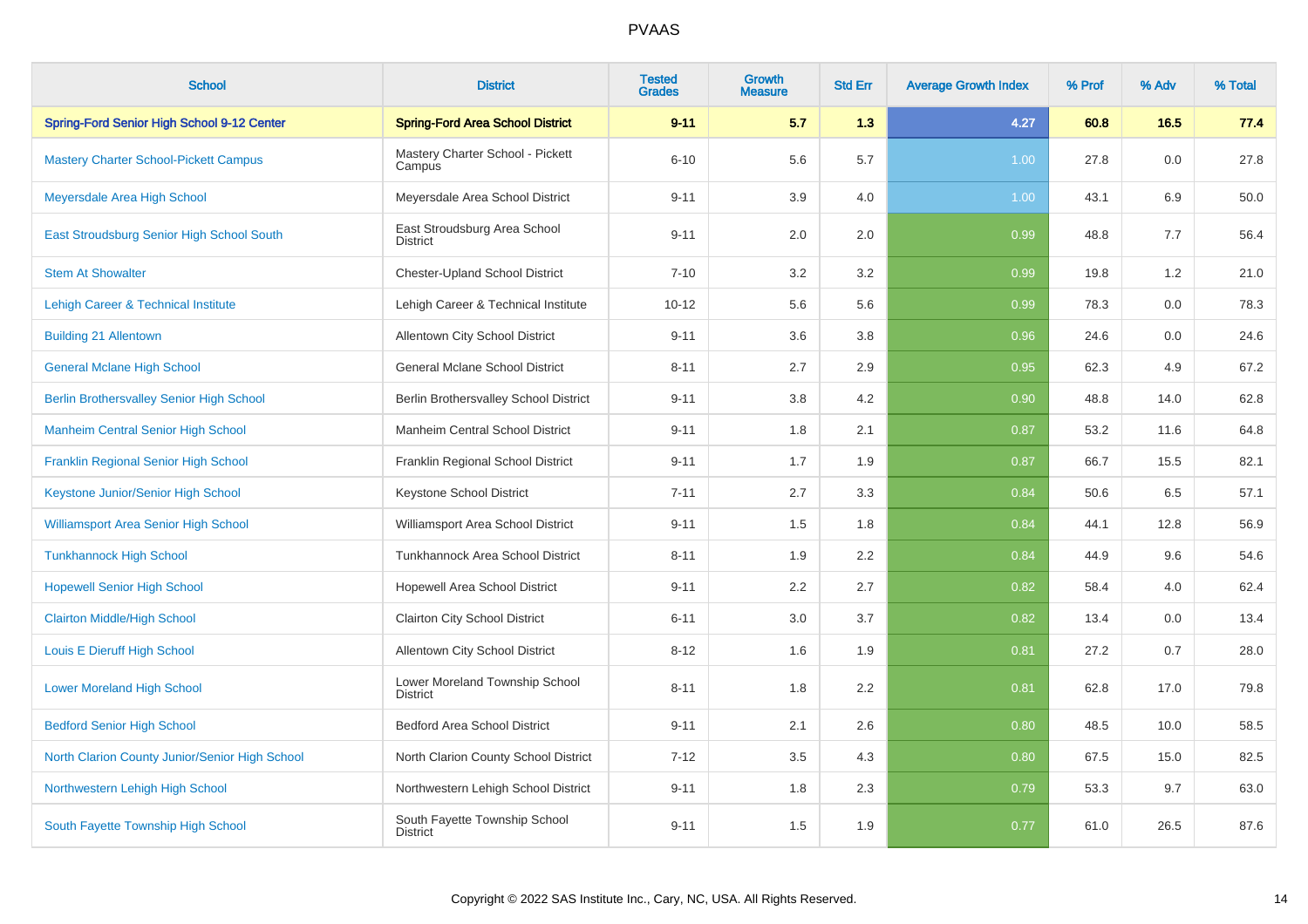| <b>School</b>                                     | <b>District</b>                          | <b>Tested</b><br><b>Grades</b> | <b>Growth</b><br><b>Measure</b> | <b>Std Err</b> | <b>Average Growth Index</b> | % Prof | % Adv | % Total |
|---------------------------------------------------|------------------------------------------|--------------------------------|---------------------------------|----------------|-----------------------------|--------|-------|---------|
| Spring-Ford Senior High School 9-12 Center        | <b>Spring-Ford Area School District</b>  | $9 - 11$                       | 5.7                             | 1.3            | 4.27                        | 60.8   | 16.5  | 77.4    |
| <b>Baldwin Senior High School</b>                 | <b>Baldwin-Whitehall School District</b> | $7 - 11$                       | 1.4                             | 1.9            | 0.76                        | 58.6   | 8.6   | 67.1    |
| Urban Pathways 6-12 Charter School                | Urban Pathways 6-12 Charter<br>School    | $6 - 11$                       | 4.8                             | 6.4            | 0.75                        | 28.6   | 0.0   | 28.6    |
| <b>Thomas Jefferson High School</b>               | West Jefferson Hills School District     | $8 - 11$                       | 1.5                             | 2.1            | 0.74                        | 55.7   | 20.8  | 76.4    |
| <b>Bensalem Township High School</b>              | Bensalem Township School District        | $7 - 11$                       | 1.2                             | 1.6            | 0.74                        | 38.8   | 8.3   | 47.1    |
| <b>Scranton High School</b>                       | <b>Scranton School District</b>          | $9 - 11$                       | 2.7                             | 3.7            | 0.72                        | 49.2   | 6.4   | 55.6    |
| Harmony Area Junior/Senior High School            | Harmony Area School District             | $7 - 10$                       | 4.4                             | 6.3            | 0.69                        | 33.3   | 13.3  | 46.7    |
| Camp Hill Senior High School                      | Camp Hill School District                | $9 - 12$                       | 2.0                             | 3.0            | 0.69                        | 53.6   | 17.5  | 71.1    |
| <b>Marple Newtown Senior High School</b>          | Marple Newtown School District           | $9 - 11$                       | 1.7                             | 2.4            | 0.69                        | 57.6   | 12.8  | 70.4    |
| <b>Mcguffey High School</b>                       | <b>Mcguffey School District</b>          | $9 - 11$                       | 1.8                             | 2.6            | 0.67                        | 57.7   | 3.1   | 60.8    |
| Mapletown Junior/Senior High School               | Southeastern Greene School District      | $7 - 10$                       | 3.1                             | 4.6            | 0.66                        | 57.6   | 6.1   | 63.6    |
| Kensington Creative & Performing Arts High School | Philadelphia City School District        | $8 - 11$                       | 2.2                             | 3.4            | 0.65                        | 10.4   | 3.9   | 14.3    |
| <b>Strawberry Mansion High School</b>             | Philadelphia City School District        | $9 - 11$                       | 3.6                             | 5.6            | 0.64                        | 16.7   | 0.0   | 16.7    |
| <b>Creative And Performing Arts</b>               | Philadelphia City School District        | $8 - 11$                       | 1.5                             | 2.3            | 0.64                        | 65.6   | 9.8   | 75.4    |
| <b>Central Bucks High School - East</b>           | Central Bucks School District            | $9 - 11$                       | 0.9                             | 1.5            | 0.60                        | 61.6   | 16.0  | 77.6    |
| Wilkes-Barre Area Sd Stem Academy                 | Wilkes-Barre Area School District        | $9 - 11$                       | 3.8                             | 6.6            | 0.57                        | 72.7   | 27.3  | 100.0   |
| <b>Commodore Perry Junior/Senior High School</b>  | Commodore Perry School District          | $7 - 11$                       | 2.9                             | 5.6            | 0.53                        | 58.3   | 0.0   | 58.3    |
| <b>United Junior/Senior High School</b>           | <b>United School District</b>            | $7 - 11$                       | 1.8                             | 3.4            | 0.53                        | 60.3   | 6.6   | 66.9    |
| Forbes Road Junior/Senior High School             | <b>Forbes Road School District</b>       | $7 - 11$                       | 2.6                             | 5.1            | 0.51                        | 41.4   | 10.3  | 51.7    |
| <b>Athens Area High School</b>                    | Athens Area School District              | $9 - 11$                       | 1.2                             | 2.5            | 0.49                        | 46.9   | 7.6   | 54.5    |
| <b>Laurel High School</b>                         | <b>Laurel School District</b>            | $9 - 11$                       | 1.5                             | 3.1            | 0.48                        | 70.1   | 2.3   | 72.4    |
| <b>Union High School</b>                          | <b>Union School District</b>             | $6 - 12$                       | 1.9                             | 4.2            | 0.45                        | 32.6   | 7.0   | 39.5    |
| <b>Roberto Clemente Charter School</b>            | Roberto Clemente Charter School          | $3 - 12$                       | 2.2                             | 4.9            | 0.45                        | 27.5   | 5.0   | 32.5    |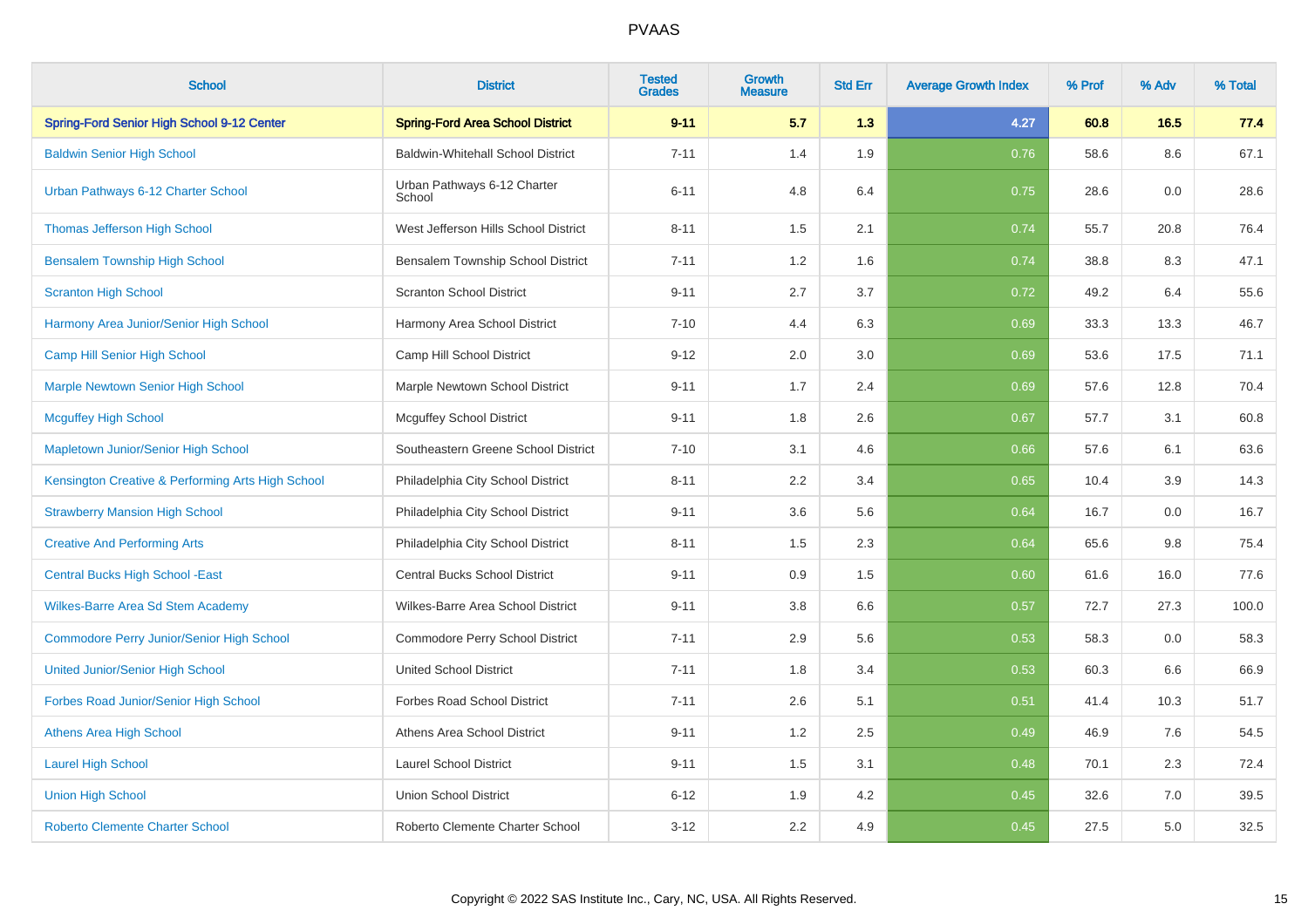| <b>School</b>                                     | <b>District</b>                                         | <b>Tested</b><br><b>Grades</b> | <b>Growth</b><br><b>Measure</b> | <b>Std Err</b> | <b>Average Growth Index</b> | % Prof | % Adv | % Total |
|---------------------------------------------------|---------------------------------------------------------|--------------------------------|---------------------------------|----------------|-----------------------------|--------|-------|---------|
| <b>Spring-Ford Senior High School 9-12 Center</b> | <b>Spring-Ford Area School District</b>                 | $9 - 11$                       | 5.7                             | 1.3            | 4.27                        | 60.8   | 16.5  | 77.4    |
| <b>Schuylkill Valley High School</b>              | Schuylkill Valley School District                       | $9 - 11$                       | 1.1                             | 2.5            | 0.43                        | 55.1   | 10.2  | 65.3    |
| <b>Mastery Charter High School-Lenfest Campus</b> | Mastery Charter High School-<br>Lenfest Campus          | $7 - 11$                       | 2.5                             | 5.7            | 0.43                        | 40.0   | 0.0   | 40.0    |
| Hanover Area Junior/Senior High School            | Hanover Area School District                            | $7 - 11$                       | 1.9                             | 4.6            | 0.41                        | 42.9   | 5.7   | 48.6    |
| Pittsburgh Science And Technology Academy 6-12    | Pittsburgh School District                              | $6 - 11$                       | 1.2                             | 3.0            | 0.41                        | 53.8   | 10.6  | 64.4    |
| <b>Radnor Senior High School</b>                  | Radnor Township School District                         | $8 - 12$                       | 0.8                             | 2.1            | 0.39                        | 65.0   | 23.2  | 88.2    |
| <b>Union Area High School</b>                     | Union Area School District                              | $9 - 11$                       | 1.6                             | 4.3            | 0.37                        | 61.5   | 0.0   | 61.5    |
| <b>Galeton Area School</b>                        | Galeton Area School District                            | $3 - 11$                       | 2.0                             | 5.3            | 0.37                        | 41.3   | 4.4   | 45.6    |
| <b>Biglerville High School</b>                    | <b>Upper Adams School District</b>                      | $9 - 11$                       | 1.0                             | 2.9            | 0.35                        | 55.2   | 8.6   | 63.8    |
| Purchase Line Junior/Senior High School           | <b>Purchase Line School District</b>                    | $7 - 12$                       | 1.2                             | 3.5            | 0.35                        | 43.1   | 5.4   | 48.5    |
| <b>Mastery Charter School - Thomas Campus</b>     | Mastery Charter School - Thomas<br>Campus               | $3 - 10$                       | 2.1                             | 6.2            | 0.33                        | 28.6   | 0.0   | 28.6    |
| <b>Newport High School</b>                        | <b>Newport School District</b>                          | $9 - 12$                       | 1.1                             | 3.5            | 0.32                        | 51.5   | 10.3  | 61.8    |
| Lehigh Valley Academy Regional Charter School     | Lehigh Valley Academy Regional<br><b>Charter School</b> | $3 - 11$                       | 0.7                             | 2.3            | 0.32                        | 46.3   | 5.0   | 51.4    |
| Warren Area High School                           | Warren County School District                           | $8 - 11$                       | 0.8                             | 2.4            | 0.32                        | 41.2   | 9.6   | 50.8    |
| West Shamokin Junior/Senior High School           | <b>Armstrong School District</b>                        | $7 - 10$                       | 0.9                             | 2.9            | 0.31                        | 52.4   | 5.7   | 58.1    |
| <b>Tussey Mountain High School</b>                | <b>Tussey Mountain School District</b>                  | $9 - 12$                       | 1.1                             | 3.7            | 0.29                        | 38.6   | 1.8   | 40.4    |
| <b>Strath Haven High School</b>                   | Wallingford-Swarthmore School<br><b>District</b>        | $9 - 10$                       | 0.7                             | 2.4            | 0.28                        | 64.4   | 22.7  | 87.1    |
| <b>Lakeland Junior/Senior High School</b>         | <b>Lakeland School District</b>                         | $7 - 11$                       | 0.7                             | 2.8            | 0.25                        | 48.6   | 3.7   | 52.3    |
| Kennard-Dale High School                          | South Eastern School District                           | $9 - 11$                       | 0.6                             | 2.4            | 0.24                        | 54.8   | 6.6   | 61.4    |
| Sheffield M/Hs                                    | Warren County School District                           | $6 - 11$                       | 1.1                             | 4.7            | 0.23                        | 42.2   | 0.0   | 42.2    |
| Edison High School/Fareira Skills                 | Philadelphia City School District                       | $8 - 12$                       | 0.7                             | 3.1            | 0.23                        | 11.0   | 0.0   | 11.0    |
| <b>Gateway Senior High School</b>                 | <b>Gateway School District</b>                          | $9 - 11$                       | 0.5                             | 2.2            | 0.22                        | 52.1   | 13.8  | 65.9    |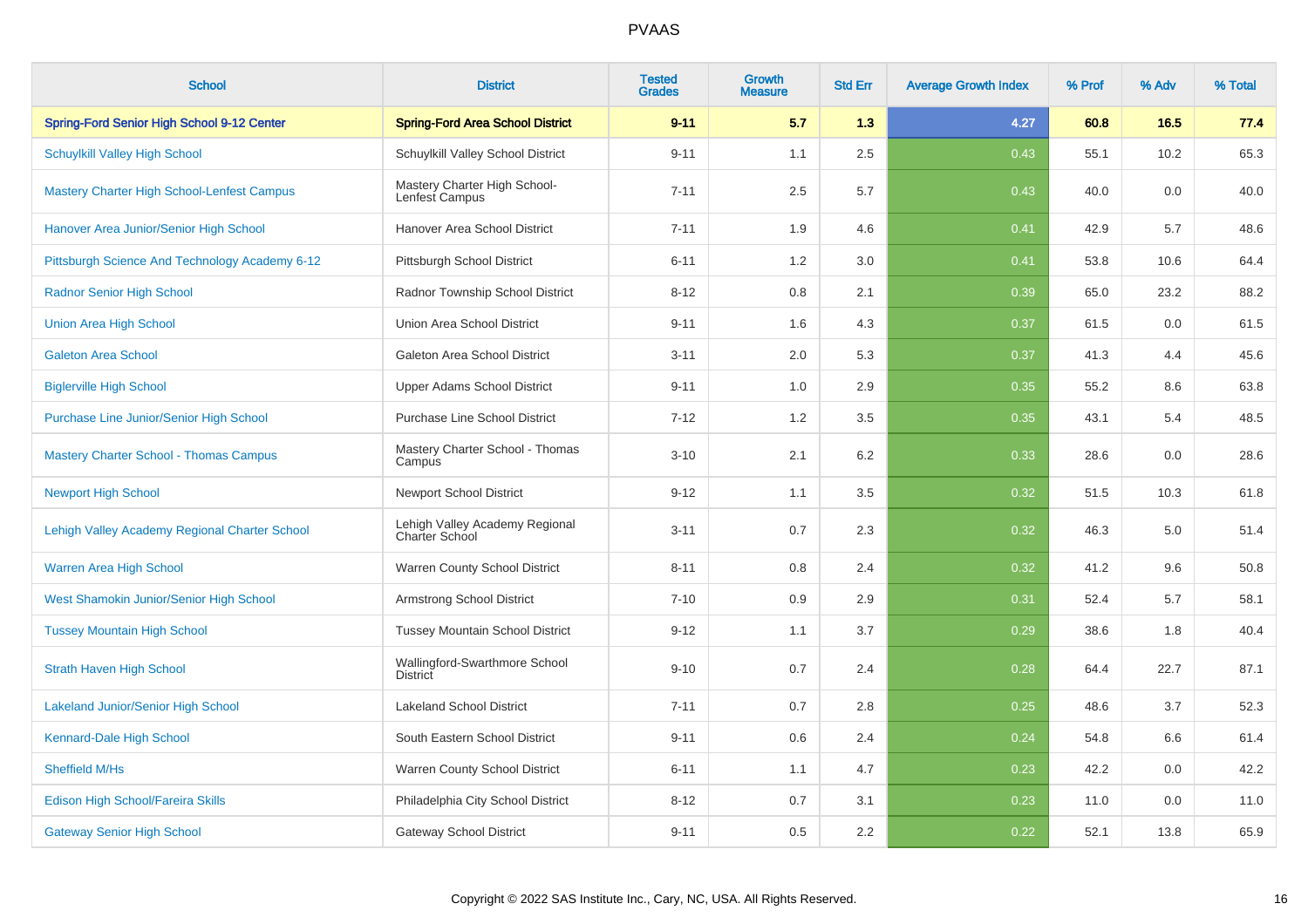| <b>School</b>                              | <b>District</b>                         | <b>Tested</b><br><b>Grades</b> | <b>Growth</b><br><b>Measure</b> | <b>Std Err</b> | <b>Average Growth Index</b> | % Prof | % Adv | % Total |
|--------------------------------------------|-----------------------------------------|--------------------------------|---------------------------------|----------------|-----------------------------|--------|-------|---------|
| Spring-Ford Senior High School 9-12 Center | <b>Spring-Ford Area School District</b> | $9 - 11$                       | 5.7                             | 1.3            | 4.27                        | 60.8   | 16.5  | 77.4    |
| Wyomissing Area Junior/Senior High School  | Wyomissing Area School District         | $7 - 12$                       | 0.5                             | 2.6            | 0.21                        | 55.7   | 17.6  | 73.3    |
| <b>Lower Dauphin High School</b>           | Lower Dauphin School District           | $9 - 10$                       | 0.3                             | 1.9            | 0.17                        | 49.6   | 12.7  | 62.3    |
| <b>Cougar Academy</b>                      | Harrisburg City School District         | $3 - 10$                       | 0.9                             | 6.2            | 0.15                        | 15.8   | 0.0   | 15.8    |
| Greenville Junior/Senior High School       | Greenville Area School District         | $7 - 11$                       | 0.4                             | 2.9            | 0.15                        | 53.4   | 6.9   | 60.3    |
| <b>Greater Latrobe Senior High School</b>  | <b>Greater Latrobe School District</b>  | $9 - 11$                       | 0.3                             | 1.9            | 0.14                        | 55.5   | 14.1  | 69.5    |
| <b>Bloomsburg Area High School</b>         | Bloomsburg Area School District         | $8 - 10$                       | 0.4                             | 3.0            | 0.12                        | 55.9   | 11.8  | 67.6    |
| Insight PA Cyber Charter School            | Insight PA Cyber Charter School         | $3 - 11$                       | 0.7                             | 5.7            | 0.12                        | 50.0   | 4.8   | 54.8    |
| <b>Parkway Northwest</b>                   | Philadelphia City School District       | $9 - 10$                       | 0.4                             | 3.8            | 0.09                        | 32.7   | 1.8   | 34.6    |
| Juniata Senior High School                 | Juniata County School District          | $8 - 11$                       | 0.2                             | 2.6            | 0.08                        | 38.2   | 1.5   | 39.7    |
| Smethport Area Junior/Senior High School   | Smethport Area School District          | $7 - 12$                       | 0.2                             | 3.9            | 0.06                        | 37.0   | 1.8   | 38.9    |
| <b>Reynolds Junior/Senior High School</b>  | <b>Reynolds School District</b>         | $7 - 10$                       | 0.2                             | 3.4            | 0.06                        | 52.1   | 7.0   | 59.2    |
| Brockway Area Junior/Senior High School    | Brockway Area School District           | $7 - 11$                       | 0.2                             | 3.6            | 0.06                        | 49.2   | 7.7   | 56.9    |
| Jersey Shore Area Senior High School       | Jersey Shore Area School District       | $9 - 11$                       | 0.1                             | 2.5            | 0.05                        | 47.1   | 9.2   | 56.2    |
| Danville Area Senior High School           | Danville Area School District           | $9 - 11$                       | 0.1                             | 2.6            | 0.05                        | 57.4   | 18.4  | 75.7    |
| <b>Cedar Cliff High School</b>             | <b>West Shore School District</b>       | $9 - 12$                       | 0.0                             | 1.9            | 0.01                        | 55.4   | 8.6   | 64.0    |
| Northern Lebanon Senior High School        | Northern Lebanon School District        | $9 - 11$                       | $-0.0$                          | 2.4            | $-0.01$                     | 28.0   | 3.0   | 31.0    |
| West Branch Area High School               | West Branch Area School District        | $9 - 11$                       | $-0.2$                          | 3.8            | $-0.04$                     | 47.2   | 1.9   | 49.1    |
| South Philadelphia High School             | Philadelphia City School District       | $9 - 10$                       | $-0.4$                          | 4.3            | $-0.08$                     | 20.0   | 0.0   | 20.0    |
| Avella Area Junior/Senior High School      | Avella Area School District             | $7 - 12$                       | $-0.6$                          | 4.7            | $-0.11$                     | 49.3   | 14.5  | 63.8    |
| Philadelphia Military Acad At Elverson     | Philadelphia City School District       | $9 - 10$                       | $-0.4$                          | 3.7            | $-0.12$                     | 8.5    | 0.0   | 8.5     |
| Penn Cambria High School                   | Penn Cambria School District            | $9 - 11$                       | $-0.3$                          | 2.7            | $-0.12$                     | 61.5   | 7.7   | 69.2    |
| <b>Susquenita High School</b>              | Susquenita School District              | $9 - 11$                       | $-0.4$                          | 2.8            | $-0.14$                     | 47.7   | 10.1  | 57.8    |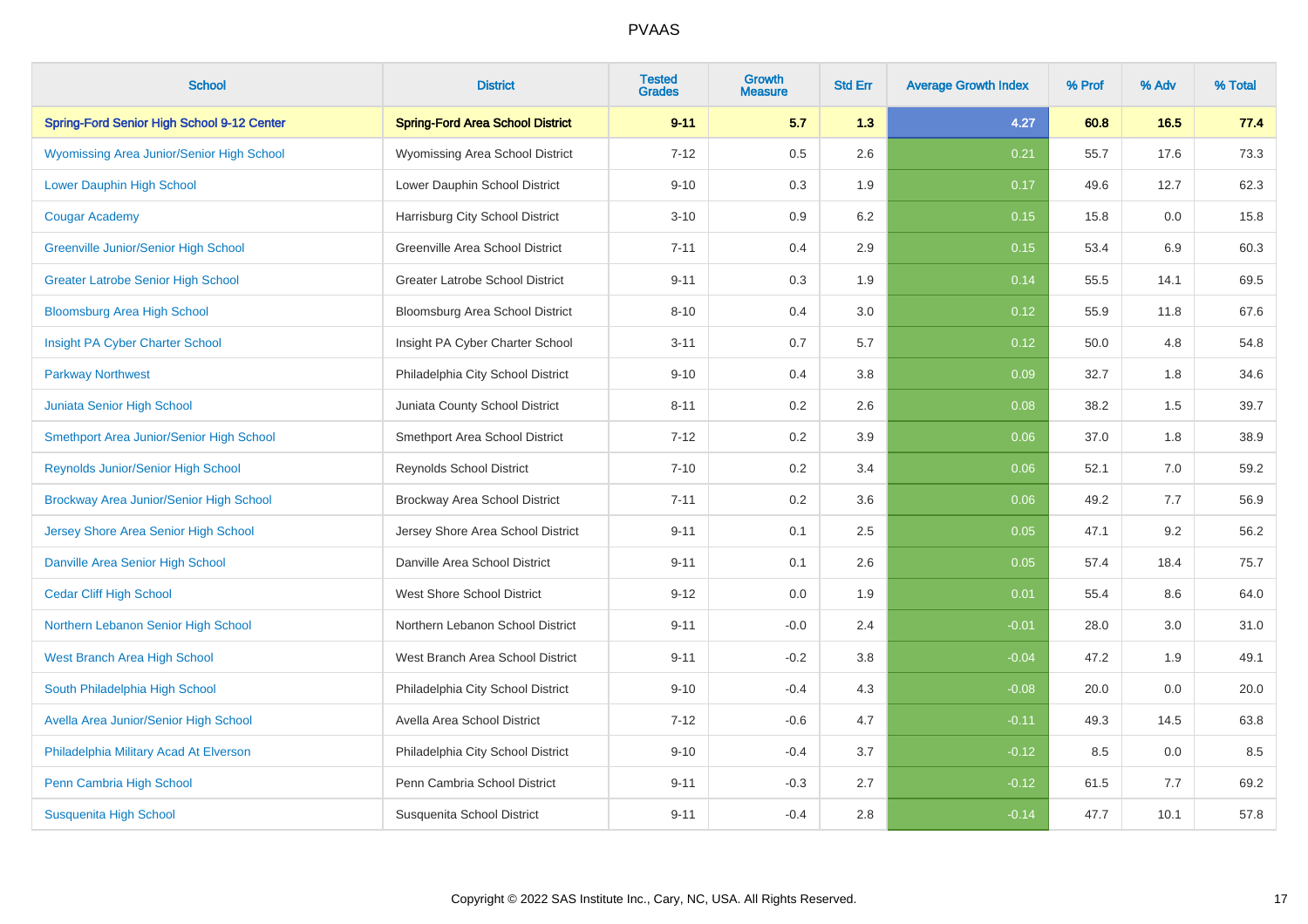| <b>School</b>                                      | <b>District</b>                                       | <b>Tested</b><br><b>Grades</b> | Growth<br><b>Measure</b> | <b>Std Err</b> | <b>Average Growth Index</b> | % Prof | % Adv | % Total |
|----------------------------------------------------|-------------------------------------------------------|--------------------------------|--------------------------|----------------|-----------------------------|--------|-------|---------|
| Spring-Ford Senior High School 9-12 Center         | <b>Spring-Ford Area School District</b>               | $9 - 11$                       | 5.7                      | 1.3            | 4.27                        | 60.8   | 16.5  | 77.4    |
| <b>Hempfield Senior High School</b>                | <b>Hempfield School District</b>                      | $9 - 11$                       | $-0.2$                   | 1.4            | $-0.15$                     | 58.2   | 9.9   | 68.2    |
| Kutztown Area Senior High School                   | Kutztown Area School District                         | $9 - 12$                       | $-0.5$                   | 3.2            | $-0.15$                     | 55.4   | 13.3  | 68.7    |
| Philadelphia Electrical & Tech Charter High School | Philadelphia Electrical & Tech<br>Charter High School | $10 - 10$                      | $-0.5$                   | 2.9            | $-0.15$                     | 8.8    | 0.0   | 8.8     |
| <b>Achievement House Charter School</b>            | Achievement House Charter School                      | $7 - 11$                       | $-0.7$                   | 4.0            | $-0.17$                     | 32.5   | 2.6   | 35.1    |
| <b>Westinghouse Arts Academy Charter School</b>    | Westinghouse Arts Academy<br>Charter School           | $9 - 10$                       | $-0.7$                   | 3.6            | $-0.19$                     | 59.2   | 8.4   | 67.6    |
| <b>Valley Junior/Senior High School</b>            | New Kensington-Arnold School<br><b>District</b>       | $7 - 11$                       | $-0.8$                   | 3.8            | $-0.22$                     | 40.7   | 3.7   | 44.4    |
| Mcconnellsburg High School                         | <b>Central Fulton School District</b>                 | $9 - 11$                       | $-0.8$                   | 3.5            | $-0.23$                     | 51.4   | 8.6   | 60.0    |
| <b>Blue Ridge High School</b>                      | <b>Blue Ridge School District</b>                     | $9 - 11$                       | $-0.8$                   | 3.6            | $-0.23$                     | 44.6   | 3.1   | 47.7    |
| <b>Otto-Eldred Junior/Senior High School</b>       | <b>Otto-Eldred School District</b>                    | $7 - 11$                       | $-1.0$                   | 4.2            | $-0.23$                     | 56.2   | 6.2   | 62.5    |
| Mercer Area Senior High School                     | Mercer Area School District                           | $8 - 11$                       | $-0.8$                   | 3.3            | $-0.23$                     | 56.8   | 8.1   | 64.9    |
| Millville Area Junior/Senior High School           | Millville Area School District                        | $7 - 12$                       | $-1.1$                   | 4.7            | $-0.24$                     | 51.4   | 5.4   | 56.8    |
| <b>Oley Valley Senior High School</b>              | Oley Valley School District                           | $9 - 11$                       | $-0.8$                   | 2.7            | $-0.29$                     | 43.1   | 12.9  | 56.0    |
| <b>Crestwood Secondary Campus</b>                  | <b>Crestwood School District</b>                      | $7 - 11$                       | $-0.7$                   | 2.3            | $-0.31$                     | 57.4   | 17.0  | 74.4    |
| Southern Lehigh Senior High School                 | Southern Lehigh School District                       | $9 - 11$                       | $-0.7$                   | 2.3            | $-0.31$                     | 66.1   | 11.9  | 78.0    |
| Panther Valley Junior/Senior High School           | Panther Valley School District                        | $7 - 12$                       | $-1.0$                   | 3.3            | $-0.31$                     | 47.9   | 4.3   | 52.1    |
| Mount Carmel Area High School                      | Mount Carmel Area School District                     | $6 - 11$                       | $-1.0$                   | 3.1            | $-0.32$                     | 45.3   | 2.1   | 47.4    |
| Hope For Hyndman Charter School                    | Hope For Hyndman Charter School                       | $3 - 11$                       | $-2.0$                   | 6.1            | $-0.32$                     | 33.3   | 0.0   | 33.3    |
| <b>Bellefonte Area High School</b>                 | Bellefonte Area School District                       | $9 - 11$                       | $-0.7$                   | 2.2            | $-0.33$                     | 47.6   | 10.6  | 58.2    |
| <b>Lakeview Middle-High School</b>                 | <b>Lakeview School District</b>                       | $6 - 11$                       | $-1.2$                   | 3.7            | $-0.33$                     | 60.3   | 3.2   | 63.5    |
| <b>Girard High School</b>                          | <b>Girard School District</b>                         | $9 - 11$                       | $-0.9$                   | 2.7            | $-0.33$                     | 53.9   | 15.6  | 69.6    |
| <b>Glendale Junior/Senior High School</b>          | <b>Glendale School District</b>                       | $7 - 10$                       | $-1.3$                   | 3.7            | $-0.34$                     | 50.0   | 5.4   | 55.4    |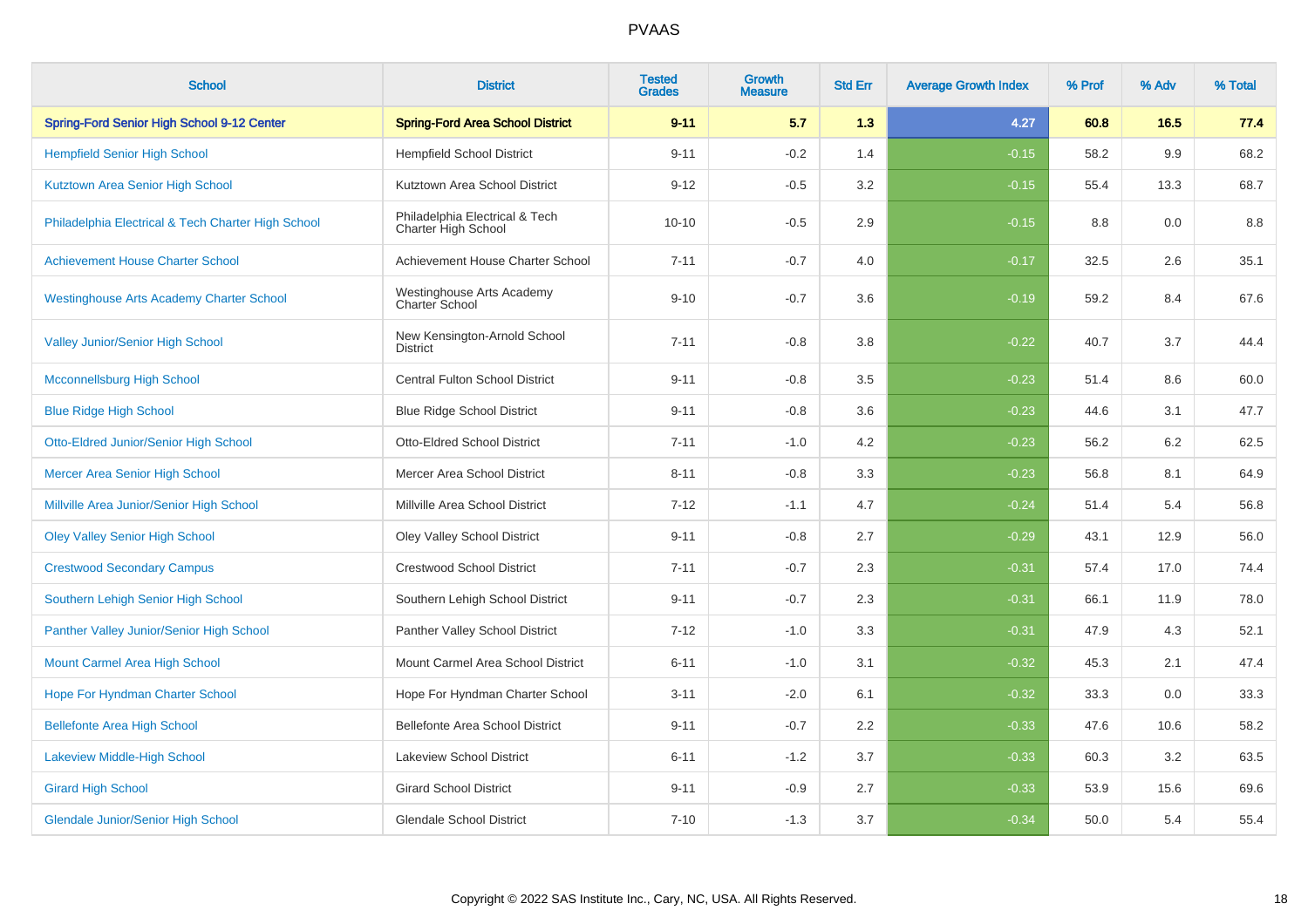| <b>School</b>                                      | <b>District</b>                                            | <b>Tested</b><br><b>Grades</b> | <b>Growth</b><br><b>Measure</b> | <b>Std Err</b> | <b>Average Growth Index</b> | % Prof | % Adv | % Total |
|----------------------------------------------------|------------------------------------------------------------|--------------------------------|---------------------------------|----------------|-----------------------------|--------|-------|---------|
| Spring-Ford Senior High School 9-12 Center         | <b>Spring-Ford Area School District</b>                    | $9 - 11$                       | 5.7                             | 1.3            | 4.27                        | 60.8   | 16.5  | 77.4    |
| <b>Cornell High School</b>                         | <b>Cornell School District</b>                             | $7 - 11$                       | $-2.0$                          | 5.0            | $-0.39$                     | 33.8   | 1.5   | 35.4    |
| James Buchanan High School                         | <b>Tuscarora School District</b>                           | $9 - 11$                       | $-1.0$                          | 2.3            | $-0.43$                     | 45.1   | 8.1   | 53.2    |
| Penn Manor High School                             | Penn Manor School District                                 | $7 - 11$                       | $-0.8$                          | 1.6            | $-0.47$                     | 51.9   | 12.6  | 64.5    |
| Center For Student Lrng Charter School Pennsbury   | Center For Student Learning Charter<br>School At Pennsbury | $6 - 12$                       | $-2.9$                          | 6.1            | $-0.47$                     | 42.9   | 0.0   | 42.9    |
| Albert Gallatin Area Senior High School            | Albert Gallatin Area School District                       | $8 - 11$                       | $-1.1$                          | 2.4            | $-0.47$                     | 54.5   | 10.0  | 64.6    |
| <b>Sharpsville Area Senior High School</b>         | Sharpsville Area School District                           | $7 - 11$                       | $-1.7$                          | 3.5            | $-0.48$                     | 55.2   | 13.4  | 68.7    |
| <b>Cowanesque Valley Junior/Senior High School</b> | Northern Tioga School District                             | $7 - 12$                       | $-2.1$                          | 4.4            | $-0.48$                     | 56.3   | 1.2   | 57.5    |
| <b>Bellwood-Antis High School</b>                  | <b>Bellwood-Antis School District</b>                      | $9 - 10$                       | $-1.6$                          | 3.2            | $-0.50$                     | 55.1   | 10.1  | 65.2    |
| Pittsburgh Allderdice High School                  | Pittsburgh School District                                 | $9 - 10$                       | $-1.0$                          | 2.0            | $-0.51$                     | 44.4   | 13.9  | 58.3    |
| <b>Palmerton Area High School</b>                  | Palmerton Area School District                             | $9 - 11$                       | $-1.6$                          | 3.0            | $-0.52$                     | 57.4   | 5.0   | 62.4    |
| North Schuylkill Junior/Senior High School         | North Schuylkill School District                           | $7 - 11$                       | $-1.4$                          | 2.4            | $-0.58$                     | 41.8   | 5.1   | 46.8    |
| South Side High School                             | South Side Area School District                            | $9 - 11$                       | $-2.0$                          | 3.3            | $-0.59$                     | 50.0   | 6.8   | 56.8    |
| <b>Cochranton Junior/Senior High School</b>        | <b>Crawford Central School District</b>                    | $7 - 11$                       | $-2.3$                          | 3.8            | $-0.62$                     | 47.9   | 18.3  | 66.2    |
| <b>New Oxford Senior High School</b>               | Conewago Valley School District                            | $7 - 12$                       | $-1.2$                          | 2.0            | $-0.62$                     | 51.7   | 9.6   | 61.3    |
| <b>Shaler Area High School</b>                     | <b>Shaler Area School District</b>                         | $9 - 11$                       | $-1.2$                          | 1.9            | $-0.63$                     | 49.1   | 9.6   | 58.7    |
| <b>Wyoming Area Sec Center</b>                     | Wyoming Area School District                               | $7 - 10$                       | $-1.7$                          | 2.6            | $-0.64$                     | 53.8   | 10.8  | 64.6    |
| <b>Bangor Area High School</b>                     | <b>Bangor Area School District</b>                         | $9 - 12$                       | $-1.3$                          | 2.0            | $-0.66$                     | 44.3   | 4.7   | 49.0    |
| Maplewood Junior/Senior High School                | <b>Penncrest School District</b>                           | $7 - 11$                       | $-2.4$                          | 3.6            | $-0.66$                     | 46.3   | 5.2   | 51.5    |
| Clarion-Limestone Area Junior/Senior High School   | Clarion-Limestone Area School<br><b>District</b>           | $7 - 12$                       | $-2.8$                          | 4.1            | $-0.67$                     | 56.8   | 6.8   | 63.6    |
| <b>Waynesburg Central High School</b>              | <b>Central Greene School District</b>                      | $9 - 11$                       | $-1.9$                          | 2.8            | $-0.67$                     | 54.2   | 2.8   | 57.0    |
| Elizabethtown Area Senior High School              | Elizabethtown Area School District                         | $9 - 12$                       | $-1.2$                          | 1.8            | $-0.67$                     | 50.0   | 11.2  | 61.2    |
| Sayre William L Middle School                      | Philadelphia City School District                          | $9 - 12$                       | $-2.8$                          | 4.2            | $-0.67$                     | 8.2    | 0.0   | $8.2\,$ |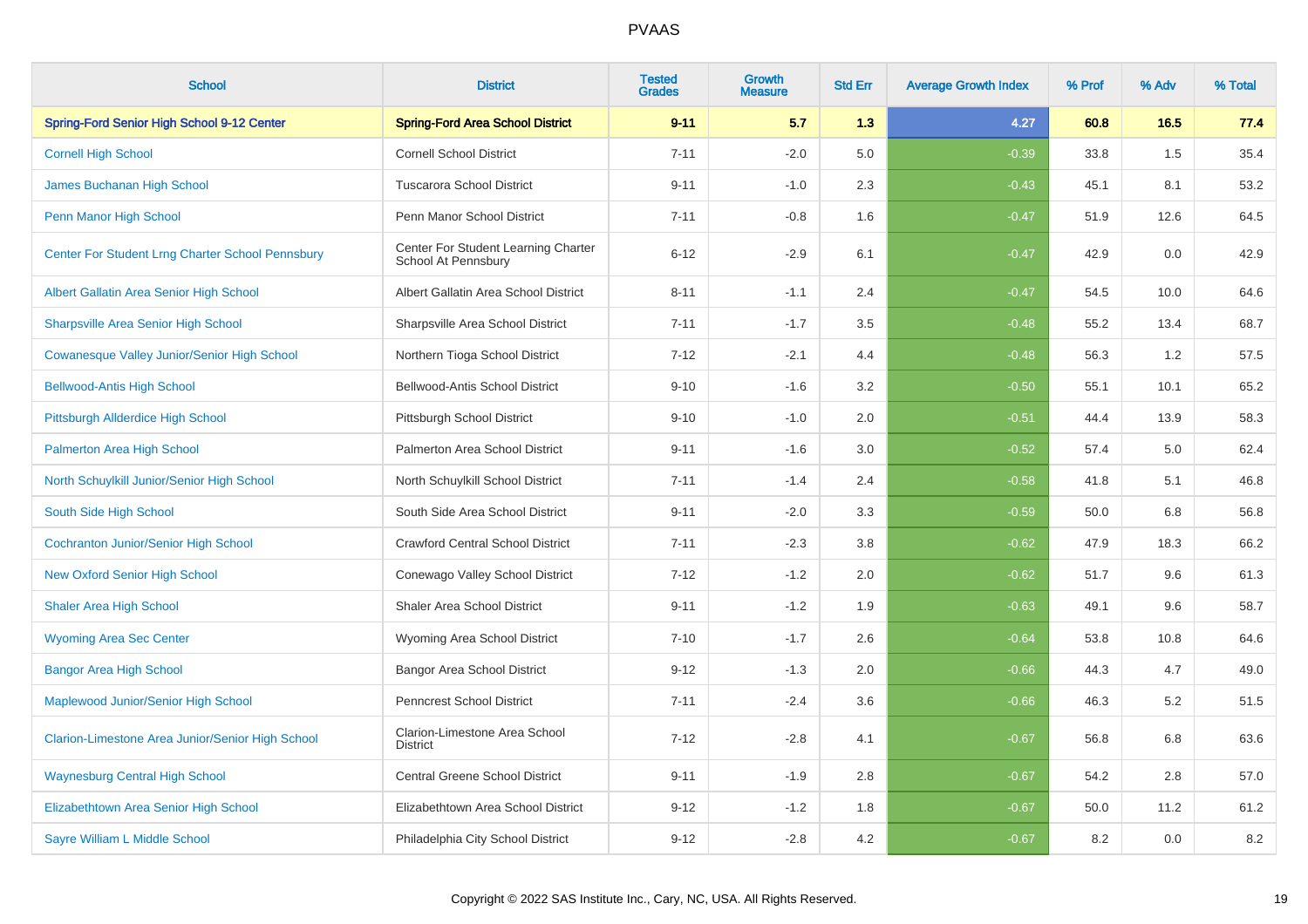| <b>School</b>                                           | <b>District</b>                                  | <b>Tested</b><br><b>Grades</b> | <b>Growth</b><br><b>Measure</b> | <b>Std Err</b> | <b>Average Growth Index</b> | % Prof | % Adv | % Total |
|---------------------------------------------------------|--------------------------------------------------|--------------------------------|---------------------------------|----------------|-----------------------------|--------|-------|---------|
| Spring-Ford Senior High School 9-12 Center              | <b>Spring-Ford Area School District</b>          | $9 - 11$                       | 5.7                             | 1.3            | 4.27                        | 60.8   | 16.5  | 77.4    |
| <b>Mid Valley Secondary Center</b>                      | Mid Valley School District                       | $7 - 10$                       | $-2.0$                          | 2.9            | $-0.69$                     | 45.1   | 7.8   | 52.9    |
| Canon-Mcmillan Senior High School                       | Canon-Mcmillan School District                   | $9 - 11$                       | $-1.1$                          | 1.6            | $-0.69$                     | 58.7   | 15.9  | 74.6    |
| <b>Burgettstown Middle/High School</b>                  | Burgettstown Area School District                | $6 - 11$                       | $-2.5$                          | 3.4            | $-0.73$                     | 50.0   | 1.4   | 51.4    |
| <b>Fannett-Metal Senior High School</b>                 | Fannett-Metal School District                    | $9 - 11$                       | $-3.8$                          | 5.1            | $-0.73$                     | 38.7   | 8.1   | 46.8    |
| Susquehanna Community Junior/Senior High School         | Susquehanna Community School<br><b>District</b>  | $7 - 11$                       | $-3.1$                          | 4.2            | $-0.74$                     | 49.4   | 6.9   | 56.3    |
| North Pocono High School                                | North Pocono School District                     | $9 - 11$                       | $-2.6$                          | 3.4            | $-0.76$                     | 52.0   | 16.4  | 68.5    |
| King Martin Luther High School                          | Philadelphia City School District                | $9 - 10$                       | $-3.6$                          | 4.7            | $-0.76$                     | 13.3   | 0.0   | 13.3    |
| <b>Manheim Township High School</b>                     | Manheim Township School District                 | $8 - 12$                       | $-1.2$                          | 1.6            | $-0.77$                     | 53.2   | 15.5  | 68.7    |
| <b>Gillingham Charter School</b>                        | Gillingham Charter School                        | $3 - 11$                       | $-4.4$                          | 5.6            | $-0.77$                     | 20.8   | 8.3   | 29.2    |
| <b>Turkeyfoot Valley Area Junior/Senior High School</b> | Turkeyfoot Valley Area School<br><b>District</b> | $7 - 12$                       | $-4.6$                          | 5.6            | $-0.83$                     | 22.0   | 5.1   | 27.1    |
| <b>Cheltenham High School</b>                           | Cheltenham School District                       | $9 - 11$                       | $-1.7$                          | 2.0            | $-0.84$                     | 46.1   | 10.0  | 56.1    |
| Huntingdon Area Senior High School                      | Huntingdon Area School District                  | $9 - 11$                       | $-2.4$                          | 2.7            | $-0.86$                     | 36.8   | 10.3  | 47.0    |
| Conemaugh Valley Junior/Senior High School              | Conemaugh Valley School District                 | $7 - 12$                       | $-3.5$                          | 4.1            | $-0.86$                     | 48.2   | 5.6   | 53.7    |
| Lehighton Area High School                              | Lehighton Area School District                   | $9 - 11$                       | $-2.0$                          | 2.3            | $-0.87$                     | 51.1   | 5.6   | 56.7    |
| Mt Lebanon Senior High School                           | Mt Lebanon School District                       | $8 - 11$                       | $-1.3$                          | 1.5            | $-0.87$                     | 61.9   | 24.0  | 85.9    |
| Northeast Bradford Junior/Senior High School            | Northeast Bradford School District               | $7 - 10$                       | $-3.5$                          | 4.0            | $-0.87$                     | 33.9   | 3.4   | 37.3    |
| West Forest Junior/Senior High School                   | <b>Forest Area School District</b>               | $7 - 11$                       | $-5.5$                          | 6.2            | $-0.88$                     | 22.2   | 3.7   | 25.9    |
| <b>Shenango High School</b>                             | Shenango Area School District                    | $7 - 11$                       | $-2.9$                          | 3.3            | $-0.88$                     | 50.6   | 13.9  | 64.6    |
| <b>Bald Eagle Area Junior/Senior High School</b>        | Bald Eagle Area School District                  | $6 - 11$                       | $-2.4$                          | 2.7            | $-0.88$                     | 48.4   | 9.4   | 57.7    |
| Bartram John - Main                                     | Philadelphia City School District                | $8 - 11$                       | $-2.9$                          | 3.3            | $-0.89$                     | 5.0    | 0.0   | 5.0     |
| <b>G A R Middle School</b>                              | Wilkes-Barre Area School District                | $7 - 11$                       | $-5.1$                          | 5.5            | $-0.92$                     | 25.9   | 0.0   | 25.9    |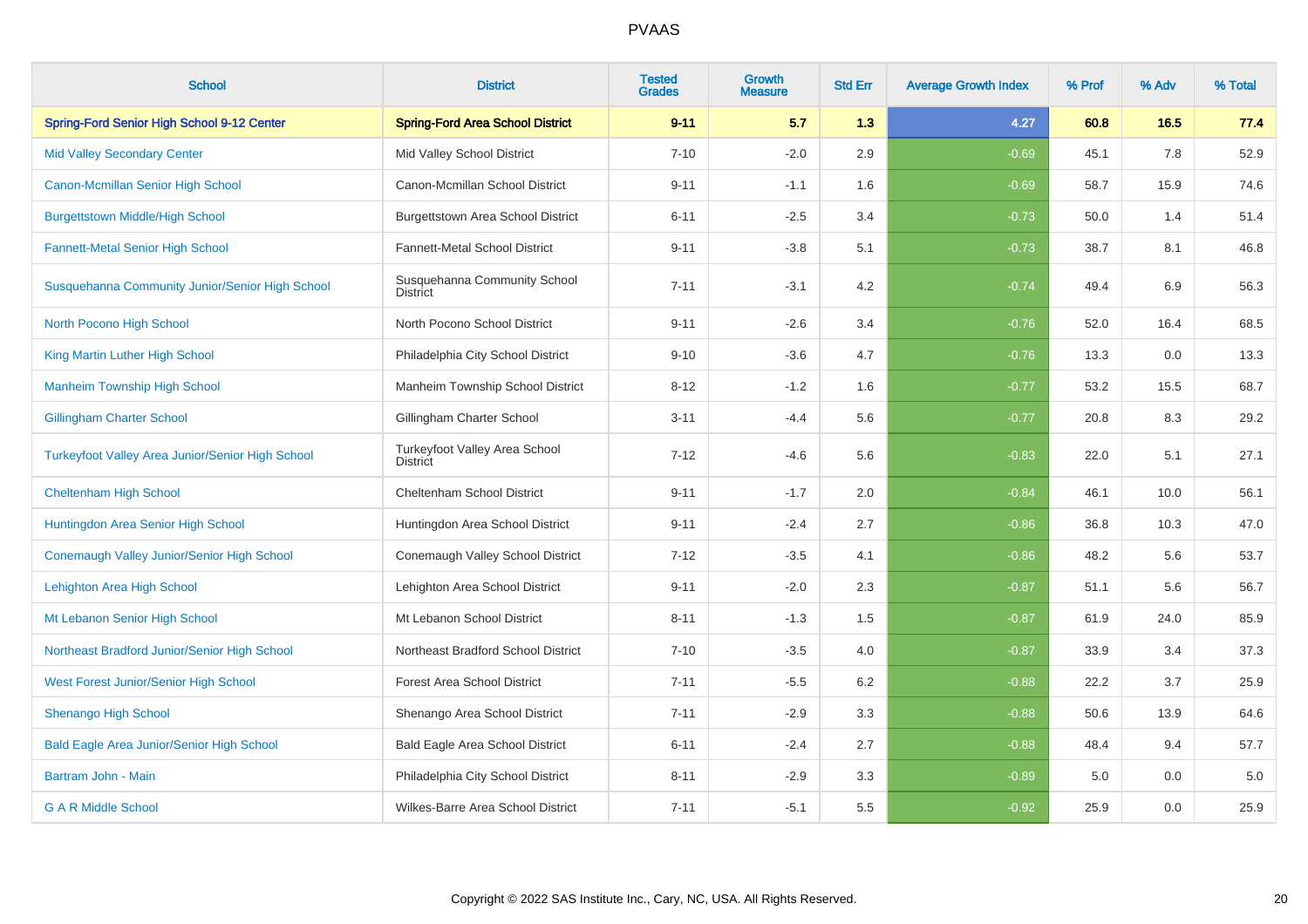| <b>School</b>                                     | <b>District</b>                                   | <b>Tested</b><br><b>Grades</b> | Growth<br>Measure | <b>Std Err</b> | <b>Average Growth Index</b> | % Prof | % Adv | % Total |
|---------------------------------------------------|---------------------------------------------------|--------------------------------|-------------------|----------------|-----------------------------|--------|-------|---------|
| Spring-Ford Senior High School 9-12 Center        | <b>Spring-Ford Area School District</b>           | $9 - 11$                       | 5.7               | 1.3            | 4.27                        | 60.8   | 16.5  | 77.4    |
| Imhotep Institute Charter High School             | Imhotep Institute Charter High<br>School          | $9 - 11$                       | $-5.3$            | 5.8            | $-0.92$                     | 25.0   | 0.0   | 25.0    |
| <b>Central Bucks High School - West</b>           | <b>Central Bucks School District</b>              | $10 - 11$                      | $-1.4$            | 1.5            | $-0.93$                     | 63.9   | 16.1  | 80.0    |
| Austin Area Junior/Senior High School             | Austin Area School District                       | $7 - 11$                       | $-6.0$            | 6.4            | $-0.93$                     | 33.3   | 5.6   | 38.9    |
| <b>Sullivan County Junior/Senior High School</b>  | <b>Sullivan County School District</b>            | $7 - 10$                       | $-4.3$            | 4.4            | $-0.97$                     | 66.7   | 2.6   | 69.2    |
| Roxborough High School                            | Philadelphia City School District                 | $9 - 10$                       | $-3.1$            | 3.2            | $-0.97$                     | 14.1   | 2.2   | 16.3    |
| Elmer L Meyers Junior/Senior High School          | Wilkes-Barre Area School District                 | $7 - 11$                       | $-4.7$            | 4.8            | $-0.98$                     | 33.3   | 3.0   | 36.4    |
| Phoenixville Area High School                     | Phoenixville Area School District                 | $9 - 11$                       | $-2.0$            | 2.1            | $-0.98$                     | 59.9   | 10.6  | 70.5    |
| <b>Overbrook High School</b>                      | Philadelphia City School District                 | $9 - 11$                       | $-4.4$            | 4.4            | $-0.99$                     | 8.7    | 0.0   | 8.7     |
| Charleroi Area High School                        | Charleroi School District                         | $8 - 11$                       | $-2.9$            | 3.0            | $-0.99$                     | 55.7   | 7.4   | 63.1    |
| <b>Chartiers Valley High School</b>               | <b>Chartiers Valley School District</b>           | $9 - 11$                       | $-2.0$            | 2.0            | $-1.00$                     | 54.7   | 8.4   | 63.1    |
| Columbia High School                              | Columbia Borough School District                  | $8 - 12$                       | $-3.6$            | 3.5            | $-1.02$                     | 29.5   | 1.9   | 31.4    |
| <b>Montour High School</b>                        | <b>Montour School District</b>                    | $9 - 11$                       | $-2.1$            | 2.1            | $-1.03$                     | 61.4   | 15.1  | 76.5    |
| <b>Lebanon Senior High School</b>                 | Lebanon School District                           | $9 - 11$                       | $-2.0$            | 1.9            | $-1.06$                     | 24.4   | 2.6   | 27.0    |
| <b>Wyoming Valley West Senior High School</b>     | Wyoming Valley West School<br><b>District</b>     | $9 - 11$                       | $-2.6$            | 2.4            | $-1.08$                     | 49.4   | 3.0   | 52.4    |
| Rocky Grove Junior/Senior High School             | Valley Grove School District                      | $7 - 10$                       | $-4.1$            | 3.7            | $-1.11$                     | 51.2   | 6.1   | 57.3    |
| West Greene Junior/Senior High School             | West Greene School District                       | $7 - 11$                       | $-4.9$            | 4.3            | $-1.12$                     | 36.6   | 7.3   | 43.9    |
| <b>Lewisburg High School</b>                      | Lewisburg Area School District                    | $9 - 11$                       | $-2.9$            | 2.6            | $-1.13$                     | 57.0   | 18.5  | 75.6    |
| North Hills Senior High School                    | North Hills School District                       | $9 - 11$                       | $-2.1$            | 1.8            | $-1.14$                     | 59.1   | 14.1  | 73.2    |
| <b>Quaker Valley High School</b>                  | Quaker Valley School District                     | $9 - 11$                       | $-3.1$            | 2.6            | $-1.19$                     | 55.2   | 13.2  | 68.4    |
| Conemaugh Township Area Middle/Senior High School | Conemaugh Township Area School<br><b>District</b> | $6 - 12$                       | $-4.0$            | 3.4            | $-1.19$                     | 53.8   | 17.6  | 71.4    |
| Juniata Valley Junior/Senior High School          | Juniata Valley School District                    | $6 - 11$                       | $-4.3$            | 3.5            | $-1.21$                     | 44.4   | 3.5   | 47.8    |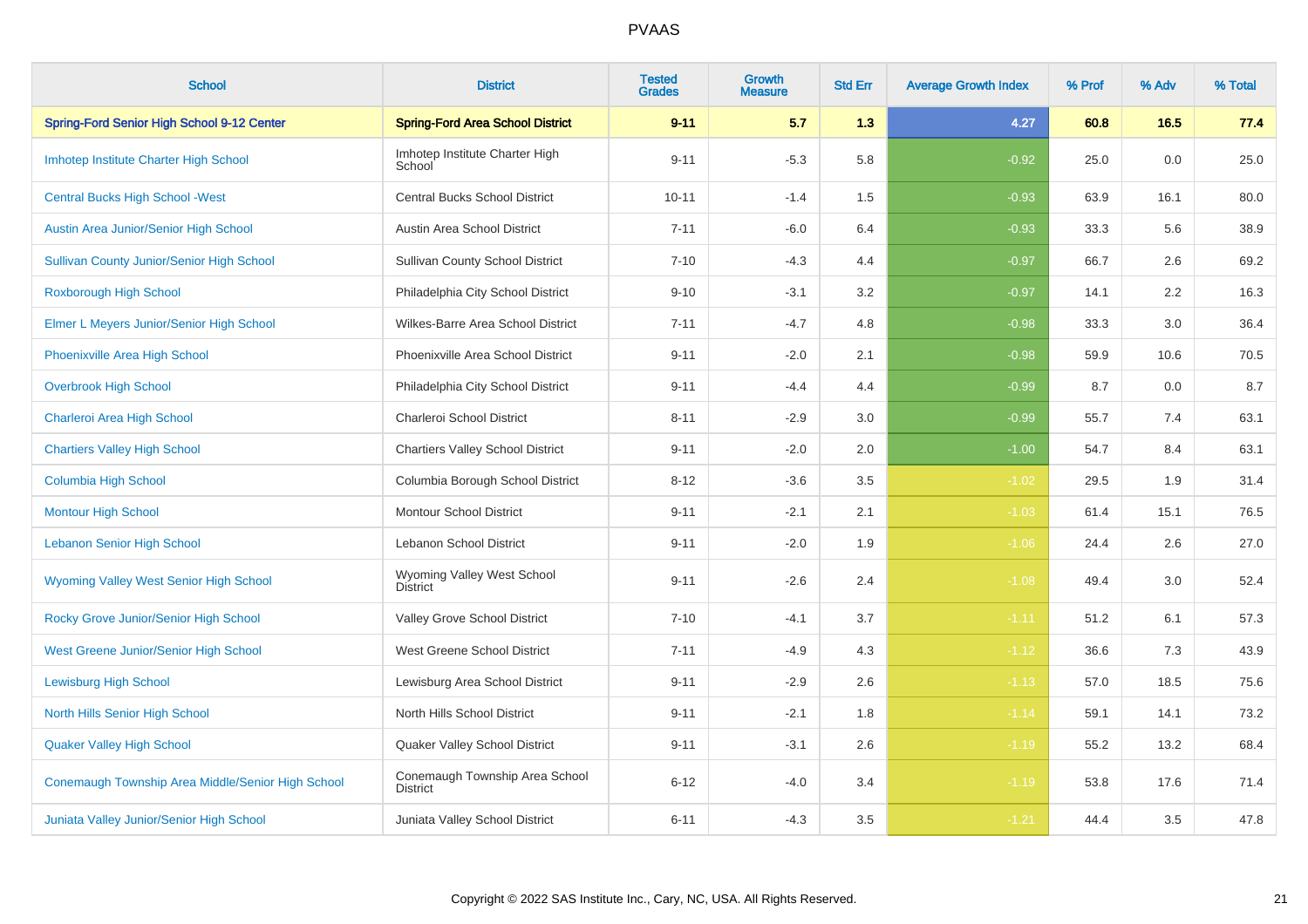| <b>School</b>                                  | <b>District</b>                                 | <b>Tested</b><br><b>Grades</b> | Growth<br><b>Measure</b> | <b>Std Err</b> | <b>Average Growth Index</b> | % Prof | % Adv | % Total |
|------------------------------------------------|-------------------------------------------------|--------------------------------|--------------------------|----------------|-----------------------------|--------|-------|---------|
| Spring-Ford Senior High School 9-12 Center     | <b>Spring-Ford Area School District</b>         | $9 - 11$                       | 5.7                      | 1.3            | 4.27                        | 60.8   | 16.5  | 77.4    |
| Riverside Junior/Senior High School            | <b>Riverside School District</b>                | $7 - 11$                       | $-3.6$                   | 2.9            | $-1.22$                     | 43.0   | 9.0   | 52.0    |
| Antietam Middle/High School                    | Antietam School District                        | $7 - 10$                       | $-4.7$                   | 3.8            | $-1.23$                     | 36.4   | 5.4   | 41.8    |
| <b>Seneca Valley High School</b>               | Seneca Valley School District                   | $7 - 11$                       | $-1.7$                   | 1.4            | $-1.23$                     | 57.2   | 11.4  | 68.6    |
| Oil City Senior High School                    | Oil City Area School District                   | $9 - 11$                       | $-3.3$                   | 2.6            | $-1.24$                     | 44.4   | 5.8   | 50.2    |
| Jeannette High School                          | Jeannette City School District                  | $7 - 11$                       | $-4.8$                   | 3.8            | $-1.24$                     | 46.7   | 7.5   | 54.2    |
| <b>Dallas Senior High School</b>               | <b>Dallas School District</b>                   | $9 - 11$                       | $-2.9$                   | 2.2            | $-1.28$                     | 54.9   | 7.6   | 62.4    |
| Riverview Junior/Senior High School            | <b>Riverview School District</b>                | $7 - 11$                       | $-4.8$                   | 3.8            | $-1.28$                     | 57.9   | 15.8  | 73.7    |
| Kane Area High School                          | Kane Area School District                       | $9 - 10$                       | $-4.1$                   | 3.1            | $-1.29$                     | 39.5   | 9.9   | 49.4    |
| North Penn-Mansfield Junior/Senior High School | Southern Tioga School District                  | $7 - 10$                       | $-4.3$                   | 3.4            | $-1.29$                     | 53.2   | 7.2   | 60.4    |
| <b>Chestnut Ridge Senior High School</b>       | Chestnut Ridge School District                  | $8 - 12$                       | $-3.8$                   | 2.9            | $-1.29$                     | 46.6   | 5.8   | 52.4    |
| Beaver Falls Area Senior High School           | Big Beaver Falls Area School District           | $9 - 11$                       | $-4.3$                   | 3.3            | $-1.30$                     | 34.1   | 3.5   | 37.6    |
| <b>Apollo-Ridge High School</b>                | Apollo-Ridge School District                    | $9 - 12$                       | $-5.0$                   | 3.7            | $-1.32$                     | 50.0   | 10.0  | 60.0    |
| <b>Chichester Senior High School</b>           | <b>Chichester School District</b>               | $9 - 11$                       | $-3.1$                   | 2.3            | $-1.33$                     | 44.6   | 6.6   | 51.2    |
| Shade Junior/Senior High School                | Shade-Central City School District              | $7 - 11$                       | $-6.3$                   | 4.6            | $-1.36$                     | 27.8   | 0.0   | 27.8    |
| Elk Lake Junior/Senior High School             | Elk Lake School District                        | $7 - 11$                       | $-4.5$                   | 3.2            | $-1.37$                     | 46.2   | 3.3   | 49.4    |
| <b>Troy Area Junior/Senior High School</b>     | Troy Area School District                       | $7 - 10$                       | $-4.7$                   | 3.4            | $-1.38$                     | 43.2   | 5.7   | 48.9    |
| <b>Bristol High School</b>                     | <b>Bristol Borough School District</b>          | $9 - 12$                       | $-4.7$                   | 3.4            | $-1.39$                     | 39.7   | 1.3   | 41.0    |
| Lincoln Junior/Senior High School              | Ellwood City Area School District               | $7 - 11$                       | $-4.5$                   | 3.2            | $-1.39$                     | 54.1   | 14.1  | 68.2    |
| <b>Greater Johnstown Senior High School</b>    | Greater Johnstown School District               | $8 - 11$                       | $-3.6$                   | 2.6            | $-1.40$                     | 26.1   | 0.0   | 26.1    |
| East Stroudsburg Senior High School North      | East Stroudsburg Area School<br><b>District</b> | $9 - 11$                       | $-3.3$                   | 2.3            | $-1.41$                     | 41.8   | 7.9   | 49.7    |
| Ferndale Area Junior/Senior High School        | Ferndale Area School District                   | $7 - 10$                       | $-6.1$                   | 4.3            | $-1.42$                     | 40.0   | 0.0   | 40.0    |
| Cambria Heights Senior High School             | Cambria Heights School District                 | $9 - 10$                       | $-4.5$                   | 3.1            | $-1.44$                     | 51.0   | 6.0   | 57.0    |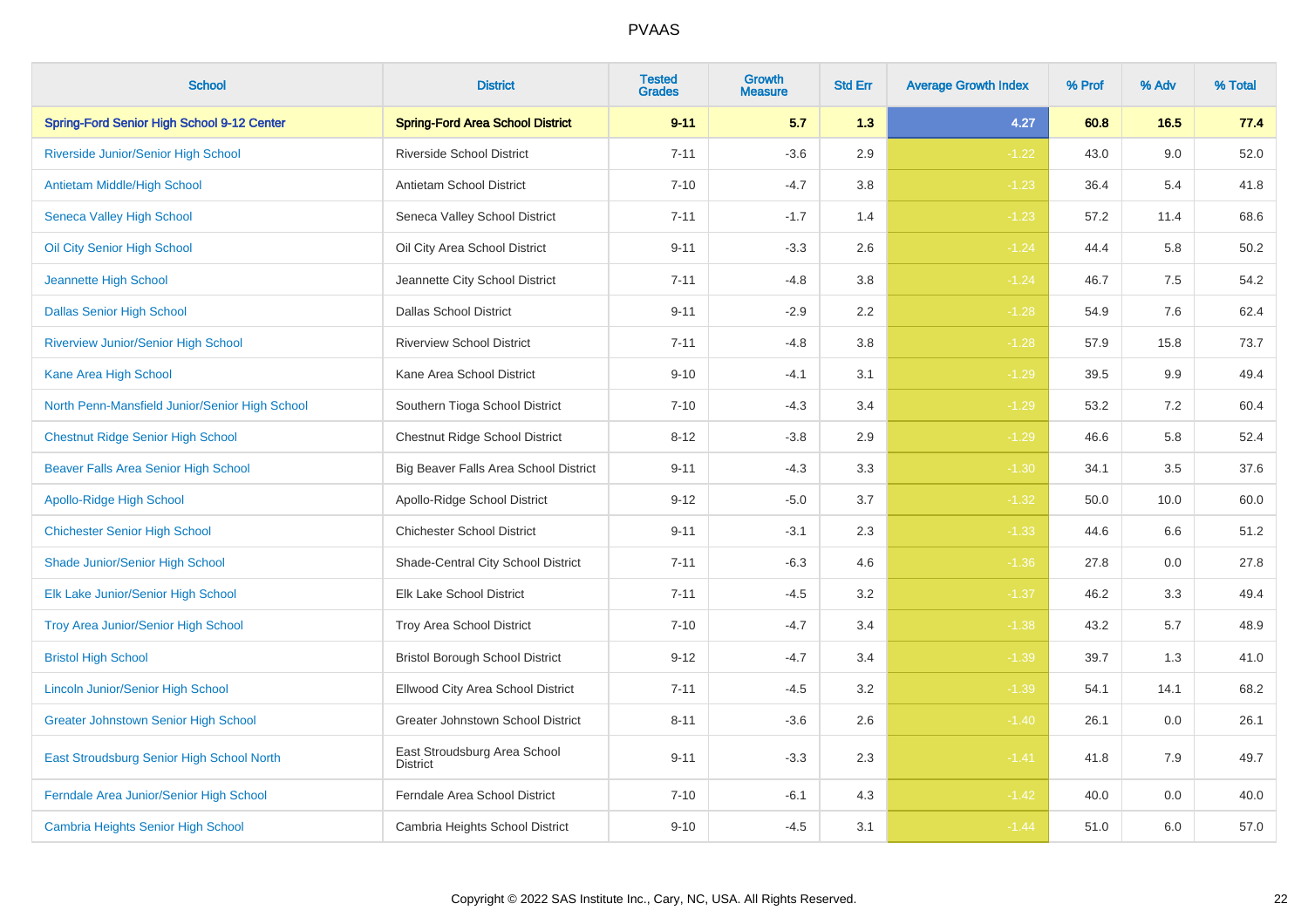| <b>School</b>                                                                   | <b>District</b>                                                             | <b>Tested</b><br><b>Grades</b> | Growth<br>Measure | <b>Std Err</b> | <b>Average Growth Index</b> | % Prof | % Adv | % Total |
|---------------------------------------------------------------------------------|-----------------------------------------------------------------------------|--------------------------------|-------------------|----------------|-----------------------------|--------|-------|---------|
| Spring-Ford Senior High School 9-12 Center                                      | <b>Spring-Ford Area School District</b>                                     | $9 - 11$                       | 5.7               | 1.3            | 4.27                        | 60.8   | 16.5  | 77.4    |
| Greencastle-Antrim Senior High School                                           | Greencastle-Antrim School District                                          | $9 - 11$                       | $-3.3$            | 2.2            | $-1.51$                     | 62.4   | 9.9   | 72.3    |
| Westmont Hilltop Junior/Senior High School                                      | Westmont Hilltop School District                                            | $7 - 11$                       | $-4.3$            | 2.8            | $-1.52$                     | 36.3   | 13.3  | 49.6    |
| Claysburg-Kimmel High School                                                    | Claysburg-Kimmel School District                                            | $7 - 11$                       | $-6.0$            | 4.0            | $-1.52$                     | 42.9   | 8.2   | 51.0    |
| <b>MaST Community Charter School</b>                                            | <b>MaST Community Charter School</b>                                        | $3 - 10$                       | $-4.1$            | 2.7            | $-1.52$                     | 44.0   | 9.5   | 53.4    |
| Preparatory Charter School Of Mathematics, Science,<br><b>Tech, And Careers</b> | Preparatory Charter School Of<br>Mathematics, Science, Tech, And<br>Careers | $9 - 10$                       | $-4.0$            | 2.5            | $-1.59$                     | 15.0   | 0.0   | 15.0    |
| <b>Carbon Career &amp; Technical Institute</b>                                  | Carbon Career & Technical Institute                                         | $9 - 11$                       | $-5.7$            | 3.6            | $-1.59$                     | 34.5   | 1.2   | 35.7    |
| Pittsburgh Carrick High School                                                  | Pittsburgh School District                                                  | $9 - 10$                       | $-4.8$            | 3.0            | $-1.60$                     | 22.3   | 3.2   | 25.5    |
| Fort Cherry Junior/Senior High School                                           | Fort Cherry School District                                                 | $7 - 10$                       | $-6.3$            | 3.8            | $-1.66$                     | 55.2   | 5.2   | 60.3    |
| <b>Shamokin Area High School</b>                                                | Shamokin Area School District                                               | $8 - 11$                       | $-8.0$            | 4.8            | $-1.66$                     | 38.1   | 3.2   | 41.3    |
| The U School: Innovative Lab                                                    | Philadelphia City School District                                           | $9 - 11$                       | $-7.1$            | 4.2            | $-1.67$                     | 2.2    | 0.0   | $2.2\,$ |
| <b>Tri-Valley Junior/Senior High School</b>                                     | <b>Tri-Valley School District</b>                                           | $7 - 10$                       | $-6.8$            | 4.1            | $-1.67$                     | 37.0   | 4.4   | 41.3    |
| Perseus House Charter School Of Excellence                                      | Perseus House Charter School Of<br>Excellence                               | $6 - 11$                       | $-5.2$            | 3.0            | $-1.72$                     | 16.5   | 0.0   | 16.5    |
| Saltsburg Middle/High School                                                    | <b>Blairsville-Saltsburg School District</b>                                | $6 - 11$                       | $-7.6$            | 4.3            | $-1.76$                     | 36.7   | 8.9   | 45.6    |
| <b>Fairfield Area High School</b>                                               | Fairfield Area School District                                              | $8 - 11$                       | $-6.0$            | 3.4            | $-1.76$                     | 57.9   | 4.0   | 61.8    |
| <b>Chester High School</b>                                                      | <b>Chester-Upland School District</b>                                       | $9 - 11$                       | $-8.2$            | 4.5            | $-1.84$                     | 2.4    | 0.0   | 2.4     |
| <b>Brentwood Senior High School</b>                                             | Brentwood Borough School District                                           | $9 - 11$                       | $-5.6$            | $3.0\,$        | $-1.84$                     | 52.0   | 6.1   | 58.2    |
| <b>Pittston Area Senior High School</b>                                         | Pittston Area School District                                               | $9 - 11$                       | $-10.3$           | 5.6            | $-1.85$                     | 38.1   | 9.5   | 47.6    |
| Old Forge Junior/Senior High School                                             | Old Forge School District                                                   | $7 - 12$                       | $-6.3$            | 3.4            | $-1.85$                     | 52.9   | 7.1   | 60.0    |
| East Pennsboro Area Senior High School                                          | East Pennsboro Area School District                                         | $9 - 11$                       | $-4.5$            | 2.4            | $-1.85$                     | 60.8   | 8.5   | 69.3    |
| <b>Twin Valley High School</b>                                                  | Twin Valley School District                                                 | $9 - 12$                       | $-4.0$            | 2.1            | $-1.86$                     | 49.6   | 7.1   | 56.8    |
| <b>Pottstown Senior High School</b>                                             | <b>Pottstown School District</b>                                            | $9 - 12$                       | $-4.5$            | 2.4            | $-1.87$                     | 29.8   | 1.2   | 31.0    |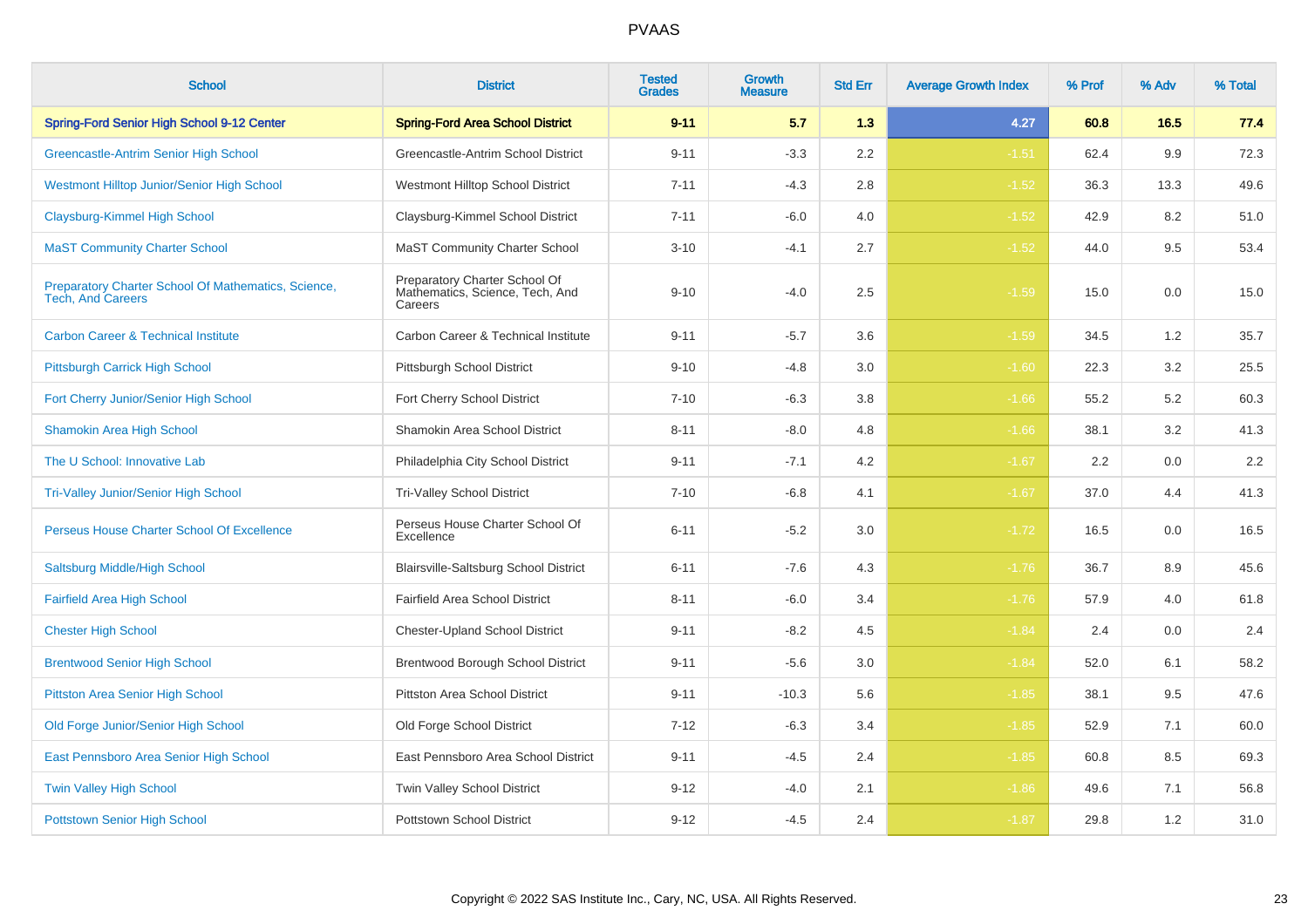| <b>School</b>                                     | <b>District</b>                                             | <b>Tested</b><br><b>Grades</b> | Growth<br><b>Measure</b> | <b>Std Err</b> | <b>Average Growth Index</b> | % Prof | % Adv | % Total |
|---------------------------------------------------|-------------------------------------------------------------|--------------------------------|--------------------------|----------------|-----------------------------|--------|-------|---------|
| Spring-Ford Senior High School 9-12 Center        | <b>Spring-Ford Area School District</b>                     | $9 - 11$                       | 5.7                      | 1.3            | 4.27                        | 60.8   | 16.5  | 77.4    |
| <b>Canton Junior/Senior High School</b>           | <b>Canton Area School District</b>                          | $7 - 11$                       | $-6.0$                   | 3.2            | $-1.88$                     | 40.7   | 2.3   | 43.0    |
| Pequea Valley High School                         | Pequea Valley School District                               | $9 - 11$                       | $-6.1$                   | 3.2            | $-1.90$                     | 39.8   | 9.1   | 48.9    |
| <b>Washington High School</b>                     | Washington School District                                  | $9 - 11$                       | $-5.3$                   | 2.8            | $-1.92$                     | 30.1   | 2.4   | 32.5    |
| <b>Brownsville Area High School</b>               | <b>Brownsville Area School District</b>                     | $7 - 12$                       | $-7.6$                   | 3.9            | $-1.93$                     | 34.4   | 6.1   | 40.5    |
| Montrose Area Junior/Senior High School           | Montrose Area School District                               | $7 - 10$                       | $-5.9$                   | 3.0            | $-1.95$                     | 46.7   | 5.4   | 52.2    |
| Western Beaver County Junior/Senior High School   | Western Beaver County School<br><b>District</b>             | $6 - 11$                       | $-8.1$                   | 4.2            | $-1.95$                     | 56.5   | 6.5   | 63.0    |
| <b>Brandywine Heights High School</b>             | Brandywine Heights Area School<br><b>District</b>           | $9 - 11$                       | $-5.3$                   | 2.7            | $-1.96$                     | 49.2   | 8.2   | 57.4    |
| Harrisburg High School - SciTech Cmp              | Harrisburg City School District                             | $9 - 11$                       | $-6.1$                   | 3.1            | $-1.97$                     | 32.2   | 1.1   | 33.3    |
| <b>Central Columbia Senior High School</b>        | Central Columbia School District                            | $9 - 12$                       | $-5.1$                   | 2.6            | $-1.97$                     | 53.7   | 14.8  | 68.5    |
| East Allegheny Junior/Senior High School          | East Allegheny School District                              | $7 - 11$                       | $-6.7$                   | 3.3            | $-1.99$                     | 31.9   | 9.7   | 41.7    |
| The New Academy Charter School                    | The New Academy Charter School                              | $8 - 11$                       | $-10.4$                  | 5.2            | $-2.00$                     | 0.0    | 0.0   | 0.0     |
| <b>Blairsville Senior High School</b>             | Blairsville-Saltsburg School District                       | $9 - 11$                       | $-7.7$                   | 3.8            | $-2.03$                     | 37.8   | 5.4   | 43.2    |
| Kiski Area High School                            | Kiski Area School District                                  | $8 - 11$                       | $-4.0$                   | 2.0            | $-2.03$                     | 57.4   | 10.4  | 67.8    |
| Greensburg-Salem High School                      | Greensburg Salem School District                            | $9 - 11$                       | $-4.8$                   | 2.3            | $-2.03$                     | 47.6   | 4.9   | 52.4    |
| Gettysburg Area High School                       | Gettysburg Area School District                             | $9 - 11$                       | $-4.3$                   | 2.1            | $-2.05$                     | 45.3   | 14.0  | 59.3    |
| <b>Bermudian Springs High School</b>              | Bermudian Springs School District                           | $9 - 11$                       | $-5.9$                   | 2.8            | $-2.06$                     | 56.4   | 6.8   | 63.2    |
| <b>Executive Education Academy Charter School</b> | <b>Executive Education Academy</b><br><b>Charter School</b> | $3 - 10$                       | $-6.5$                   | 3.1            | $-2.08$                     | 23.7   | 2.2   | 25.8    |
| Mount Pleasant Area High School                   | Mount Pleasant Area School District                         | $9 - 11$                       | $-5.4$                   | 2.6            | $-2.09$                     | 52.6   | 0.0   | 52.6    |
| Somerset Area Jr-Sr High School                   | Somerset Area School District                               | $6 - 11$                       | $-4.8$                   | 2.3            | $-2.09$                     | 44.4   | 14.9  | 59.3    |
| <b>Forest City Regional High School</b>           | <b>Forest City Regional School District</b>                 | $7 - 12$                       | $-6.4$                   | 3.0            | $-2.10$                     | 44.1   | 0.0   | 44.1    |
| Upper Dauphin Area High School                    | Upper Dauphin Area School District                          | $9 - 11$                       | $-6.7$                   | 3.2            | $-2.11$                     | 37.4   | 4.8   | 42.2    |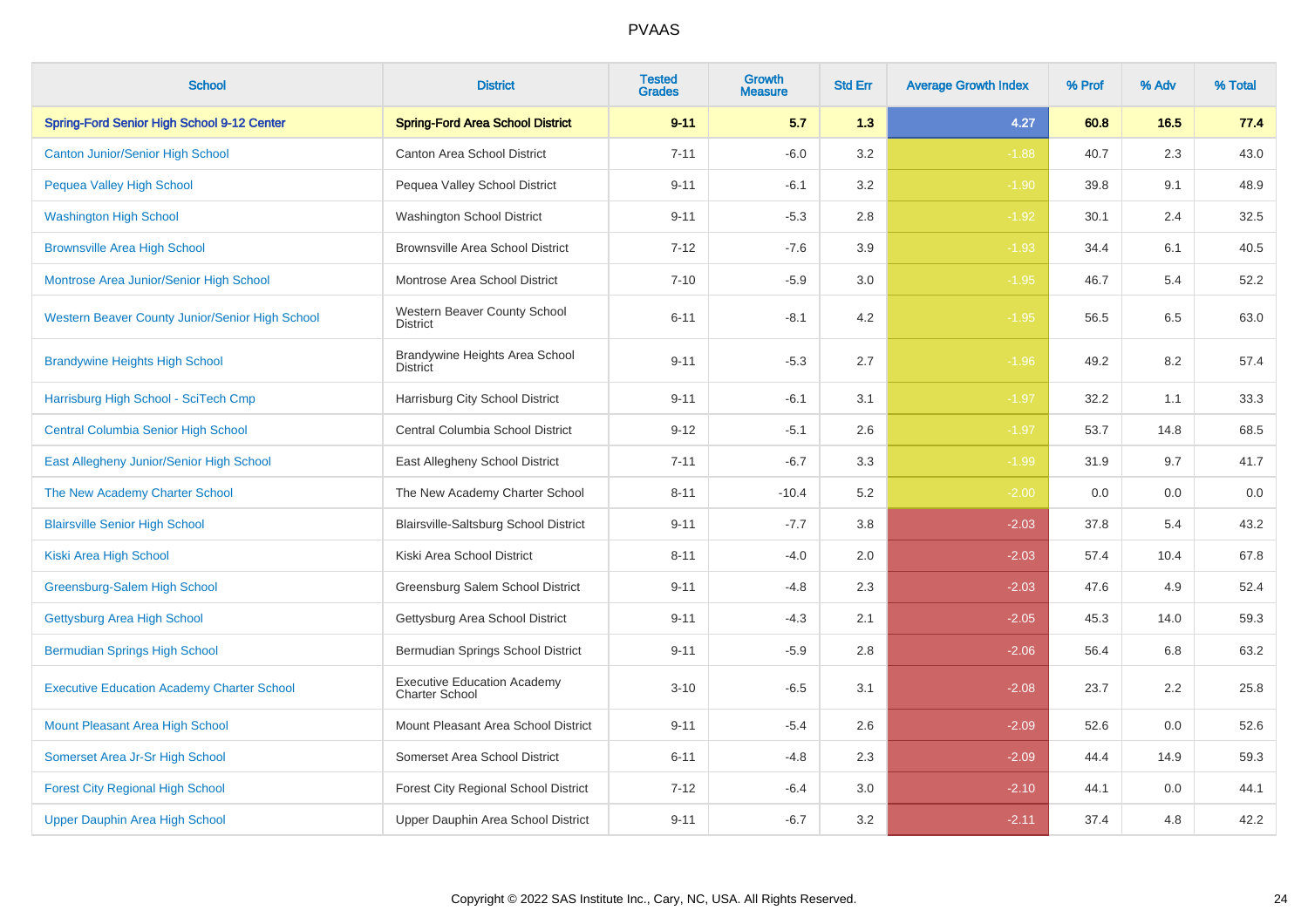| <b>School</b>                                       | <b>District</b>                             | <b>Tested</b><br><b>Grades</b> | <b>Growth</b><br><b>Measure</b> | <b>Std Err</b> | <b>Average Growth Index</b> | % Prof | % Adv | % Total |
|-----------------------------------------------------|---------------------------------------------|--------------------------------|---------------------------------|----------------|-----------------------------|--------|-------|---------|
| Spring-Ford Senior High School 9-12 Center          | <b>Spring-Ford Area School District</b>     | $9 - 11$                       | 5.7                             | 1.3            | 4.27                        | 60.8   | 16.5  | 77.4    |
| <b>Mount Union Area Senior High School</b>          | Mount Union Area School District            | $9 - 10$                       | $-6.5$                          | 3.1            | $-2.11$                     | 32.2   | 3.4   | 35.6    |
| Corry Area High School                              | Corry Area School District                  | $9 - 11$                       | $-5.6$                          | 2.6            | $-2.12$                     | 38.1   | 6.0   | 44.1    |
| California Area Senior High School                  | California Area School District             | $9 - 10$                       | $-7.7$                          | 3.6            | $-2.12$                     | 42.6   | 9.8   | 52.5    |
| Moshannon Valley Junior/Senior High School          | Moshannon Valley School District            | $7 - 10$                       | $-7.4$                          | 3.4            | $-2.14$                     | 48.5   | 0.0   | 48.5    |
| Karns City High School                              | Karns City Area School District             | $7 - 11$                       | $-6.3$                          | 2.9            | $-2.15$                     | 53.1   | 8.3   | 61.5    |
| Philadelphia Learning Academy - South               | Philadelphia City School District           | $9 - 11$                       | $-13.8$                         | 6.4            | $-2.15$                     | 0.0    | 0.0   | $0.0\,$ |
| <b>Academy at Westinghouse</b>                      | Pittsburgh School District                  | $5 - 11$                       | $-8.8$                          | 4.0            | $-2.18$                     | 9.4    | 1.0   | 10.4    |
| <b>Keystone Education Center Charter School</b>     | Keystone Education Center Charter<br>School | $3 - 12$                       | $-12.9$                         | 5.9            | $-2.19$                     | 28.0   | 0.0   | 28.0    |
| Middletown Area High School                         | Middletown Area School District             | $9 - 11$                       | $-5.7$                          | 2.6            | $-2.20$                     | 46.4   | 5.3   | 51.7    |
| <b>York County School Of Technology</b>             | York Co School Of Technology                | $9 - 12$                       | $-3.8$                          | 1.7            | $-2.22$                     | 39.1   | 5.6   | 44.7    |
| Roosevelt Campus of the Norristown Area High School | Norristown Area School District             | $9 - 12$                       | $-12.8$                         | 5.8            | $-2.22$                     | 6.4    | 0.0   | $6.4\,$ |
| West Philadelphia High School                       | Philadelphia City School District           | $9 - 11$                       | $-9.3$                          | 4.1            | $-2.24$                     | 6.0    | 0.0   | $6.0\,$ |
| Aliquippa Junior/Senior High School                 | Aliquippa School District                   | $7 - 11$                       | $-9.4$                          | 4.2            | $-2.25$                     | 11.0   | 0.0   | 11.0    |
| <b>Benton Area High School</b>                      | Benton Area School District                 | $9 - 10$                       | $-10.1$                         | 4.5            | $-2.25$                     | 43.2   | 5.4   | 48.6    |
| Pittsburgh Milliones 6-12                           | Pittsburgh School District                  | $6 - 11$                       | $-10.8$                         | 4.8            | $-2.25$                     | 9.7    | 0.0   | 9.7     |
| <b>Williams Valley Junior/Senior High School</b>    | Williams Valley School District             | $7 - 11$                       | $-7.8$                          | 3.4            | $-2.26$                     | 23.2   | 0.0   | 23.2    |
| <b>West Scranton High School</b>                    | <b>Scranton School District</b>             | $9 - 12$                       | $-6.5$                          | 2.9            | $-2.27$                     | 43.4   | 1.9   | 45.3    |
| <b>Muncy Junior/Senior High School</b>              | <b>Muncy School District</b>                | $7 - 11$                       | $-8.4$                          | 3.7            | $-2.30$                     | 42.0   | 3.8   | 45.8    |
| West Middlesex Area Junior/Senior High School       | West Middlesex Area School District         | $7 - 10$                       | $-8.8$                          | 3.8            | $-2.31$                     | 34.9   | 2.8   | 37.6    |
| Susquehanna Township High School                    | Susquehanna Township School<br>District     | $9 - 12$                       | $-6.2$                          | 2.7            | $-2.32$                     | 36.0   | 5.6   | 41.6    |
| <b>Coatesville Area Senior High School</b>          | Coatesville Area School District            | $10 - 11$                      | $-4.0$                          | 1.7            | $-2.33$                     | 37.2   | 4.5   | 41.7    |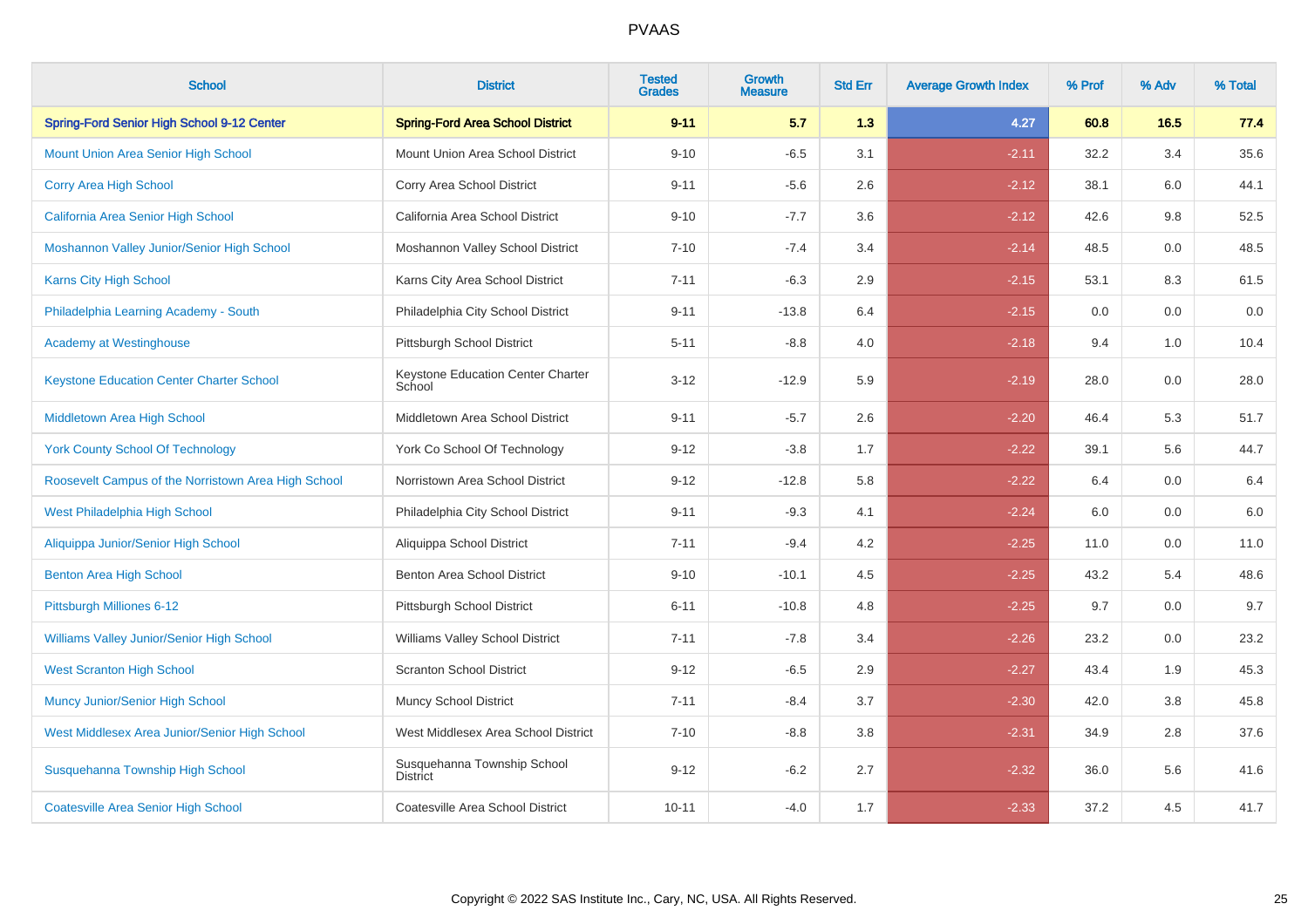| <b>School</b>                                         | <b>District</b>                                   | <b>Tested</b><br><b>Grades</b> | Growth<br><b>Measure</b> | <b>Std Err</b> | <b>Average Growth Index</b> | % Prof | % Adv   | % Total |
|-------------------------------------------------------|---------------------------------------------------|--------------------------------|--------------------------|----------------|-----------------------------|--------|---------|---------|
| Spring-Ford Senior High School 9-12 Center            | <b>Spring-Ford Area School District</b>           | $9 - 11$                       | 5.7                      | 1.3            | 4.27                        | 60.8   | 16.5    | 77.4    |
| La Academia Partnership Charter School                | La Academia Partnership Charter<br>School         | $6 - 11$                       | $-11.0$                  | 4.7            | $-2.34$                     | 6.8    | 0.0     | 6.8     |
| <b>Windber Area High School</b>                       | Windber Area School District                      | $9 - 11$                       | $-7.5$                   | 3.2            | $-2.35$                     | 55.4   | 7.2     | 62.6    |
| Jim Thorpe Area High School                           | Jim Thorpe Area School District                   | $9 - 11$                       | $-6.2$                   | 2.7            | $-2.35$                     | 33.3   | 7.4     | 40.7    |
| <b>Meadville Area Senior High School</b>              | <b>Crawford Central School District</b>           | $9 - 11$                       | $-5.9$                   | 2.5            | $-2.35$                     | 37.2   | 6.8     | 43.9    |
| Portage Area Junior/Senior High School                | Portage Area School District                      | $7 - 10$                       | $-8.4$                   | 3.6            | $-2.36$                     | 40.6   | 9.4     | 50.0    |
| Hughesville Junior/Senior High School                 | East Lycoming School District                     | $7 - 11$                       | $-6.4$                   | 2.7            | $-2.37$                     | 48.3   | 4.2     | 52.5    |
| Salisbury-Elk Lick Junior/Senior High School          | Salisbury-Elk Lick School District                | $7 - 11$                       | $-13.9$                  | 5.9            | $-2.37$                     | 27.8   | 0.0     | 27.8    |
| Perkiomen Valley High School                          | Perkiomen Valley School District                  | $9 - 11$                       | $-3.8$                   | 1.6            | $-2.40$                     | 53.8   | 13.4    | 67.2    |
| <b>Southmoreland Senior High School</b>               | Southmoreland School District                     | $9 - 11$                       | $-8.6$                   | 3.6            | $-2.40$                     | 56.8   | 7.2     | 64.0    |
| <b>Universal Audenried Charter School</b>             | Universal Audenried Charter School                | $9 - 11$                       | $-5.8$                   | 2.4            | $-2.40$                     | 14.6   | 0.0     | 14.6    |
| Indiana Area Senior High School                       | Indiana Area School District                      | $9 - 11$                       | $-5.6$                   | 2.3            | $-2.42$                     | 47.6   | 18.4    | 66.1    |
| Innovative Arts Academy Charter School                | Innovative Arts Academy Charter<br>School         | $6 - 11$                       | $-9.1$                   | 3.7            | $-2.44$                     | 9.5    | 0.0     | 9.5     |
| Jefferson-Morgan Middle/High School                   | Jefferson-Morgan School District                  | $7 - 10$                       | $-10.2$                  | 4.2            | $-2.44$                     | 43.8   | 4.2     | 47.9    |
| <b>Sugar Valley Rural Charter School</b>              | Sugar Valley Rural Charter School                 | $3 - 11$                       | $-11.0$                  | 4.5            | $-2.46$                     | 14.9   | 0.0     | 14.9    |
| South Williamsport Area Junior/Senior High School     | South Williamsport Area School<br><b>District</b> | $7 - 10$                       | $-6.0$                   | 2.4            | $-2.47$                     | 45.5   | 4.5     | 50.0    |
| <b>Coatesville Area School District Cyber Academy</b> | Coatesville Area School District                  | $3 - 11$                       | $-16.3$                  | 6.6            | $-2.47$                     | 23.8   | $0.0\,$ | 23.8    |
| <b>Oxford Area High School</b>                        | Oxford Area School District                       | $9 - 11$                       | $-4.7$                   | 1.9            | $-2.47$                     | 41.3   | 8.0     | 49.3    |
| <b>Upper Moreland High School</b>                     | Upper Moreland Township School<br><b>District</b> | $9 - 11$                       | $-5.4$                   | 2.2            | $-2.48$                     | 57.9   | 4.0     | 61.9    |
| <b>Chartiers-Houston Junior/Senior High School</b>    | <b>Chartiers-Houston School District</b>          | $7 - 10$                       | $-8.9$                   | 3.5            | $-2.50$                     | 59.7   | 4.5     | 64.2    |
| <b>School Of The Future</b>                           | Philadelphia City School District                 | $9 - 10$                       | $-6.8$                   | 2.7            | $-2.50$                     | 16.1   | 0.0     | 16.1    |
| Freedom Area Senior High School                       | Freedom Area School District                      | $9 - 11$                       | $-7.5$                   | 3.0            | $-2.51$                     | 43.8   | 4.2     | 47.9    |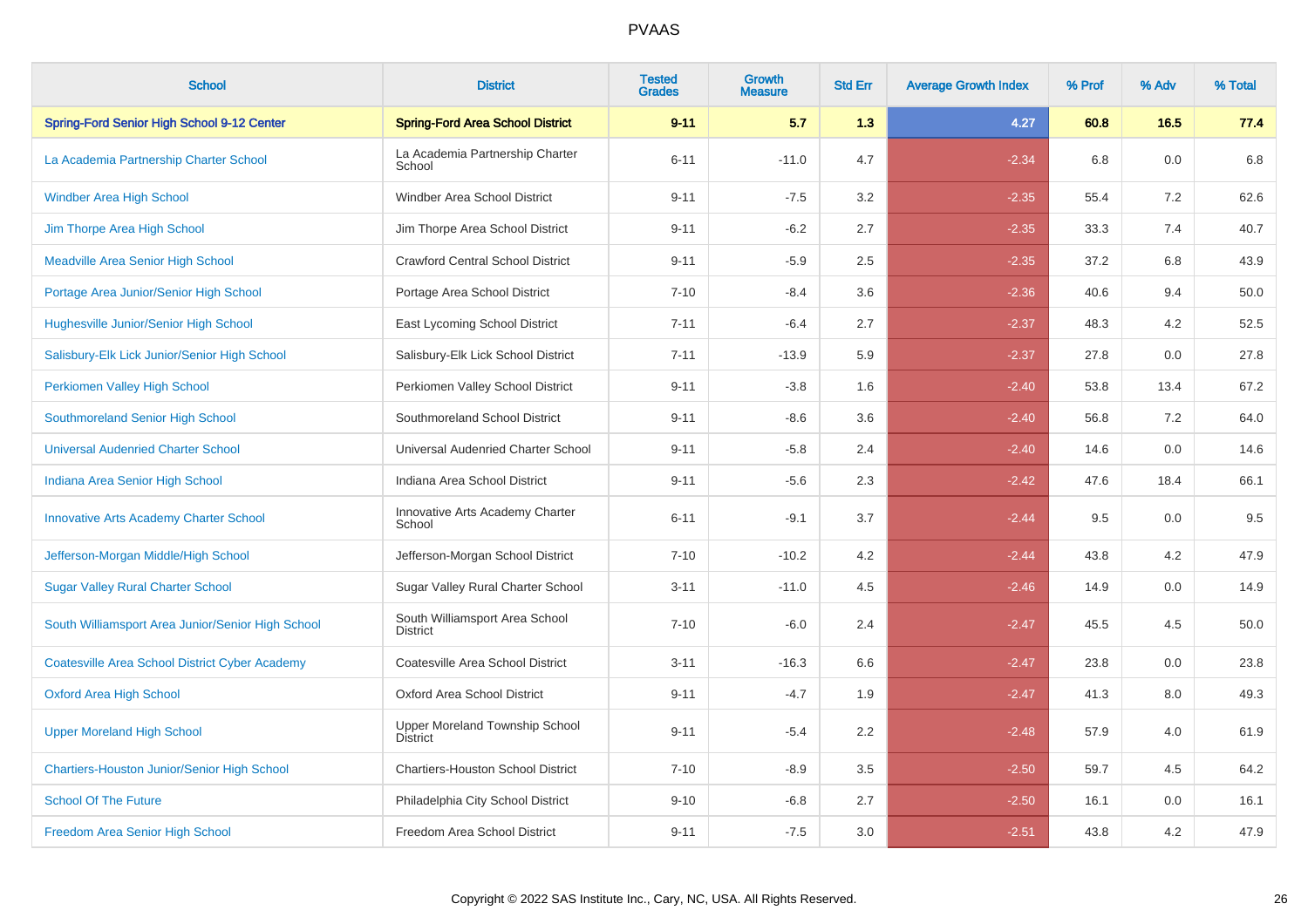| <b>School</b>                                 | <b>District</b>                                | <b>Tested</b><br><b>Grades</b> | <b>Growth</b><br><b>Measure</b> | <b>Std Err</b> | <b>Average Growth Index</b> | % Prof | % Adv | % Total |
|-----------------------------------------------|------------------------------------------------|--------------------------------|---------------------------------|----------------|-----------------------------|--------|-------|---------|
| Spring-Ford Senior High School 9-12 Center    | <b>Spring-Ford Area School District</b>        | $9 - 11$                       | 5.7                             | 1.3            | 4.27                        | 60.8   | 16.5  | 77.4    |
| Farrell Area High School/Upper Middle School  | <b>Farrell Area School District</b>            | $7 - 11$                       | $-10.9$                         | 4.3            | $-2.52$                     | 19.0   | 0.0   | 19.0    |
| <b>Mohawk Senior High School</b>              | Mohawk Area School District                    | $9 - 11$                       | $-7.8$                          | 3.1            | $-2.57$                     | 49.4   | 11.0  | 60.4    |
| <b>Yough Senior High School</b>               | Yough School District                          | $9 - 10$                       | $-7.0$                          | 2.7            | $-2.59$                     | 50.8   | 4.0   | 54.8    |
| North Star High School                        | North Star School District                     | $9 - 11$                       | $-9.1$                          | 3.5            | $-2.61$                     | 47.8   | 6.0   | 53.7    |
| Mahanoy Area Junior/Senior High School        | Mahanoy Area School District                   | $7 - 10$                       | $-9.4$                          | 3.6            | $-2.61$                     | 26.2   | 1.6   | 27.9    |
| <b>Slippery Rock Area High School</b>         | Slippery Rock Area School District             | $9 - 11$                       | $-6.7$                          | 2.5            | $-2.65$                     | 56.2   | 9.5   | 65.7    |
| Northwest Area High School                    | Northwest Area School District                 | $7 - 10$                       | $-10.4$                         | 3.8            | $-2.70$                     | 34.6   | 7.3   | 41.8    |
| <b>Propel Charter School-Montour</b>          | Propel Charter School-Montour                  | $3 - 10$                       | $-10.7$                         | 3.9            | $-2.71$                     | 13.7   | 0.0   | 13.7    |
| <b>Blue Mountain High School</b>              | <b>Blue Mountain School District</b>           | $9 - 10$                       | $-6.2$                          | 2.3            | $-2.73$                     | 46.6   | 8.5   | 55.1    |
| Dunmore Junior/Senior High School             | <b>Dunmore School District</b>                 | $7 - 11$                       | $-8.1$                          | 2.9            | $-2.76$                     | 34.0   | 7.2   | 41.2    |
| <b>Pine Grove Area High School</b>            | Pine Grove Area School District                | $9 - 11$                       | $-8.1$                          | 2.9            | $-2.79$                     | 42.3   | 7.7   | 50.0    |
| <b>Harbor Creek Senior High School</b>        | Harbor Creek School District                   | $8 - 11$                       | $-7.4$                          | 2.6            | $-2.80$                     | 48.8   | 15.2  | 64.0    |
| South Allegheny High School                   | South Allegheny School District                | $8 - 11$                       | $-9.1$                          | 3.2            | $-2.83$                     | 40.5   | 0.0   | 40.5    |
| <b>Propel Charter School-Homestead</b>        | Propel Charter School-Homestead                | $3 - 11$                       | $-11.7$                         | 4.1            | $-2.84$                     | 15.9   | 0.0   | 15.9    |
| <b>New Castle Senior High School</b>          | New Castle Area School District                | $7 - 12$                       | $-6.9$                          | 2.4            | $-2.84$                     | 32.5   | 4.3   | 36.8    |
| <b>Trinity Senior High School</b>             | <b>Trinity Area School District</b>            | $9 - 11$                       | $-5.8$                          | 2.0            | $-2.89$                     | 48.3   | 11.8  | 60.1    |
| <b>Forest Hills Junior/Senior High School</b> | <b>Forest Hills School District</b>            | $7 - 11$                       | $-7.7$                          | 2.6            | $-2.89$                     | 41.1   | 13.7  | 54.8    |
| <b>Redbank Valley High School</b>             | Redbank Valley School District                 | $6 - 11$                       | $-9.9$                          | 3.4            | $-2.90$                     | 31.5   | 4.9   | 36.4    |
| Franklin Benjamin High School                 | Philadelphia City School District              | $9 - 11$                       | $-10.4$                         | 3.6            | $-2.91$                     | 3.7    | 0.0   | 3.7     |
| <b>Highlands Senior High School</b>           | <b>Highlands School District</b>               | $9 - 11$                       | $-7.8$                          | 2.7            | $-2.92$                     | 44.4   | 3.7   | 48.2    |
| <b>Quakertown Community High School</b>       | Quakertown Community School<br><b>District</b> | $9 - 12$                       | $-4.8$                          | 1.6            | $-2.93$                     | 56.5   | 10.0  | 66.6    |
| Northern Potter Junior/Senior High School     | Northern Potter School District                | $7 - 12$                       | $-13.5$                         | 4.6            | $-2.94$                     | 37.5   | 0.0   | 37.5    |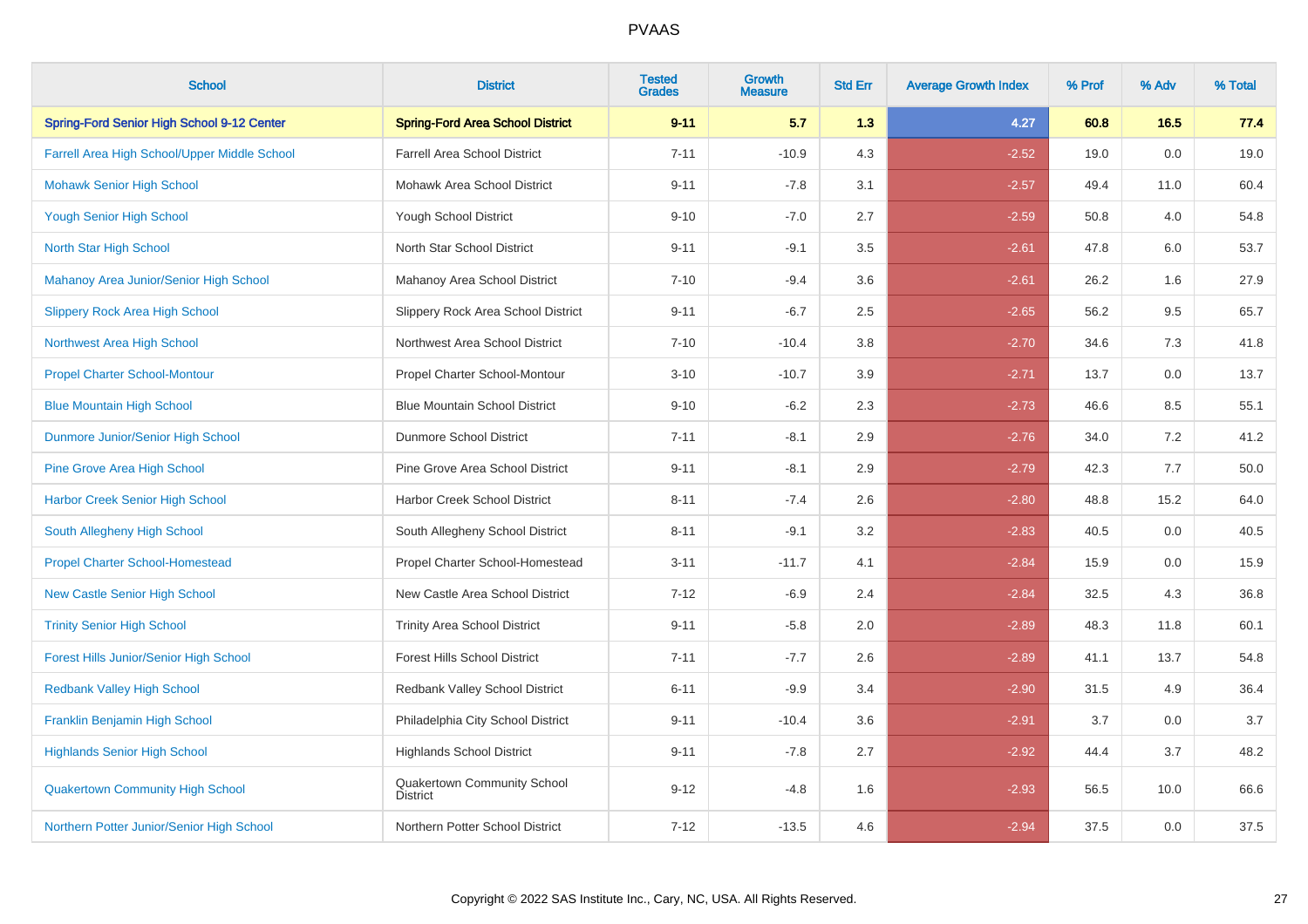| <b>School</b>                              | <b>District</b>                               | <b>Tested</b><br><b>Grades</b> | Growth<br><b>Measure</b> | <b>Std Err</b> | <b>Average Growth Index</b> | % Prof | % Adv | % Total |
|--------------------------------------------|-----------------------------------------------|--------------------------------|--------------------------|----------------|-----------------------------|--------|-------|---------|
| Spring-Ford Senior High School 9-12 Center | <b>Spring-Ford Area School District</b>       | $9 - 11$                       | 5.7                      | 1.3            | 4.27                        | 60.8   | 16.5  | 77.4    |
| <b>Carmichaels Area High School</b>        | Carmichaels Area School District              | $9 - 10$                       | $-9.7$                   | 3.3            | $-2.94$                     | 35.1   | 1.4   | 36.5    |
| <b>Rochester High School</b>               | Rochester Area School District                | $9 - 11$                       | $-13.6$                  | 4.6            | $-2.98$                     | 19.5   | 1.3   | 20.8    |
| <b>Union City High School</b>              | Union City Area School District               | $9 - 12$                       | $-10.8$                  | 3.6            | $-3.00$                     | 43.3   | 3.3   | 46.7    |
| <b>Carlisle Area High School</b>           | Carlisle Area School District                 | $9 - 11$                       | $-5.7$                   | 1.9            | $-3.00$                     | 54.0   | 6.3   | 60.3    |
| Pittsburgh Perry High School               | Pittsburgh School District                    | $8 - 11$                       | $-11.9$                  | 3.9            | $-3.02$                     | 16.1   | 0.0   | 16.1    |
| <b>Williamson Senior High School</b>       | Northern Tioga School District                | $7 - 10$                       | $-10.4$                  | 3.4            | $-3.03$                     | 51.3   | 1.3   | 52.6    |
| Nazareth Area High School                  | Nazareth Area School District                 | $9 - 11$                       | $-5.0$                   | 1.7            | $-3.04$                     | 59.2   | 9.9   | 69.0    |
| Philadelphia Academy Charter School        | Philadelphia Academy Charter<br>School        | $3 - 11$                       | $-8.9$                   | 2.9            | $-3.04$                     | 50.5   | 2.9   | 53.4    |
| <b>Conneaut Area Senior High</b>           | <b>Conneaut School District</b>               | $9 - 12$                       | $-7.9$                   | 2.6            | $-3.07$                     | 38.4   | 7.4   | 45.8    |
| North East High School                     | North East School District                    | $9 - 11$                       | $-9.6$                   | 3.0            | $-3.13$                     | 62.6   | 14.4  | 77.0    |
| Penn Hills Senior High School              | Penn Hills School District                    | $9 - 11$                       | $-8.0$                   | 2.6            | $-3.13$                     | 33.1   | 0.7   | 33.8    |
| Vaux High School: A Big Picture School     | Philadelphia City School District             | $9 - 12$                       | $-10.2$                  | 3.2            | $-3.16$                     | 3.4    | 0.0   | 3.4     |
| <b>Palisades High School</b>               | Palisades School District                     | $9 - 11$                       | $-9.0$                   | 2.8            | $-3.18$                     | 53.8   | 6.7   | 60.5    |
| <b>Easton Area High School</b>             | Easton Area School District                   | $9 - 12$                       | $-4.5$                   | 1.4            | $-3.22$                     | 39.9   | 4.0   | 43.9    |
| <b>Central Mountain High School</b>        | Keystone Central School District              | $9 - 11$                       | $-6.9$                   | 2.1            | $-3.25$                     | 42.9   | 5.1   | 47.9    |
| <b>Wallenpaupack Area High School</b>      | Wallenpaupack Area School District            | $8 - 11$                       | $-7.5$                   | 2.3            | $-3.26$                     | 40.8   | 2.4   | 43.1    |
| Dubois Area Senior High School             | Dubois Area School District                   | $8 - 11$                       | $-6.6$                   | 2.0            | $-3.26$                     | 50.9   | 13.4  | 64.3    |
| <b>Maritime Academy Charter School</b>     | Maritime Academy Charter School               | $3 - 10$                       | $-11.4$                  | 3.5            | $-3.29$                     | 15.2   | 0.0   | 15.2    |
| <b>Waynesboro Area Senior High School</b>  | Waynesboro Area School District               | $9 - 12$                       | $-6.4$                   | 1.9            | $-3.40$                     | 50.0   | 6.8   | 56.8    |
| <b>Boyertown Area Senior High School</b>   | Boyertown Area School District                | $9 - 11$                       | $-5.0$                   | 1.5            | $-3.41$                     | 55.2   | 11.3  | 66.5    |
| <b>Tamaqua Area Senior High School</b>     | Tamaqua Area School District                  | $9 - 12$                       | $-8.6$                   | 2.5            | $-3.42$                     | 44.5   | 1.9   | 46.4    |
| Neshannock Junior/Senior High School       | Neshannock Township School<br><b>District</b> | $7 - 10$                       | $-10.1$                  | 2.9            | $-3.47$                     | 62.4   | 5.6   | 67.9    |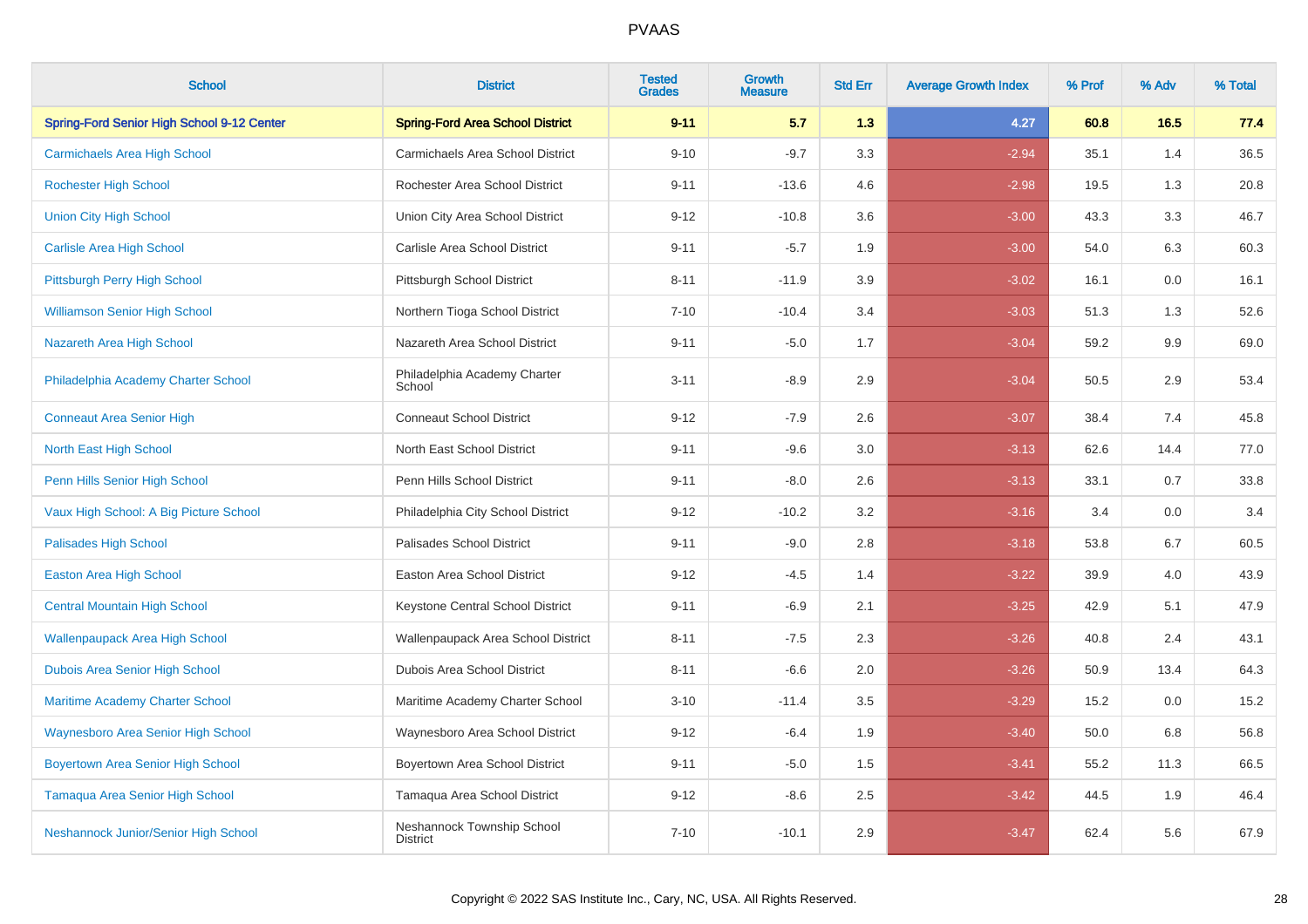| <b>School</b>                                           | <b>District</b>                                      | <b>Tested</b><br><b>Grades</b> | <b>Growth</b><br><b>Measure</b> | <b>Std Err</b> | <b>Average Growth Index</b> | % Prof | % Adv | % Total |
|---------------------------------------------------------|------------------------------------------------------|--------------------------------|---------------------------------|----------------|-----------------------------|--------|-------|---------|
| Spring-Ford Senior High School 9-12 Center              | <b>Spring-Ford Area School District</b>              | $9 - 11$                       | 5.7                             | 1.3            | 4.27                        | 60.8   | 16.5  | 77.4    |
| <b>Steelton-Highspire High School</b>                   | Steelton-Highspire School District                   | $7 - 11$                       | $-12.3$                         | 3.5            | $-3.55$                     | 14.5   | 0.0   | 14.5    |
| <b>Elizabeth Forward Senior High School</b>             | Elizabeth Forward School District                    | $9 - 11$                       | $-8.7$                          | 2.4            | $-3.57$                     | 51.7   | 4.0   | 55.7    |
| <b>Williamsburg Community Junior/Senior High School</b> | Williamsburg Community School<br><b>District</b>     | $7 - 11$                       | $-14.8$                         | 4.1            | $-3.59$                     | 28.3   | 0.0   | 28.3    |
| <b>Interboro Senior High School</b>                     | Interboro School District                            | $7 - 12$                       | $-7.7$                          | 2.1            | $-3.63$                     | 46.6   | 4.8   | 51.4    |
| <b>Ridgway Area High School</b>                         | Ridgway Area School District                         | $9 - 11$                       | $-14.8$                         | 4.1            | $-3.64$                     | 49.0   | 9.8   | 58.8    |
| Moniteau Junior/Senior High School                      | Moniteau School District                             | $7 - 11$                       | $-12.2$                         | 3.3            | $-3.68$                     | 50.0   | 6.3   | 56.3    |
| <b>Clearfield Area Junior/Senior High School</b>        | Clearfield Area School District                      | $7 - 10$                       | $-9.7$                          | 2.6            | $-3.71$                     | 43.0   | 3.1   | 46.1    |
| <b>Sun Valley High School</b>                           | Penn-Delco School District                           | $9 - 11$                       | $-7.2$                          | 1.9            | $-3.72$                     | 46.6   | 3.2   | 49.8    |
| Johnsonburg Area High School                            | Johnsonburg Area School District                     | $7 - 11$                       | $-14.5$                         | 3.9            | $-3.73$                     | 54.0   | 4.6   | 58.6    |
| <b>Berwick Area High School</b>                         | <b>Berwick Area School District</b>                  | $9 - 11$                       | $-9.6$                          | 2.6            | $-3.75$                     | 42.1   | 5.5   | 47.6    |
| <b>Milton High School</b>                               | Milton Area School District                          | $8 - 11$                       | $-9.4$                          | 2.5            | $-3.79$                     | 45.4   | 7.2   | 52.7    |
| <b>Propel Charter School-Braddock Hills</b>             | Propel Charter School - Braddock<br><b>Hills</b>     | $3 - 11$                       | $-13.6$                         | 3.6            | $-3.81$                     | 9.7    | 1.6   | 11.3    |
| Youngsville Middle/High School                          | Warren County School District                        | $6 - 11$                       | $-14.8$                         | 3.9            | $-3.82$                     | 23.3   | 0.8   | 24.1    |
| Northern Lehigh Senior High School                      | Northern Lehigh School District                      | $9 - 12$                       | $-10.9$                         | 2.7            | $-3.98$                     | 28.0   | 9.3   | 37.3    |
| Marion Center Area Jr/Sr High School                    | Marion Center Area School District                   | $7 - 10$                       | $-12.4$                         | 3.1            | $-4.01$                     | 33.7   | 1.1   | 34.8    |
| Minersville Area Junior/Senior High School              | Minersville Area School District                     | $7 - 11$                       | $-14.8$                         | 3.7            | $-4.02$                     | 39.3   | 3.3   | 42.6    |
| <b>Bradford Area High School</b>                        | <b>Bradford Area School District</b>                 | $9 - 12$                       | $-9.6$                          | 2.4            | $-4.02$                     | 45.8   | 8.3   | 54.2    |
| East Juniata Junior/Senior High School                  | Juniata County School District                       | $7 - 12$                       | $-13.9$                         | 3.4            | $-4.08$                     | 39.0   | 5.2   | 44.2    |
| Northwest PA Collegiate Academy                         | Erie City School District                            | $6 - 11$                       | $-10.1$                         | 2.5            | $-4.11$                     | 62.7   | 8.6   | 71.4    |
| Southern Huntingdon County HS/MS                        | Southern Huntingdon County School<br><b>District</b> | $6 - 11$                       | $-13.4$                         | 3.2            | $-4.12$                     | 32.5   | 2.5   | 35.0    |
| <b>Avonworth High School</b>                            | Avonworth School District                            | $9 - 10$                       | $-12.9$                         | 3.1            | $-4.13$                     | 59.8   | 4.6   | 64.4    |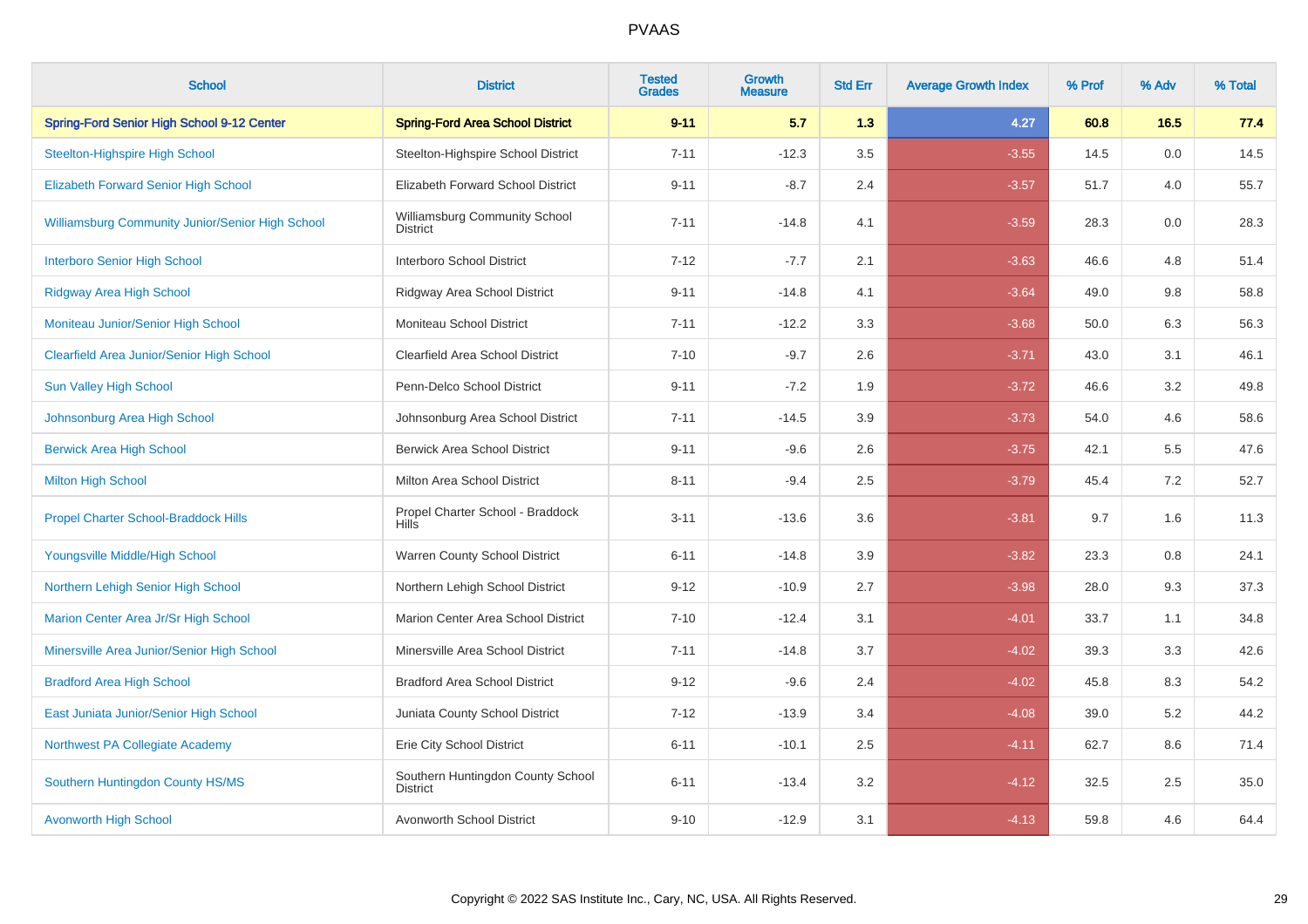| <b>School</b>                              | <b>District</b>                                   | <b>Tested</b><br><b>Grades</b> | Growth<br><b>Measure</b> | <b>Std Err</b> | <b>Average Growth Index</b> | % Prof | % Adv   | % Total |
|--------------------------------------------|---------------------------------------------------|--------------------------------|--------------------------|----------------|-----------------------------|--------|---------|---------|
| Spring-Ford Senior High School 9-12 Center | <b>Spring-Ford Area School District</b>           | $9 - 11$                       | 5.7                      | 1.3            | 4.27                        | 60.8   | 16.5    | 77.4    |
| Catasauqua Senior High School              | Catasauqua Area School District                   | $9 - 12$                       | $-12.4$                  | 3.0            | $-4.14$                     | 36.8   | 7.6     | 44.3    |
| <b>Columbia-Montour AVTS</b>               | Columbia-Montour AVTS                             | $9 - 10$                       | $-12.5$                  | 3.0            | $-4.16$                     | 22.3   | 0.6     | 22.9    |
| Jefferson County-Dubois AVTS               | Jefferson County-Dubois AVTS                      | $9 - 11$                       | $-16.2$                  | 3.9            | $-4.16$                     | 23.0   | $0.0\,$ | 23.0    |
| <b>Big Spring High School</b>              | <b>Big Spring School District</b>                 | $9 - 11$                       | $-10.2$                  | 2.4            | $-4.17$                     | 38.6   | 8.9     | 47.5    |
| <b>Wellsboro Area High School</b>          | Wellsboro Area School District                    | $8 - 11$                       | $-12.7$                  | 3.0            | $-4.24$                     | 49.2   | 11.9    | 61.1    |
| Chambersburg Area Senior High School       | Chambersburg Area School District                 | $9 - 11$                       | $-6.8$                   | 1.6            | $-4.36$                     | 40.8   | 10.1    | 50.9    |
| South Park Senior High School              | South Park School District                        | $7 - 11$                       | $-11.6$                  | 2.7            | $-4.37$                     | 53.5   | 13.7    | 67.3    |
| <b>West Mifflin Area High School</b>       | West Mifflin Area School District                 | $8 - 12$                       | $-12.7$                  | 2.9            | $-4.38$                     | 38.8   | 9.6     | 48.3    |
| Lampeter-Strasburg Senior High School      | Lampeter-Strasburg School District                | $9 - 12$                       | $-8.9$                   | 2.0            | $-4.52$                     | 55.1   | 9.8     | 64.8    |
| <b>Butler Area Senior High School</b>      | <b>Butler Area School District</b>                | $10 - 11$                      | $-6.9$                   | 1.5            | $-4.54$                     | 42.5   | 9.4     | 51.9    |
| <b>Annville Cleona High School</b>         | Annville-Cleona School District                   | $9 - 12$                       | $-12.5$                  | 2.7            | $-4.61$                     | 34.9   | 7.8     | 42.6    |
| Penns Manor Area Junior/Senior High School | Penns Manor Area School District                  | $6 - 12$                       | $-17.4$                  | 3.7            | $-4.63$                     | 29.7   | 3.1     | 32.8    |
| Pittsburgh Brashear High School            | Pittsburgh School District                        | $9 - 11$                       | $-10.6$                  | 2.3            | $-4.68$                     | 17.6   | 0.0     | 17.6    |
| <b>Riverside High School</b>               | Riverside Beaver County School<br><b>District</b> | $9 - 11$                       | $-14.4$                  | 3.0            | $-4.77$                     | 49.4   | 8.8     | 58.2    |
| <b>Phoenix Academy</b>                     | <b>Lancaster School District</b>                  | $7 - 12$                       | $-16.1$                  | 3.4            | $-4.80$                     | 6.8    | 0.0     | 6.8     |
| <b>Frazier High School</b>                 | <b>Frazier School District</b>                    | $9 - 11$                       | $-17.6$                  | 3.6            | $-4.82$                     | 37.1   | 1.6     | 38.7    |
| <b>Tacony Academy Charter School</b>       | Tacony Academy Charter School                     | $3 - 11$                       | $-14.7$                  | 3.0            | $-4.82$                     | 22.4   | 1.8     | 24.1    |
| <b>Bucks County Technical High School</b>  | <b>Bucks County Technical High</b><br>School      | $9 - 10$                       | $-12.0$                  | 2.5            | $-4.84$                     | 35.9   | 3.2     | 39.2    |
| Tulpehocken Junior/Senior High School      | Tulpehocken Area School District                  | $7 - 12$                       | $-14.1$                  | $2.8\,$        | $-4.96$                     | 36.7   | 2.8     | 39.4    |
| Schuylkill Haven Senior High School        | Schuylkill Haven Area School<br><b>District</b>   | $8 - 11$                       | $-15.6$                  | 3.1            | $-5.00$                     | 49.7   | 2.4     | 52.1    |
| Southern Columbia High School              | Southern Columbia Area School<br><b>District</b>  | $9 - 11$                       | $-15.0$                  | 3.0            | $-5.06$                     | 55.0   | 4.0     | 59.0    |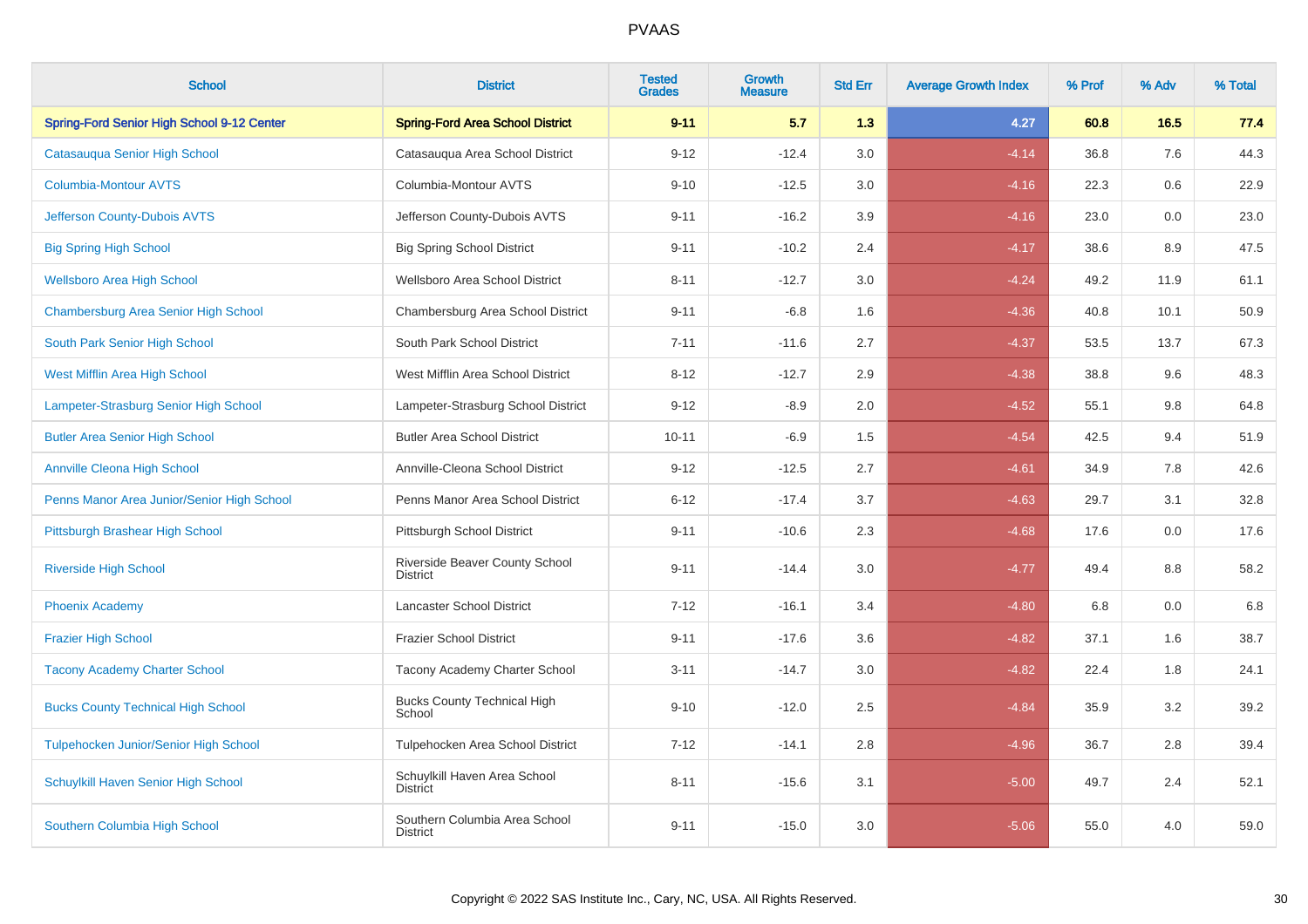| <b>School</b>                                      | <b>District</b>                                    | <b>Tested</b><br><b>Grades</b> | <b>Growth</b><br><b>Measure</b> | <b>Std Err</b> | <b>Average Growth Index</b> | % Prof | % Adv | % Total |
|----------------------------------------------------|----------------------------------------------------|--------------------------------|---------------------------------|----------------|-----------------------------|--------|-------|---------|
| Spring-Ford Senior High School 9-12 Center         | <b>Spring-Ford Area School District</b>            | $9 - 11$                       | 5.7                             | 1.3            | 4.27                        | 60.8   | 16.5  | 77.4    |
| North Penn-Liberty Junior/Senior High School       | Southern Tioga School District                     | $7 - 11$                       | $-20.4$                         | 4.0            | $-5.10$                     | 40.0   | 5.3   | 45.3    |
| <b>Titusville Senior High School</b>               | <b>Titusville Area School District</b>             | $9 - 11$                       | $-13.6$                         | 2.6            | $-5.15$                     | 43.2   | 4.8   | 48.0    |
| <b>Mastery Charter School-Gratz Campus</b>         | Mastery Charter School - Gratz<br>Campus           | $7 - 10$                       | $-23.9$                         | 4.5            | $-5.29$                     | 2.9    | 0.0   | 2.9     |
| <b>Plum Senior High School</b>                     | Plum Borough School District                       | $9 - 11$                       | $-11.7$                         | 2.2            | $-5.37$                     | 51.1   | 9.0   | 60.1    |
| Southern Fulton Junior/Senior High School          | Southern Fulton School District                    | $7 - 11$                       | $-24.1$                         | 4.4            | $-5.45$                     | 34.2   | 10.5  | 44.7    |
| <b>Exeter Township Senior High School</b>          | <b>Exeter Township School District</b>             | $9 - 11$                       | $-10.8$                         | 1.9            | $-5.67$                     | 50.6   | 2.7   | 53.3    |
| <b>Solanco High School</b>                         | Solanco School District                            | $9 - 11$                       | $-11.3$                         | 2.0            | $-5.77$                     | 41.6   | 4.5   | 46.1    |
| <b>Springfield Township High School</b>            | Springfield Township School District               | $9 - 11$                       | $-19.2$                         | 3.2            | $-5.98$                     | 62.6   | 3.6   | 66.3    |
| <b>Lawrence County CTC</b>                         | Lawrence County CTC                                | $10 - 11$                      | $-21.7$                         | 3.6            | $-6.05$                     | 19.8   | 0.0   | 19.8    |
| <b>Abington Senior High School</b>                 | Abington School District                           | $10 - 10$                      | $-11.8$                         | 1.9            | $-6.18$                     | 56.2   | 11.6  | 67.8    |
| <b>Ringgold Senior High School</b>                 | Ringgold School District                           | $9 - 11$                       | $-15.1$                         | 2.4            | $-6.22$                     | 41.5   | 7.9   | 49.4    |
| Lackawanna Trail Junior/Senior High School         | Lackawanna Trail School District                   | $7 - 10$                       | $-22.0$                         | 3.5            | $-6.32$                     | 38.5   | 1.5   | 40.0    |
| Mifflinburg Area Senior High School                | Mifflinburg Area School District                   | $9 - 11$                       | $-16.2$                         | 2.5            | $-6.47$                     | 42.4   | 4.0   | 46.4    |
| <b>Curwensville Area Junior/Senior High School</b> | Curwensville Area School District                  | $7 - 11$                       | $-28.3$                         | 4.1            | $-6.83$                     | 42.5   | 4.1   | 46.6    |
| <b>Chambersburg Area Career Magnet School</b>      | Chambersburg Area School District                  | $9 - 11$                       | $-15.5$                         | 2.2            | $-7.12$                     | 46.7   | 5.5   | 52.3    |
| Northwestern Senior High School                    | Northwestern School District                       | $9 - 11$                       | $-25.3$                         | 3.5            | $-7.24$                     | 42.6   | 2.9   | 45.6    |
| <b>Truman Senior High School</b>                   | <b>Bristol Township School District</b>            | $9 - 11$                       | $-14.3$                         | 2.0            | $-7.31$                     | 31.0   | 3.7   | 34.7    |
| Philipsburg-Osceola Area High School               | Philipsburg-Osceola Area School<br><b>District</b> | $9 - 11$                       | $-25.2$                         | 3.3            | $-7.58$                     | 19.7   | 2.6   | 22.4    |
| Hatboro-Horsham Senior High School                 | Hatboro-Horsham School District                    | $9 - 11$                       | $-13.2$                         | 1.7            | $-7.72$                     | 45.6   | 7.2   | 52.8    |
| Owen J Roberts High School                         | Owen J Roberts School District                     | $9 - 11$                       | $-12.6$                         | 1.6            | $-7.84$                     | 57.0   | 11.9  | 69.0    |
| Norristown Area High School                        | Norristown Area School District                    | $9 - 12$                       | $-12.9$                         | 1.6            | $-7.92$                     | 24.8   | 2.4   | 27.2    |
| <b>West Side CTC</b>                               | West Side CTC                                      | $9 - 10$                       | $-37.4$                         | 4.3            | $-8.64$                     | 8.8    | 0.0   | 8.8     |